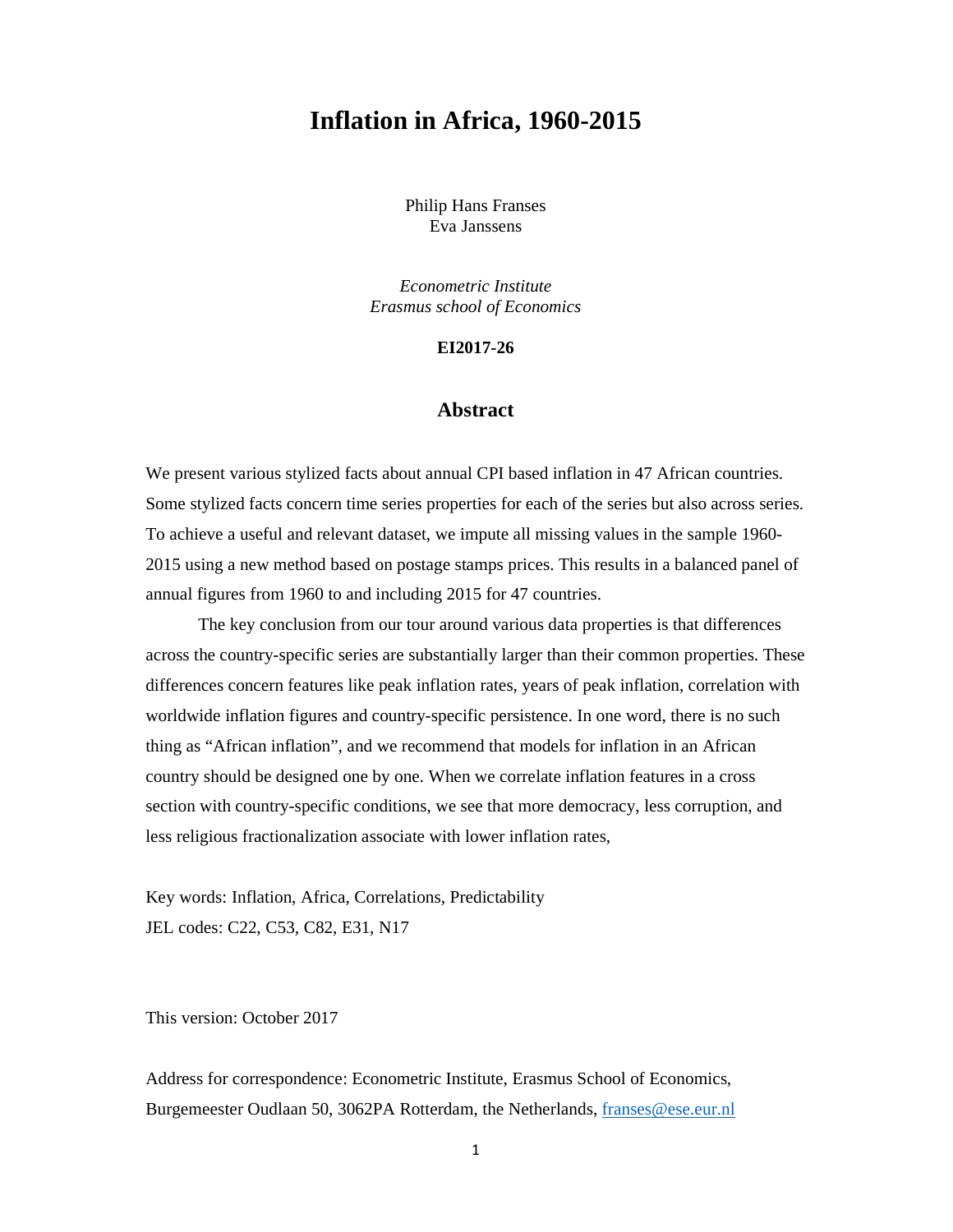*"Just touched down in Africa with @ChelseaClinton. Excited to travel for next 10 days to @ClintonFdn projects. #Africa2013"* 

Bill Clinton, Twitter 31 July 2013

*"There's no reason the nation of Africa cannot and should not join the ranks of the world's most prosperous nations in the near term, in the decades ahead. There is simply no reason"* 

U.S. Vice President Joe Biden speaking at the 2014 U.S.-Africa Leaders' Summit

*"Africa is a nation that suffers from incredible disease"* 

U.S. President George W. Bush, during a speech in Goteborg, Sweden, June 14, 2001.

*"While we are of course perfectly aware that American cities are very different from African villages, …"* 

Alesina and La Ferrara (2005)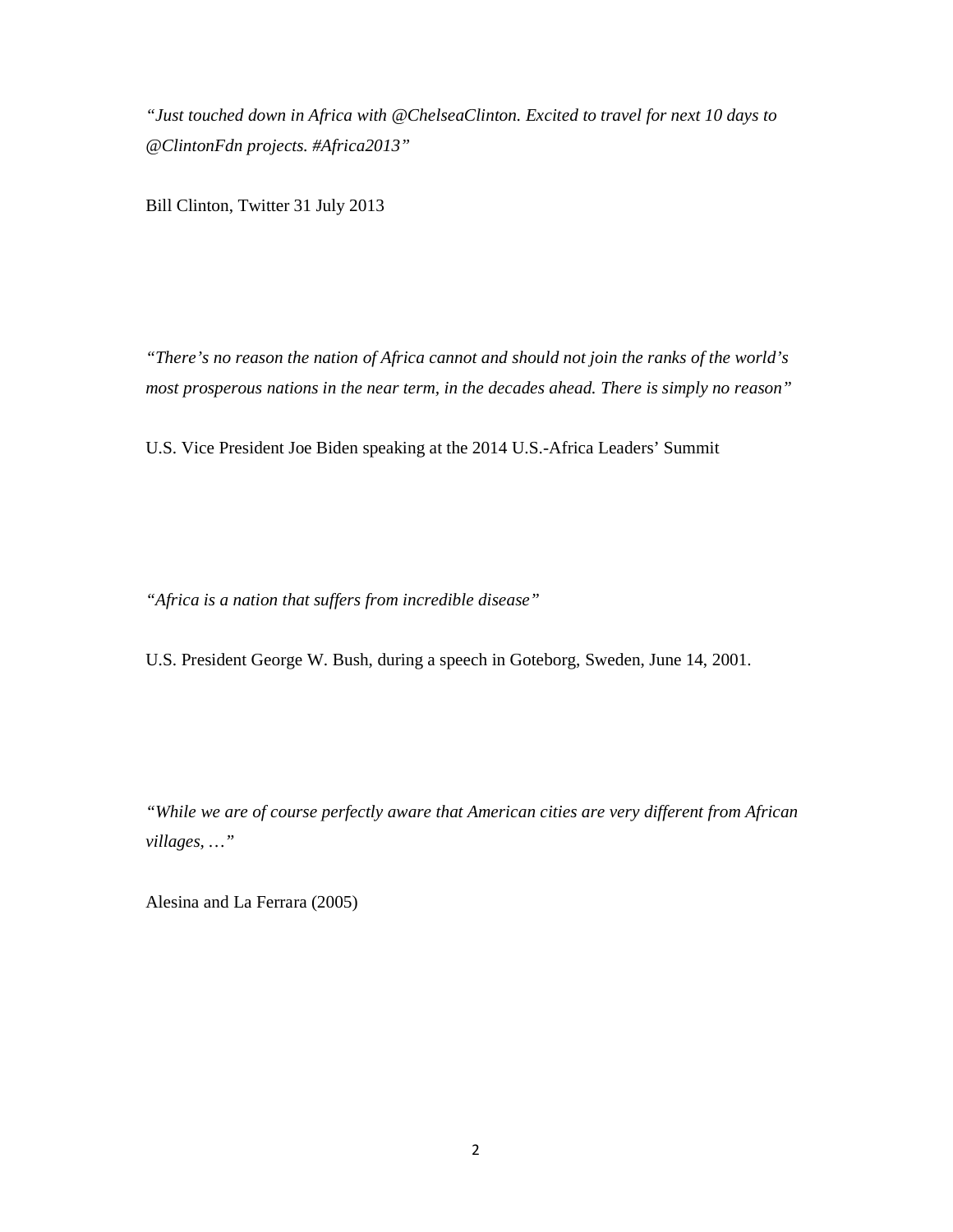### **Introduction**

Africa consists of 54 countries and hence 54 economies. Each of these countries has its own particular history and most likely a particular future. Degrees of urbanization differ, and there is variation in economic activity, in climate, in ethnic composition, well in fact, in about anything. To some, however, Africa is a single country, as suggested by the quotes above, but in reality of course, it is a continent, see Reader (1998) for a beautiful biography.

 The continent at the same time is huge. The Mercator projection often used by mapmakers causes one to underestimate the sheer size of the continent. Look for example at the following numbers.

| Country                  | Area (in 1000 kilometers squared) |
|--------------------------|-----------------------------------|
| United States of America | 9629                              |
| China                    | 9573                              |
| <b>Brazil</b>            | 8518                              |
| India                    | 3287                              |
| Total                    | 31007                             |
| Africa                   | 30221                             |

Evidently, four large nations approximately fit into the continent, see also Figure 1. Zooming in on a few other large countries, consider the following numbers

| Country | Area (in 1000 kilometers squared)    |  |
|---------|--------------------------------------|--|
| France  | 633                                  |  |
| Spain   | 506                                  |  |
| Sweden  | 441                                  |  |
| Japan   | 378                                  |  |
| Germany | 357                                  |  |
| Total   | 2315                                 |  |
| Algeria | 2382                                 |  |
|         | 2345<br>Democratic Republic of Congo |  |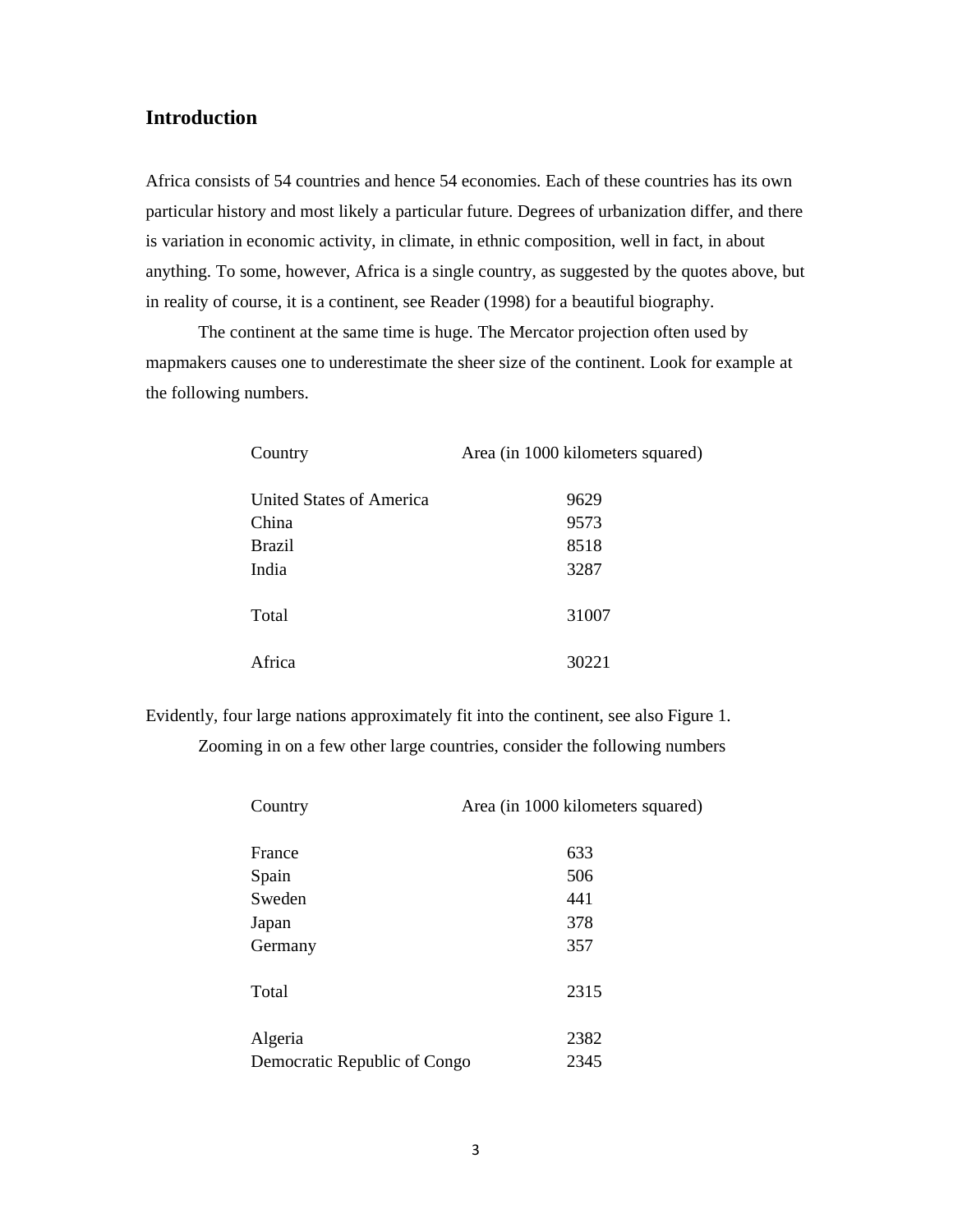Hence, five large industrialized countries with strong economies fit into either Algeria or the Democratic Republic of Congo.

 When modeling and forecasting economic data for African countries, it is quite common to focus on a group of countries, like for example the countries in Sub-Saharan Africa (SSA) or the so-called CEMAC countries. CEMAC, that is, the Central African Economic and Monetary Community, was established in 1994 and consists of Cameroon, Central African Republic, Chad, Republic of Congo, Equatorial Guinea and Gabon. At the same time, it is also quite common to look at averages of economic data across African countries, or to include the data into panel data models. Note that due to often-encountered data limitations, these panel data models typically concern unbalanced panel models, which means that for some countries there is more data than for other countries.

 Our present paper is on annual inflation based on the Consumer Price Index (CPI), and for this particular variable, we observe the same features. There are various studies on inflation in Africa, and several of those studies use panel models. Usually one relies on an unbalanced panel model, as there are various missing data points, sometimes even within a sample (think of the missing inflation figures for Rwanda in 1994 and 1995). Various studies just analyze average inflation, where typically the unweighted average is considered. Alper, et al. (2016), for example, analyze average inflation for all countries in Sub-Saharan Africa jointly. Unweighted average inflation is also computed and analyzed in Bleaney and Francisco (2016). Caceres, et al. (2012) take the CEMAC countries together and include them into a single panel model, thereby suggesting that these six countries have common properties in one dimension or another. Note that none of these studies takes into account the different sizes of the economies.

 A key question of course is to what extent inflation data across African countries have something in common and this question we address in our present paper. This can shed light on the question whether the approach of modeling this variable jointly for multiple countries is indeed justified. To give away the main conclusion, the answer to the question is that, basically, they have not much in common. This paper looks at a variety of properties of inflation data, like basic statistics as the mean, median and peak values, but also autocorrelations, persistence and relations with inflation data of other countries. Three African countries have witnessed hyperinflation in the period 1960-2015, and these are Angola, the Democratic Republic of Congo and Zimbabwe. Other countries have moderately sized inflation levels, and some countries have inflation data that mimic those of western countries.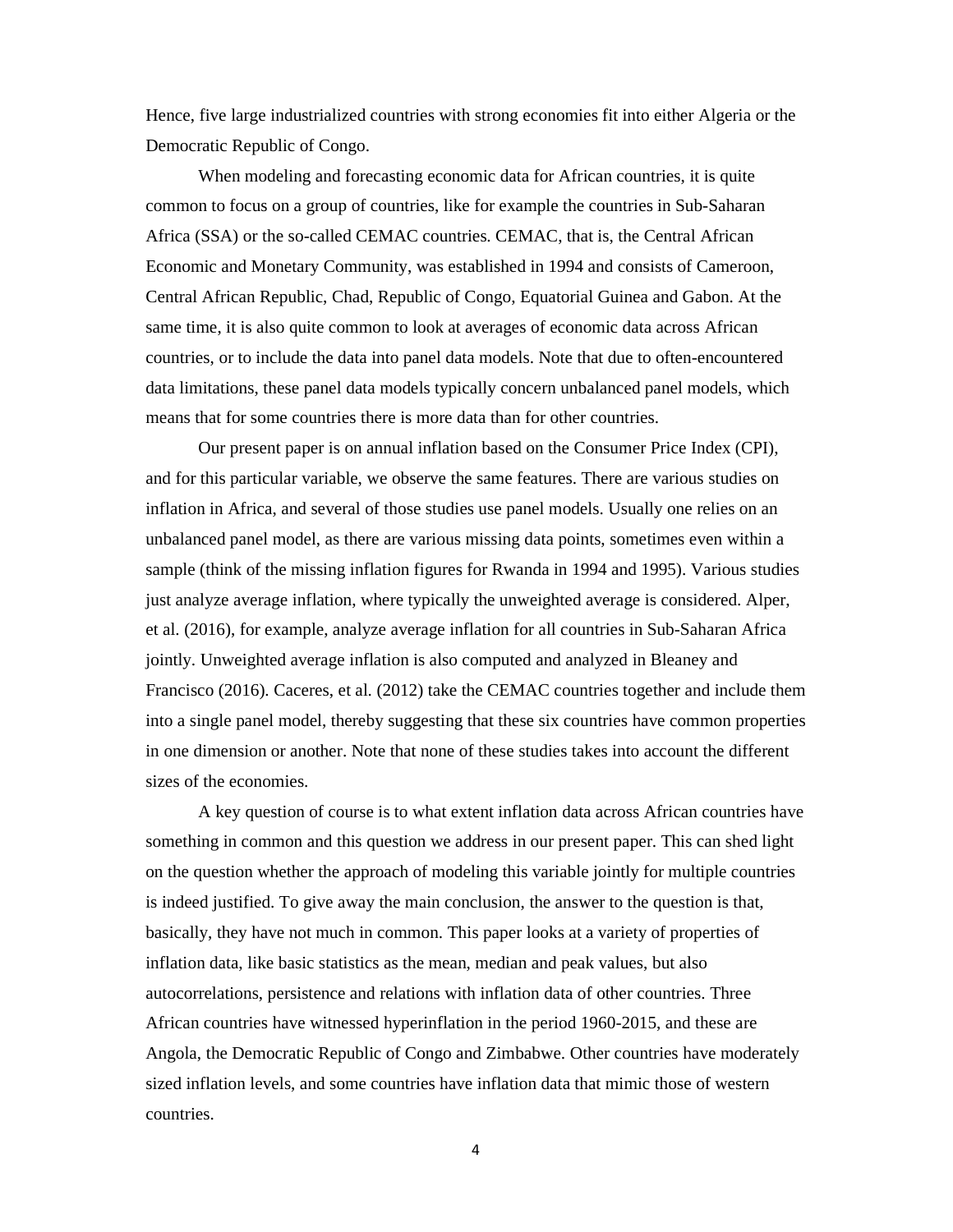Before we turn to our detailed data analysis, we first take a closer look at the availability of the data. When studies rely on panel models, they often at best consider unbalanced panels, see for example Ndoricimpa (2017) and Lopes da Veiga et al. (2016), or these studies cover panel data models with a limited time dimension, like for example Barugahara (2015) who analyzes the sample 1985-2009.

 The title of our paper refers to 1960-2015, but only for a few countries (think of Morocco, South Africa and for example, Nigeria) the World Bank can provide us with annual inflation figures over this time span. For almost all countries there are missing data, often further away in the past, but sometimes also more recently (for example Libya in 2014 and 2015). As we want to study autocorrelation patterns, and predictability of one country's inflation rate to another country's rate, we seek to establish a complete data set. For that purpose, we will rely on a recent simple data imputation method that relies on the prices of a single product, that is, postage stamps (Franses and Janssens, 2016). Correlating the available inflation data with changes in postage stamps prices often shows a close fit, and with the availability of postage stamps prices for the year with missing inflation figures, we can provide estimates for inflation. We could have used alternative imputation methods, like simple interpolation or averaging, but those methods have an impact on data features like autocorrelations and cross correlations. Furthermore, interpolation is often not a feasible alternative as mostly past inflation data are missing. We could also have used the data of neighboring countries, but that would have an effect on cross-country correlations. In the end, with our method, we thus will have a complete inflation data set for 47 countries for the years 1960 to and including 2015.

 The outline of the rest of our paper is as follows. First, we create a full dataset. Then, we study the properties of the data for each of the countries individually. We learn that the properties vary substantially, and it seems that the annual inflation rates do not have much in common. There are also little associations with worldwide inflation patterns. Next, we look at the properties per country and see if there any variables that can explain those properties, where these variables are for example corruption, democracy and urbanization. It follows that more corruption and less democracy associate with higher inflation levels.

 The main conclusion is that there is no such thing as African inflation. In fact, we document a range of rather idiosyncratic patterns, shocks, and events. As our best recommendation, we suggest that modelers construct forecasting models for inflation for each of the African countries separately. This is also quite common for Western countries, like the UK (http://www.bankofengland.co.uk/publications/Pages/inflationreport/default.aspx) or the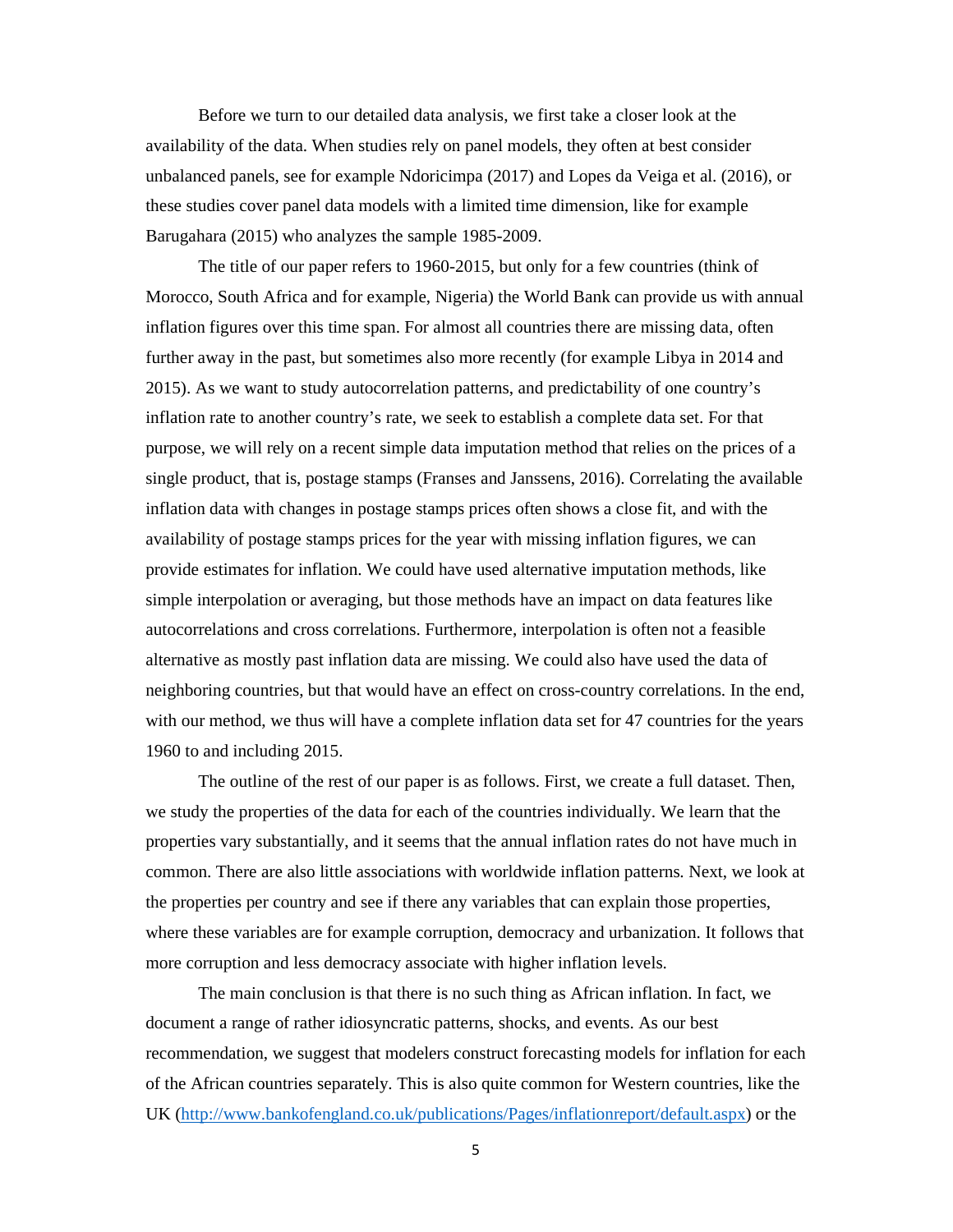USA (https://www.philadelphiafed.org/research-and-data/real-time-center/survey-ofprofessional-forecasters/historical-data/inflation-forecasts). There simply is no reason to put all African countries into a single basket and push them through a single model.

### **Data**

For averages and median values, perhaps an unbalanced data set will work sufficiently well, where unbalanced means that not all data are available for all years. However, it is our goal in this paper also to use techniques like Principal Components Analysis (PCA), Granger causality and cross-country correlations, and in that case it is preferable to have a balanced data set, where all data are available for all countries.

 In the Data Appendix, we explain in substantial detail how we estimate the missing data. The main idea is the following. When they are available, we use the annual CPI based inflation figures, reported by the World Bank. When they are not available, we insert for the missing data the estimates that we obtain from the following regression model, that is

inflation  $_t = \alpha + \beta_1$  inflation  $_{t-1} + \beta_2$  inflation  $_{t-2} + \gamma_1$  stamp  $_t + \gamma_2$  stamp  $_{t-1} + \gamma_3$  stamp  $_{t-2}$ +  $\gamma_4$ stamp<sub>t-3</sub>

where "stamp" refers to the percentage change in the median postage stamp prices issued in various years. For many countries, and looking at the overlapping samples of inflation and stamp, we obtain a substantial fit for this model. For the years where data are missing, we impute the data using the obtained (and 5% significant) parameter estimates.

 There are various advantages of this method. First, it is very simple. Second, it relies on a single product, postage stamps, which are in use for a long time and always for the same purposes. Indeed, reconstructing inflation rates by looking at prices of the constituent products would be a cumbersome if not impossible task. Third, if we were to use the commonly applied imputation techniques like replacement by the average value, which is computed for the available data, then the newly constructed data have autocorrelation properties that are caused by this imputation technique and likely were not present in the underlying data. Fourth, replacing missing values by imputing numbers using data from other countries would bias the cross-correlations between those countries and predictability.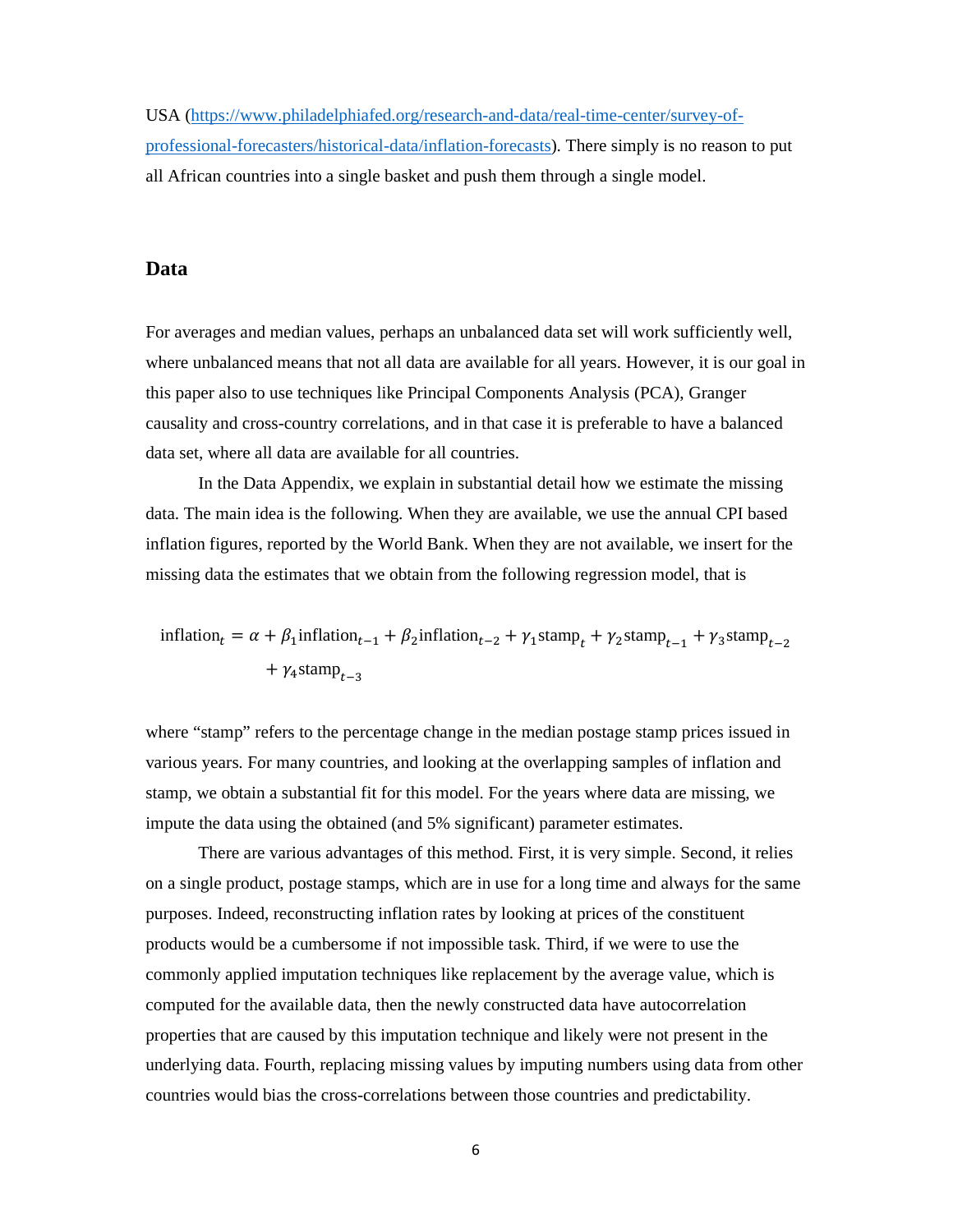Naturally, the imputed values are only estimates, and we have no certainty about their realism. Hence, we have to judge the quality of the estimates based on face value.

 Tables with the constructed data for 1960 to and including 2015 are given in Table A3 in the Data Appendix. For the Republic of Congo there were missing data within the sample for 1997 and 1998, and we estimate these as 10.5 and 0.9, which given the data around these numbers seem quite reasonable. For Lesotho, such missing data concerned 1997-1999, and with our method, we estimate these as 15.1, 12.4 and 14.7, respectively, which seem to have face value too. For Rwanda, the intermediate missing data concern 1994 and 1995, where we estimate the inflation figures for these years at 17.0 and 9.8, which also seem reasonable. Finally, for Zimbabwe for the years 2008 and 2009, we obtain 160 and 1419762, respectively. Here we seem to have an estimate that may not be very accurate, that is 160 for 2008, at least considering the estimates of Hanke and Kwok (2009). The reason is that we have no data for postage stamps in 2008. However, to stick to one overall simple method, we keep the estimate 160 for now, and later on we will see that in much of the analysis the country of Zimbabwe has to be discarded anyway, due to the outrageous hyperinflation period.

 Figures A1 to A5 visualise all the data, where we decided to partition Africa into five regions, to be called North Africa (5 countries), West Africa (14), Central Africa (8), East Africa (11) and South Africa (9), in total incorporating 47 countries. A first sight, the graphs in each of these Figures do not show obvious resemblance. Sometimes peak years seem to coincide, in particular for West African countries (more on the peaks in the next section). Three countries display obvious periods of hyperinflation, that is, Angola, the Democratic Republic of Congo (formerly called Zaire) and again Zimbabwe.

 Another feature of the graphs in Figure A1 to A5 is that the imputed data seem to have face value across all series. The (imputed) peak value in 1978 in Tunisia seems perhaps a bit odd, but in the next section, we will learn that there is a sound reason for this high inflation value. For Guinea Bissau in Figure A2 the first set of observations do not seem very informative, nor are the first ten or so for Benin. The same holds for the last observations for Somalia in Figure A4, and most data points for Namibia in Figure A5. For almost all other countries, however, the data seem to follow reasonable patterns.

 In Figure A6, we depict the inflation data for 44 countries into a single graph, thereby excluding the three hyperinflation countries. It is our first impression that these series do not seem to have much in common, and one may wonder whether an average inflation rate would be a meaningful number, given such obvious heterogeneity. Just as an indication, if we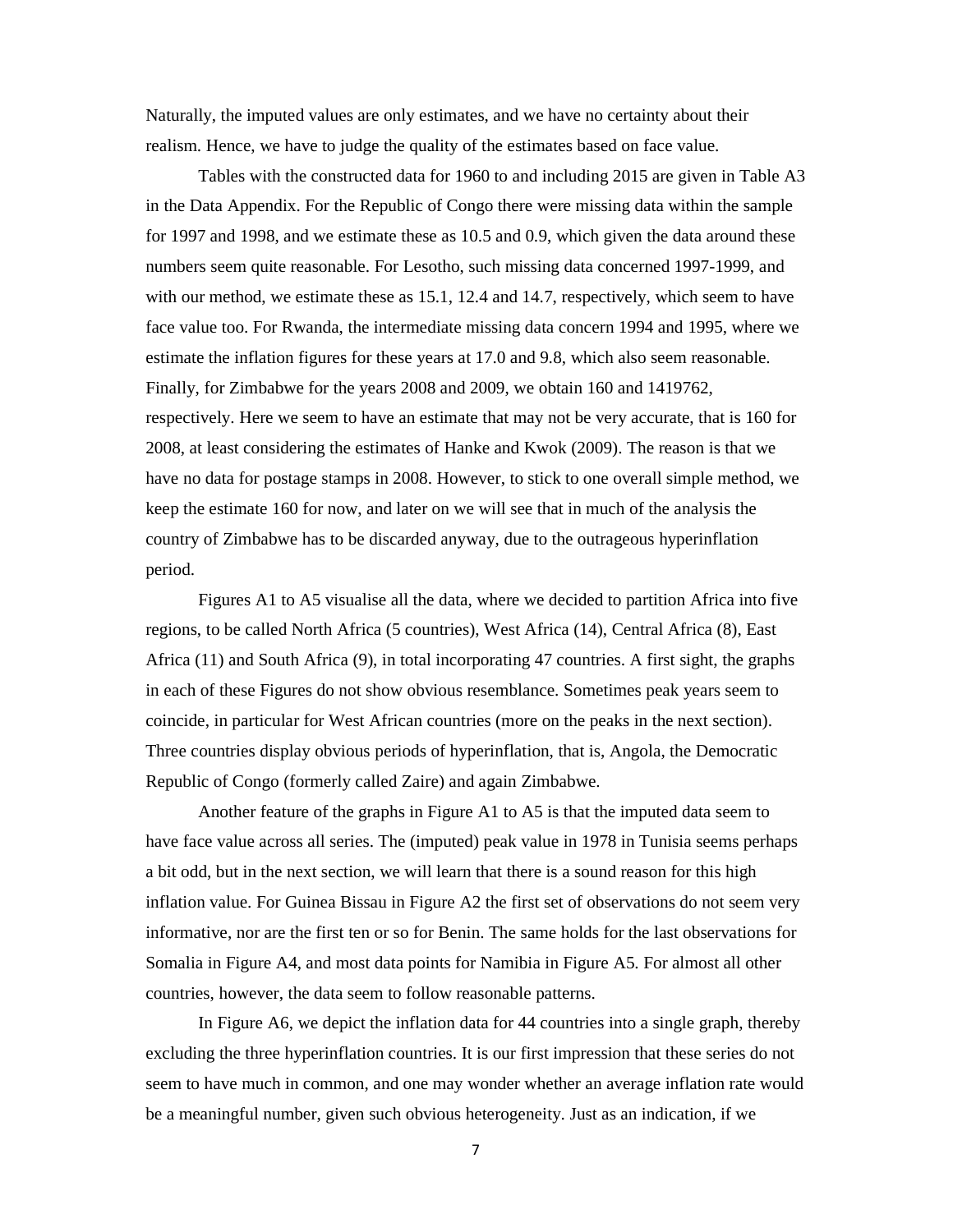consider the inflation rates for Japan, France and the USA as they are presented in Figure 2, then these series seem to have much more in common than those in Figure A6.

### **Properties of country-specific data**

We first look at the properties of inflation data over the years 1960 to 2015. Table 1 provides the mean, median, minimum and maximum values, as well as the year with peak inflation. There are three obvious cases with hyperinflation periods, and these are Angola with 4145 in 1996, the Democratic Republic of Congo with 23773 in 1994, and Zimbabwe with (postage stamps based) 1419762 in 2009. In much of our further analysis, we will have to discard these countries.

 The mean of the mean inflation is 581.6 with the inclusion of the three hyperinflation countries, and it is 11.569 without these three countries. The median is usually below the mean, which implies that the data are skewed to the right, meaning that there are exceptionally high maximum values. For example, maximum inflation rates can be as large as 75.3 for Chad in 1960, 122.9 for Ghana in 1983, 121.0 for Malawi in 1970, and 178.7 for Sierra Leone in 1987.

 In Table 2, we report on potential explanations for the peak levels of inflation, and in the footnotes to each of the panels, we present our sources. Table 2a displays the potential explanations for the five countries in North Africa. The 1978 peak in inflation in Tunisia is based on our postage stamps based imputation method, and it seems to associate indeed with falling prices of the key export product and strikes and social unrest. Table 2b, concerning West Africa, shows that the devaluation of the African Financial Community (CFA) Franc in 1994 caused high inflation rates in Benin, Mali, Niger, Senegal and Togo. For Gambia and Sierra Leone the devaluation of the own currency in 1983 and 1987, respectively, associates with peak inflation. For Ivory Coast in 1977 and Nigeria in 1995, inflation peaked due to poor economic policy, mainly pressing central banks to cover the fiscal deficit of the government. Table 2c concerns the eight countries in Central Africa, where again the devaluation of the CFA Franc hit Equatorial Guinea and Gabon in 1994, where for the Democratic Republic of Congo all mishap (like fiscal deficit problems) occurred in that very same year. Angola with hyperinflation in 1996 is a special case as in that year also the entire government was dismissed. Table 2d presents the potential explanations of peak inflation for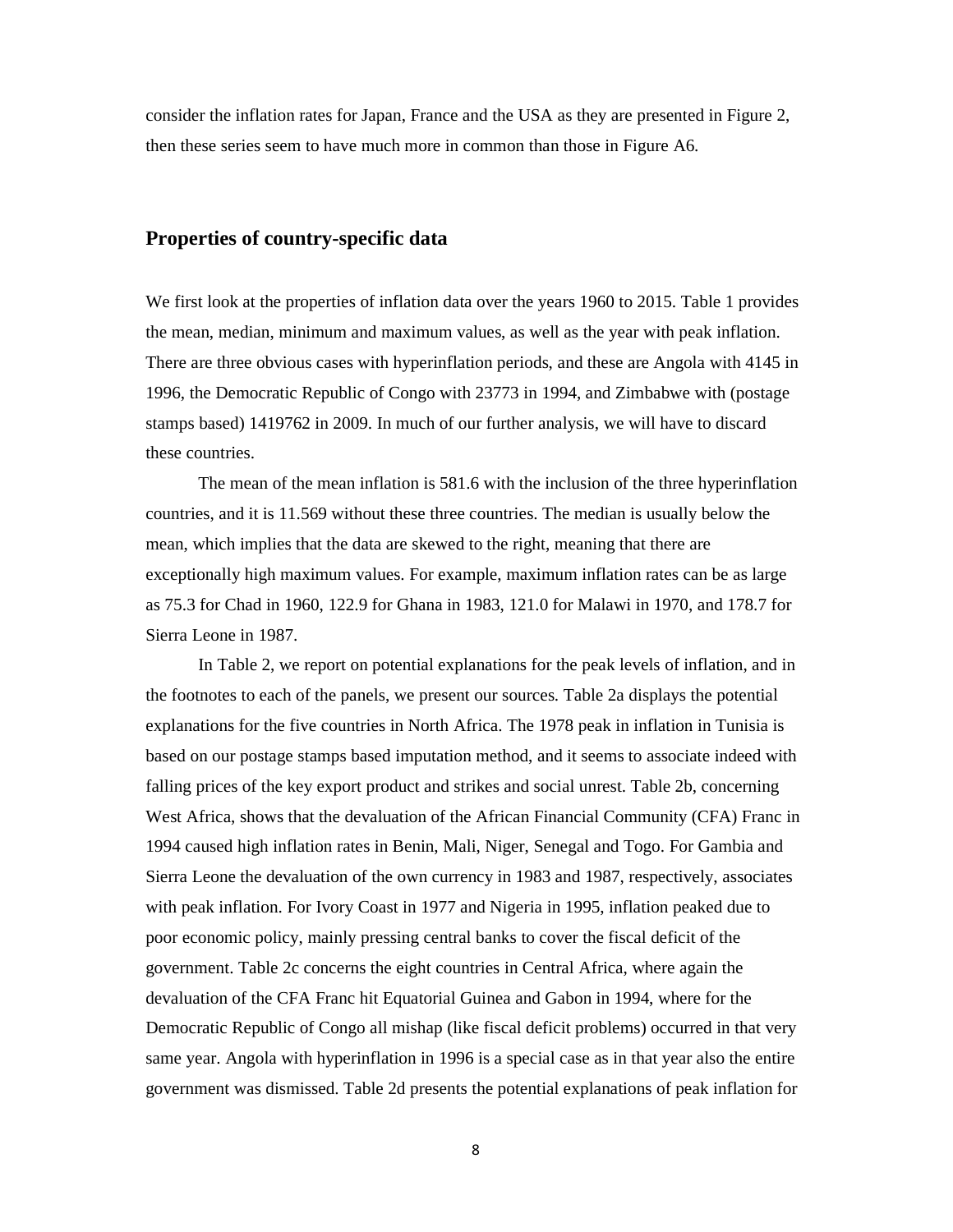countries in East Africa, and there we see a range of causes, from devaluations of currency to poor economic policy to effects of a worldwide economic crisis. Finally, Table 2e considers countries in South Africa, and there of course the case of Zimbabwe is noticeable. Complete mismanagement of the country, in various dimensions, resulted in the now almost classic case of hyperinflation. For the other countries similar explanations as before hold, where Lesotho provides a typical case of heavy reliance on a single type export product, which provides problems if tariffs are increased.

 Table 3 presents further data properties across the annual data, and these concern the standard deviation, the skewness and kurtosis. In the case that the data follows a normal distribution, skewness would be 0, and evidently, most estimates of skewness are far from that value. Hyperinflation countries show large skewness values, of course, but the estimates are also high for Chad, Gambia, Mauritius, Somalia and Tunisia. The same holds for kurtosis, which is quite substantial for Gambia, Mail, Somalia and Tunisia. The standard deviation is large, next to the well-known three countries, for example for Ghana, Guinea Bissau, Malawi, Sudan and Zambia. This already seems to suggest that there is quite some variation in the data properties across countries. Below we will correlate these numbers in Tables 1 and 3 with properties of the countries in terms of economy, politics and fractionalization.

 The final set of country-specific properties concern time series features. Table 4 reports the first order autocorrelation estimated for each of the 47 countries. Three of these are negative (for Chad, Mauritania and Zimbabwe), but mot autocorrelations are positive and within a range of 0.2 to 0.8. Interestingly, this range is often found for inflation data. At the same time, various studies suggest that inflation data show signs of long memory, meaning that shocks last for a long while but are not permanent. Bos et al. (1999) and Hyung and Franses (2005) show that typically inflation rates can experience occasional level shifts, and data with such shifts can also be described by a model like

$$
(1 - L)^d y_t = \mu + \varepsilon_t \quad \text{with } 0 < d < 1
$$

where *L* is the familiar lag operator. When  $d = 1$ , one transforms the data into growth rates, where when  $d = 0$ , the data have only short memory. The fractional differencing operator  $(1 - L)^d$  is defined by the binomial expansion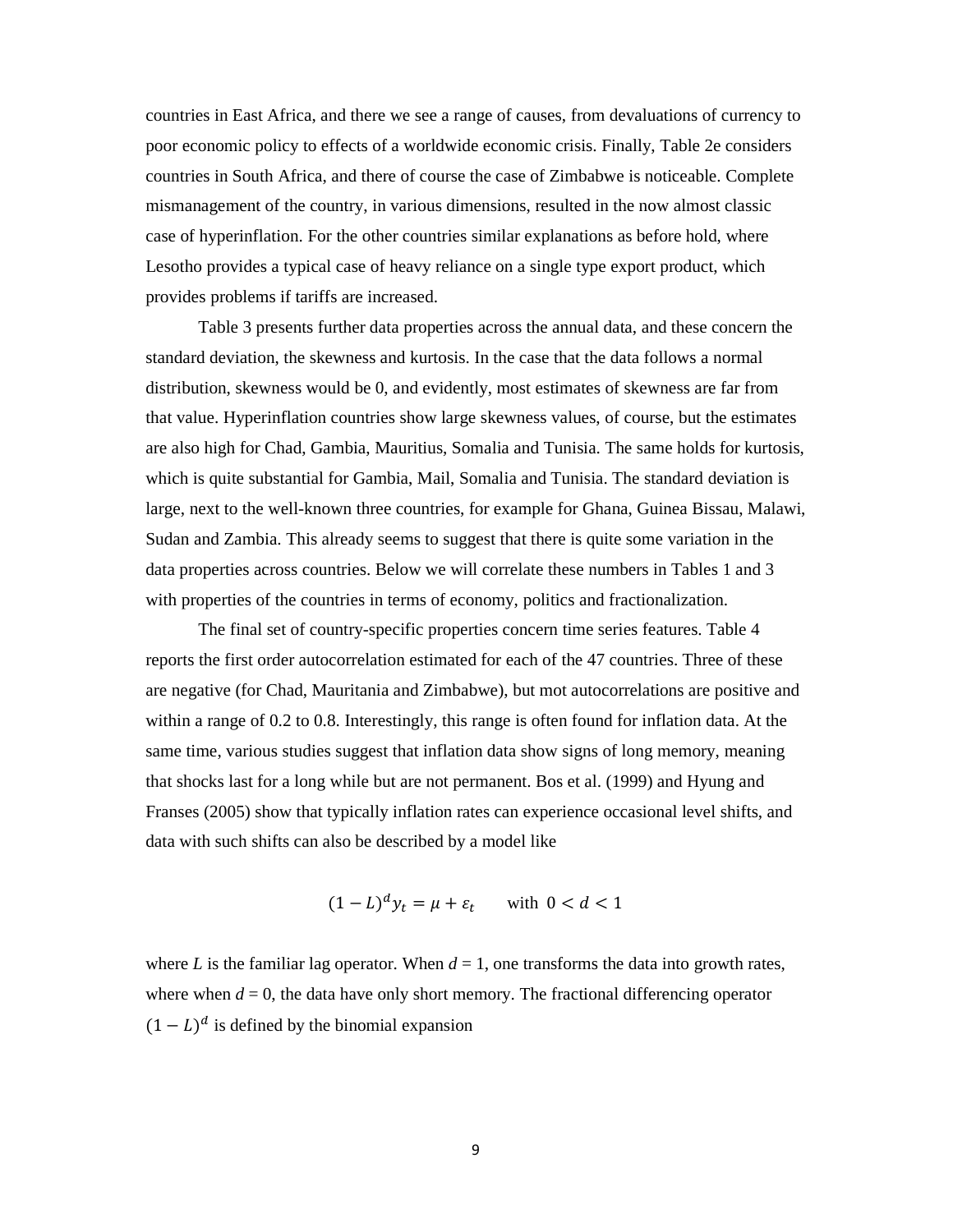$$
(1 - L)^d = 1 - dL - \frac{d(1 - d)L^2}{2!} - \frac{d(1 - d)(2 - d)L^3}{3!} - \dotsb
$$

$$
- \frac{d(1 - d)(2 - d)\dots(j - 1 - 1 - d)L^j}{j!} - \dotsb
$$

There are various ways to estimate the parameter *d*, but for convenience we rely on a very simple one, which is based on estimating an autoregression of order *p* like

$$
y_t = \mu + \phi_1 y_{t-1} + \phi_2 y_{t-2} + \dots + \phi_p y_{t-p} + \varepsilon_t
$$

while imposing the parameter restrictions

$$
\phi_1 = d
$$

$$
\phi_2 = \frac{d(1-d)L^2}{2!}
$$

$$
\phi_3 = \frac{d(1-d)(2-d)L^3}{3!}
$$

and so on. Nonlinear least squares gives an estimate of *d* and its associated estimated standard error.

 The right-had side panel of Table 4 gives the estimates for the cases where *p* is set equal to 5. For 10 out of 47 countries, the fractional differencing parameter is estimated to be larger than 0.5, suggesting non-stationarity of the inflation data. Incorporating the estimated standard errors, the parameter is 5% significantly different from 0.5 only for Algeria, South Africa and Uganda.

 Based on the reported properties in Tables 1 to 4, the first impression that we obtain is that there is a wide variation in these properties across the countries. Years with peak inflation vary substantially across the decades, as do the potential explanations for these inflation peaks. Mean, median, and other statistical properties like skewness and kurtosis, show strong signs of variation as well. There also do not seem to be clusters of countries with obvious similar properties, except perhaps the three countries with hyperinflation. This will be examined in the next section. The time series properties also differ substantially, meaning that the future inflation rates are more or less predictable using the own past. Finally, persistence of shocks also shows variation.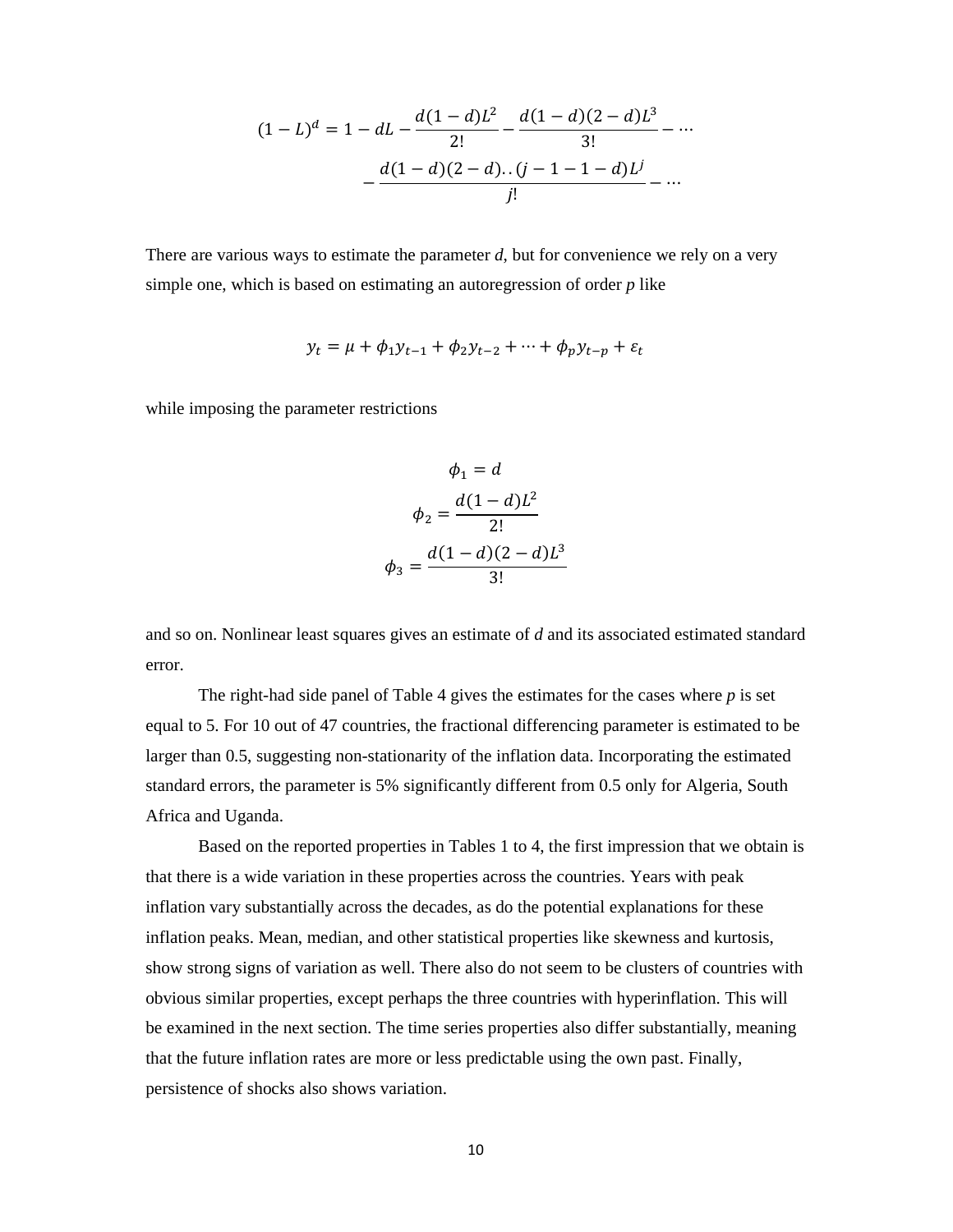### **Properties across of countries**

We now turn to an examination whether there are any correlations and relations between inflation rates across countries. Figure A.6 suggested that patterns in the data across the 47 countries vary widely, but perhaps other techniques reveal links that are not immediately observable.

 Figure 3 provides the correlations across neighbouring countries, where the graphs again concern the five regions analysed earlier. Figure 3a shows that the contemporaneous correlations across the five countries in the North African region are quite small, with a maximum value of 0.42 of Egypt with Sudan. Figure 3b shows that such correlations can go up to 0.66, here for Benin and Togo, and 0.69 of Togo with Burkina Faso, whereas otherwise the correlations are quite small. Similar conclusions can be drawn from Figure 3c for the countries in Central Africa, except for the 0.70 of Gabon with Cameroon. The correlations between the inflation data in the East Africa region in Figure 3d are small, and something similar holds for the countries in South Africa in Figure 3e. In sum, there is little contemporaneous correlation across neighbouring countries.

 Figure 4a presents a histogram of all the ½(47 times 46) is 1081 correlations across all the countries. The maximum value is 0.813, minimum value is -0.435, but most importantly, the mean value is 0.180 and the median value is 0.158. When we fit a mixture of two normal distributions to the data, we obtain the distributions as in Figure 4b, and these represent a distribution with mean around 0, and one with a mean around 0.4. In any case, the overall impression is that the contemporaneous correlations are small.

 To show some specific correlations, we report the contemporaneous correlations between each country and South Africa (in money terms the largest economy of the continent), France (representing Europe), Japan (for Asia) and the United States of America as the leading economy in the world. All correlations are computed for the full sample 1960 to 2015, thereby again showing the benefit of having a complete dataset. The numbers in the first column of Table 5 show that the largest correlations with the South African data are obtained for Egypt, Gambia, Morocco, Sierra Leone, Swaziland, Tanzania and Uganda, which obviously are not all countries geographically near to South Africa. The largest correlation coefficient is equal to 0.765. The next column of Table 5 shows that Botswana, Ghana, Mauritania and in particular Morocco have large correlations with France. Correlations with Japan are all quite small, except for the Republic of Congo and Morocco.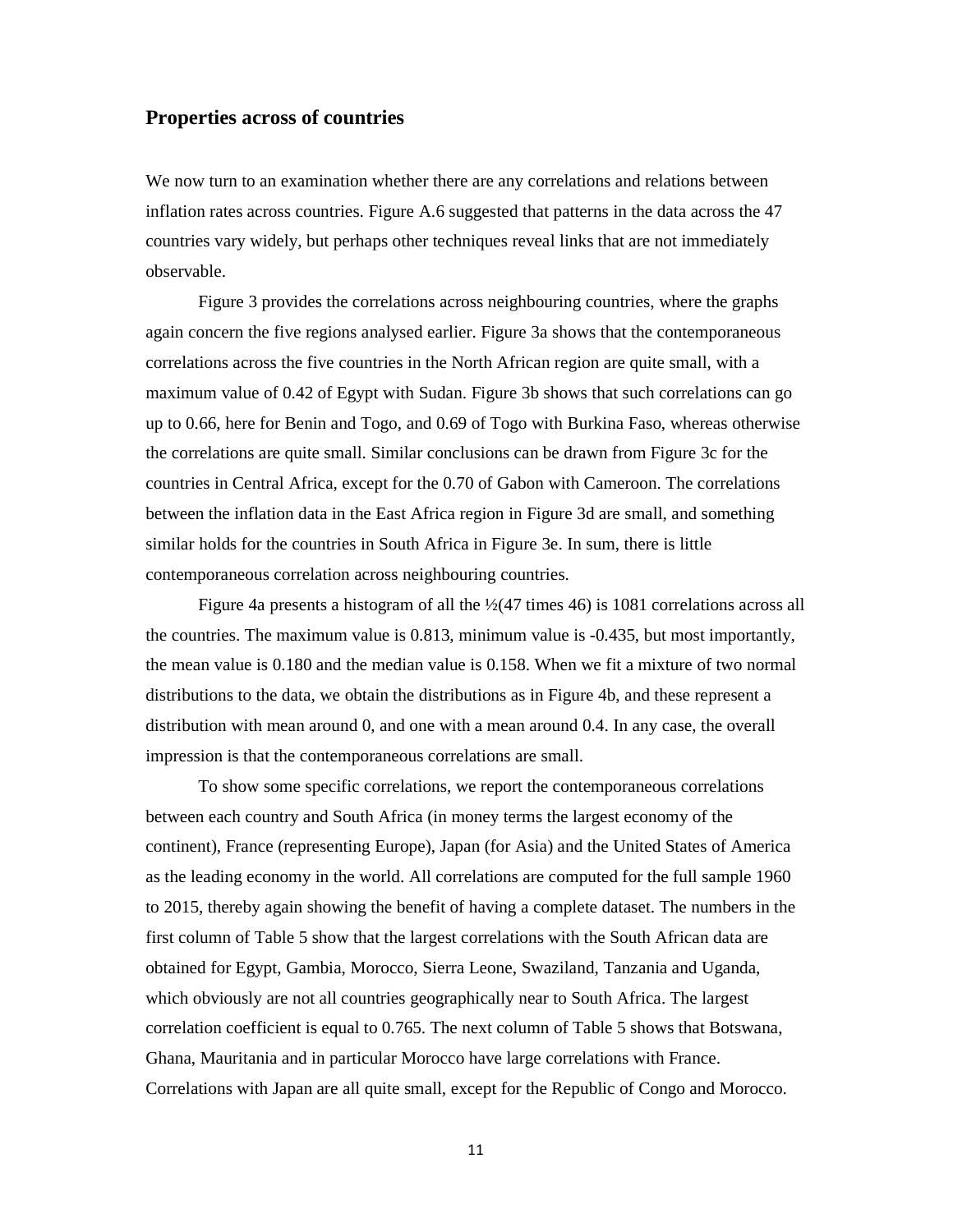Finally, the correlations with the USA are also often very small, except for Botswana, Ivory Coast, Mauritius and again Morocco. Taking all this together suggests that only Morocco seems to follow worldwide fluctuations in inflation.

 Zooming in on the potential links between country-specific inflation and USA inflation, consider the p-values of the tests for Granger causality, based on a vector autoregression of order 1, as they are summarized in Table 6. We find evidence of Granger causality from the USA to an African country for 11 of the 47 countries, to wit, Botswana, Burkina Faso, Gabon, Ghana, Lesotho, Mauritius, Morocco, Niger, Senegal, South Africa and Togo. This means that if one were to construct country-specific models for these African countries, these models should include one-period-lagged USA inflation, while for the other countries there seems no need to do so. The next column of Table 6 shows that there is just one single case where Granger causality runs the other way around, and this is for Tunisia. Most likely, this is a statistical artefact, as with a significance level of 5% one should find significance in 5% of the 47 cases, which is 2 cases.

 Table 7 reports on the outcomes of estimating a vector autoregression of order 1 for the countries in each of the 5 regions. More specifically, it reports on the fraction of significant parameters in the off-diagonal areas of the parameter matrix. The number of offdiagonal parameters is *k* time *k*-1, where *k* is the number of countries. The fraction of 5% significant parameters ranges from around 9% to 20%, which is a fairly small number.

 This is also reflected by the associated impulse response functions as they are presented in Figures 5a to 5e. Consider for example the graphs in Figure 5a for the five countries in North Africa. Shocks from Egypt have a temporary effect on the inflation in Algeria (see left upper panel), whereas shocks from Morocco have some effect on inflation in Egypt. Otherwise, these five countries do not seem to have an impact on each other's future pattern of inflation. The impulse response functions in Figure 5b give the overall visual impression that most graphs show close to horizontal lines. Hence, past inflation in West-African countries does not seem to predict future inflation in other countries within that same region. The impulse response functions in the other three African regions, in Figures 5c, 5d and 5e, show similar patterns. There is hardly any merit in including past data from other African countries in single country models.

 Finally, we turn to Principal Components Analysis (PCA). When we apply PCA to the data for France, Japan and USA we obtain for the raw data the eigenvalues 2.425, 0.446 and 0.129, and for the residuals after fitting country-specific autoregressive models of order 1, the eigenvalues 2.359, 0.418 and 0.223. Hence, in both situations there clearly is a single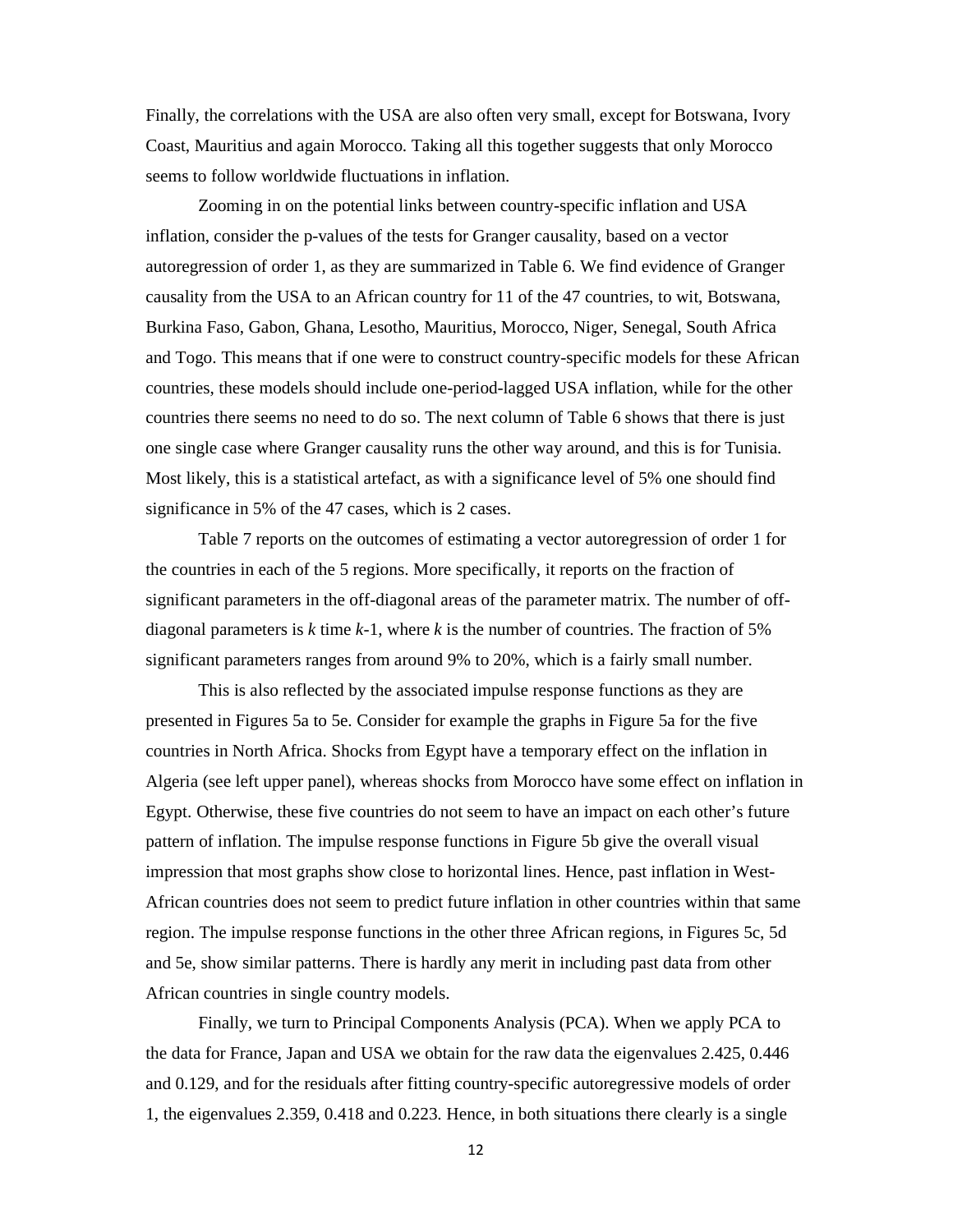dominant principal component, with 0.808 and 0.786 percent of the variation explained, respectively. The weights in the first principal components are 0.610, 0.535 and 0.584 for the raw data, and 0.600, 0.553 and 0.578 for the, so-called pre-whitened data. These weights are clearly very similar. Note that we look at the pre-whitened data in order to check for potential spurious principal components.

 If we run a Principal Components Analysis for 44 countries, that is, all countries without Angola, Democratic Republic of Congo and Zimbabwe, then we obtain a first eigenvalue of 10.827 associated with 24.6% of the total variance. The first 11 eigenvalues are all above 1, and these first 11 eigenvalues are associated with 0.787 of the total variance.

 This analysis suggests that it might be better to run PCA for smaller sets of countries, and hence we again resort to the five regions. Table 8 reports on the estimated eigenvalues and the percentages of variance explained for each of the estimated principal components. Comparing the results across the top and bottom panel, involving the original data and the pre-whitened data, respectively, we see that for four of the five regions (not Central Africa), pre-whitening leads to a less prominent first principal component, and in general a tendency to shrink towards a mean value of 1. That mean value of 1 implies that there are no relevant principal components. When we look at the results in the bottom panel more closely, we see that there are 2, 5, 2, 5 and 3 eigenvalues larger than 1, respectively, that is, 17 out of the 44 eigenvalues. This suggests that PCA does not lead to obvious summaries of the data, again suggesting that variation across the countries is substantial.

### **Cross-sectional analysis**

So far, we looked at the data over time, also to see if there is any predictability across series and perhaps relative to other than African countries. In this section, we will summarize the data over the time dimension, and see if there are any properties of inflation that associate with more time-invariant properties of the countries. A summary over the countries of the features reported in Tables 3 and 4 is presented in Table 9.

 There is literature on the relation between inflation and country-specific features. Bleaney and Francisco (2016) document that "inflation is highly persistent and is higher in countries that are less politically stable." This would suggest that the estimated autoregressive parameter and the fractional differencing parameter in Table 4 are related to variables like the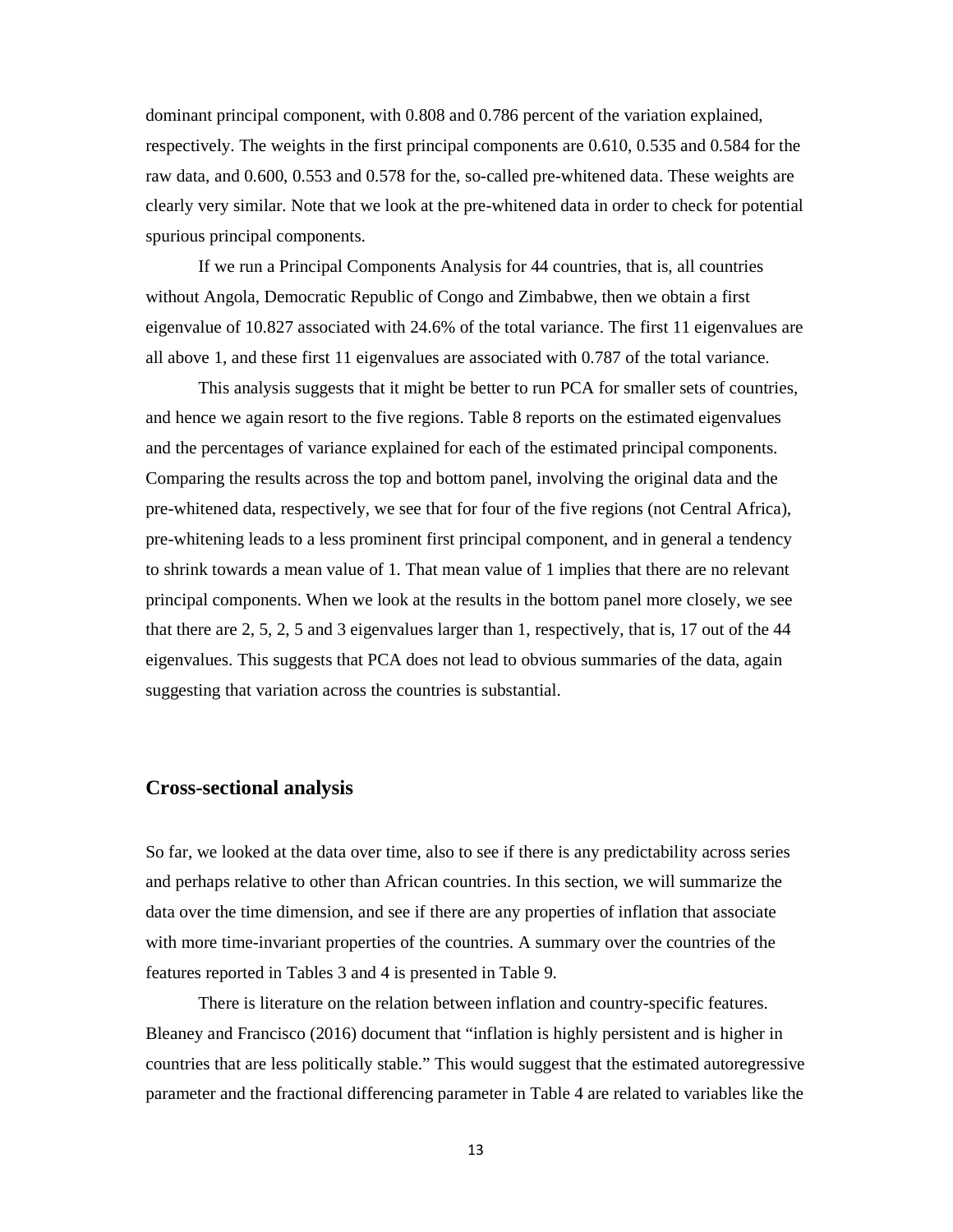degree of democracy. We use as our source for the operationalization of a variable "Democracy" the democracy index created by the Economist Intelligence Unit. It is a weighted average of 60 questions. https://en.m.wikiperia.org/wiki/Democracy\_Index presents some details. The data for 2016 are retrieved from that site on August 22 2017 and they concern 2016. A higher score means that there is more democracy. Scores on this variable are presented in the third column of Table 10. Aisen and Vega (2006) also discuss a link between political instability and inflation.

Lopes de Veiga et al. (2016) report that "high levels of public debt are coincident with reduced rates of economic growth and rising levels of inflation". Higher levels of public debt can be associated with inappropriate tax collection methods, which in turn can be caused by corruption. As a source of corruption, we rely on the Corruptions Perceptions Index from Transparency International, and details of how the data are compiled can be found at https://en.m.wikipedia.org/wiki/Corruption\_Perceptions\_Index. A higher score means less corruption. The data are retrieved on August 22 2017 and concern 2016. The relevant data are displayed in the second column of Table 10. Barugahara (2015) reports that political instability associates with more inflation volatility. She uses the estimated conditional volatility from a  $GARCH(1,1)$  model. We tried to estimate this model for our annual data, but for many countries this estimation procedure failed. Hence, we will use simply the standard deviation.

 It might perhaps be the case that more diversity in economic activity, and hence less dependence on a single export product, associates with less inflation, see Durevall et al. (2013). We could not obtain a measure for economic diversity, and decide to approximate this variable using the degree of urbanization. The data on urbanization are taken from the CIA World Factbook and concern 2015. The data are made available through https://en.m.wikipedia.org/wiki/Urbanization\_by\_country. A higher score means more urbanization, and the relevant data appear in the last column of Table 10. We would expect that more urbanization is associated with a larger industry and service sector, and a smaller agricultural sector. More urbanization would then associate with less inflation.

 The final three variables that we consider deal with so-called fractionalization. Alesina and La Ferrara (2005) discuss the potential economic consequences of diversity, and these can be positive or negative. Conflicts might originate from ethnic and religious differences. Data on ethnic and cultural diversity are retrieved from Alesina et al. (2003). There are three categories, and these are ethnic fractionalization, linguistic fractionalization and religious fractionalization. A higher score means more diversity in ethnic groups,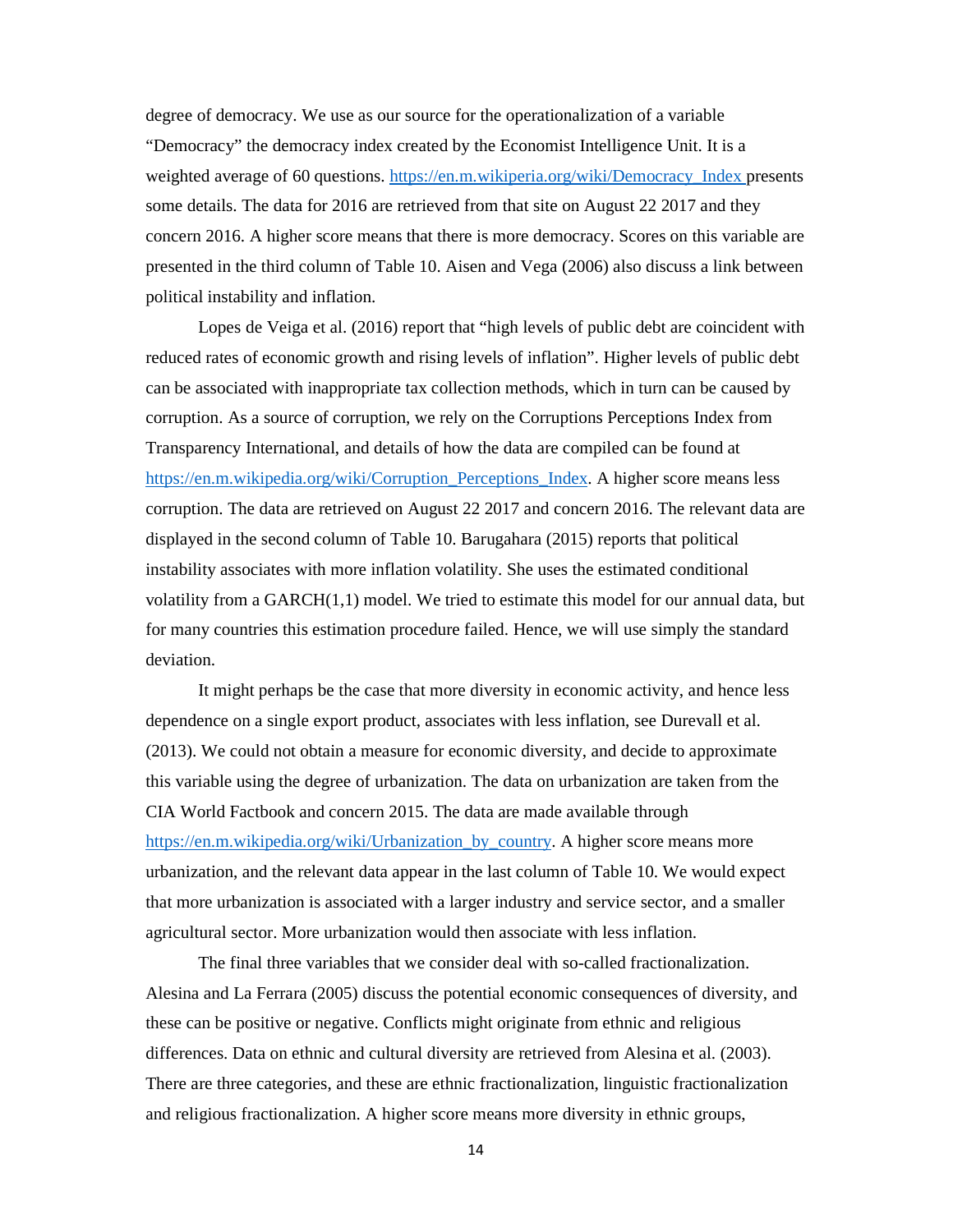languages and or religions. One could hypothesize that less fractionalization could lead to more stability, and hence more fractions lead to more frictions and hence higher levels of inflation. The relevant data appear in the fourth, fifth and sixth column of Table 10.

 The results of the regression analyses with Corruption, Democracy, Ethnic Fractionalization, Languages Fractionalization, Religious Fractionalization, and Urbanization as explanatory variables are presented in Tables 11a and 11b. Table 11a reports on three variables to be explained, that is, mean inflation, median inflation and the standard deviation of inflation. The results on the mean and median inflation are quite clear. We see that less corruption, more democracy, and less religious fractionalization corresponds with lower inflation rates. For the standard deviation, we see that countries with more corruption and less urbanization generally have higher volatility in the inflation rates. Hence, these results seem to corroborate the findings that are already available in the literature. The results in Table 11b on the first order autoregressive parameters and the fractional differencing parameters can be summarized as that there is no explanatory power in the independent variables at all.

### **Conclusion and discussion**

This paper looked at the properties of data on annual inflation in 47 African countries. Prior to this analysis, we created a fully balanced panel data set, comprising the years 1960 to and including 2015. To create this complete dataset, we resorted to a new and rather unorthodox method, which used the prices of postage stamps to predict the missing inflation rates. For almost all countries, we could impute estimated annual inflation figures, resulting in estimated data almost always with face value, except for a few countries, where, due to data limitations on the side of postage stamps, we could not deliver very reliable estimates. In a next step, we compared various properties of the annual data, like the mean and median, but also long memory properties like persistence across the countries. Furthermore, we looked at Granger causality, predictability, and principal components.

 The key conclusion of our study is that there are so many differences across the data for the various countries that it is not justified by the properties of the data to generalize these countries by studying something like "average inflation in Africa" or even "panel models for Sub-Saharan countries". Our results show that diversity amongst the data features is huge, and hence our main conclusion is that models for inflation for African countries should be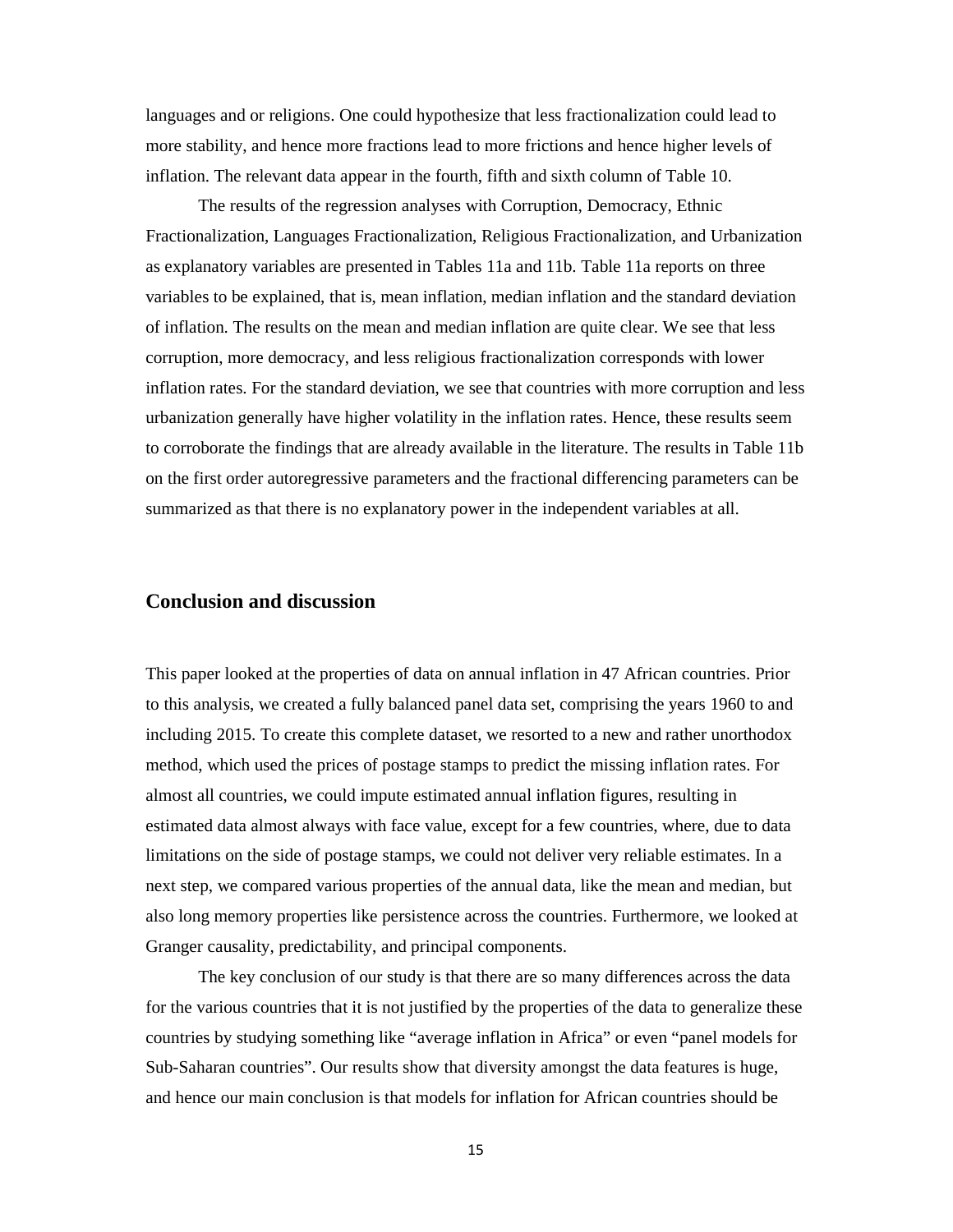constructed for one country after the other. The data have more differences than common features, and this seems to be a stylized fact, whichever feature of the data is considered. So, we recommend modellers to build forecasting and explanatory models for each country separately, and not to assume that there are substantial common features that warrant pulling each of the countries through a single model.

 Is there really nothing common across the African countries? Yes, there is. Looking at time-independent features of inflation, like the mean and media over the years, and correlating these with more persistent features of the countries, like measures of democracy and urbanization, we learn that high inflation levels associate with less democracy, more corruption and a higher level of religious fractionalization. These findings corroborate with earlier findings in the relevant literature.

 Finally, a key by-product of our study is a complete dataset on inflation for 56 years for 47 African countries, and we hope that this dataset encourages more research on the causes and consequences of inflation in Africa.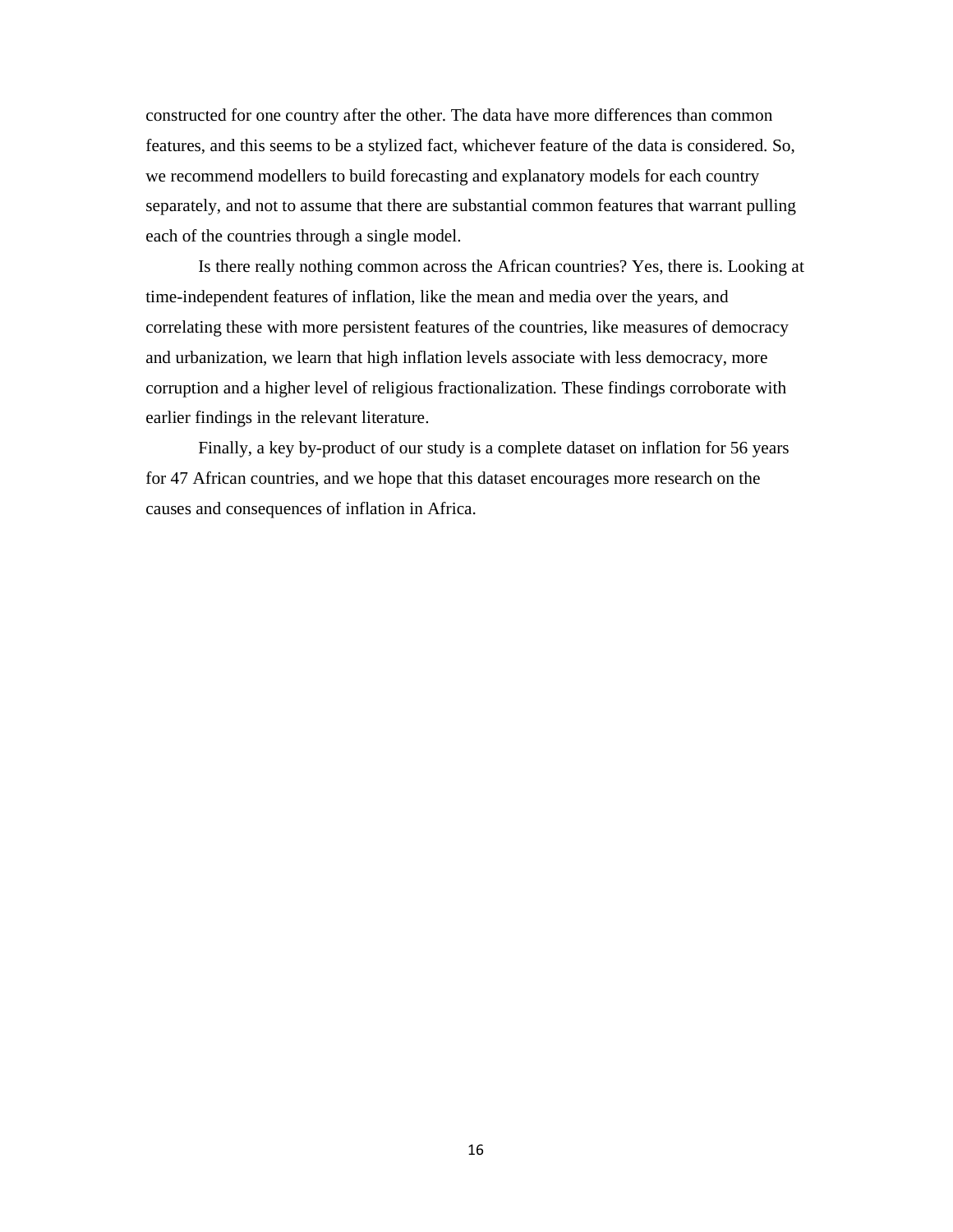### **Data Appendix**

In this appendix, we show how we created estimates for the missing inflation data. We use the prices reported on the postage stamps. Countries issue postage stamps, and usually there are several issued stamps per year. For example, the number of issued postage stamps can be as large as 666 in one year (Gambia, 2000), but usually fall in the range of 10-60 postage stamps per year. We take the median of all prices available for each year, and with these median prices we compute the percentage changes, and these are then associated with the inflation data.

In Table A1, we indicate for each country for which years, official inflation rates are available (at the time of analysis, that is, May 2017). In the right hand panel, we give the availability of postage stamp percentage price changes. For the official inflation rates, we use inflation rates (consumer prices, annual %) as obtained from World Bank, unless indicated otherwise.

 The source of the postage stamps prices in Stanley Gibbons, Africa, Simplified Catalogue, 1st Edition, 2011, Published in Great Britain by Stanley Gibbons Ltd. Manual coding of all the stamps data took about two months, full time.

 A postage stamp "inflation rate" is considered available for a country when multiple postage stamp prices are available for two consecutive years, such that the increase between the average postage price of two years can be computed, which is interpreted as the "postage stamp inflation rate". For two African countries, we have not enough information on the stamps. Postage stamp series for Eritrea are available as far back as 1922, however, only up until 2004, whereas World Bank inflation rates are only reported since 2010. Liberia has postage stamp series dating back to 1944, but ending at 1993. This means there is no overlap with the World Bank inflation rates that start in 2002.

 Table A1 clearly shows what valuable information these postal stamps have to add. Consider for example Mali. Mali only has available inflation data since 1989, but we have an uninterrupted series of postal stamp data between 1960 and 2003. Table A1 shows that for the Republic of Congo, Lesotho, Rwanda and Zimbabwe, there are missing data within the sample period. For some countries data are missing at the end of the sample (like Central African Republic), but for most countries data are missing at the start of the sample.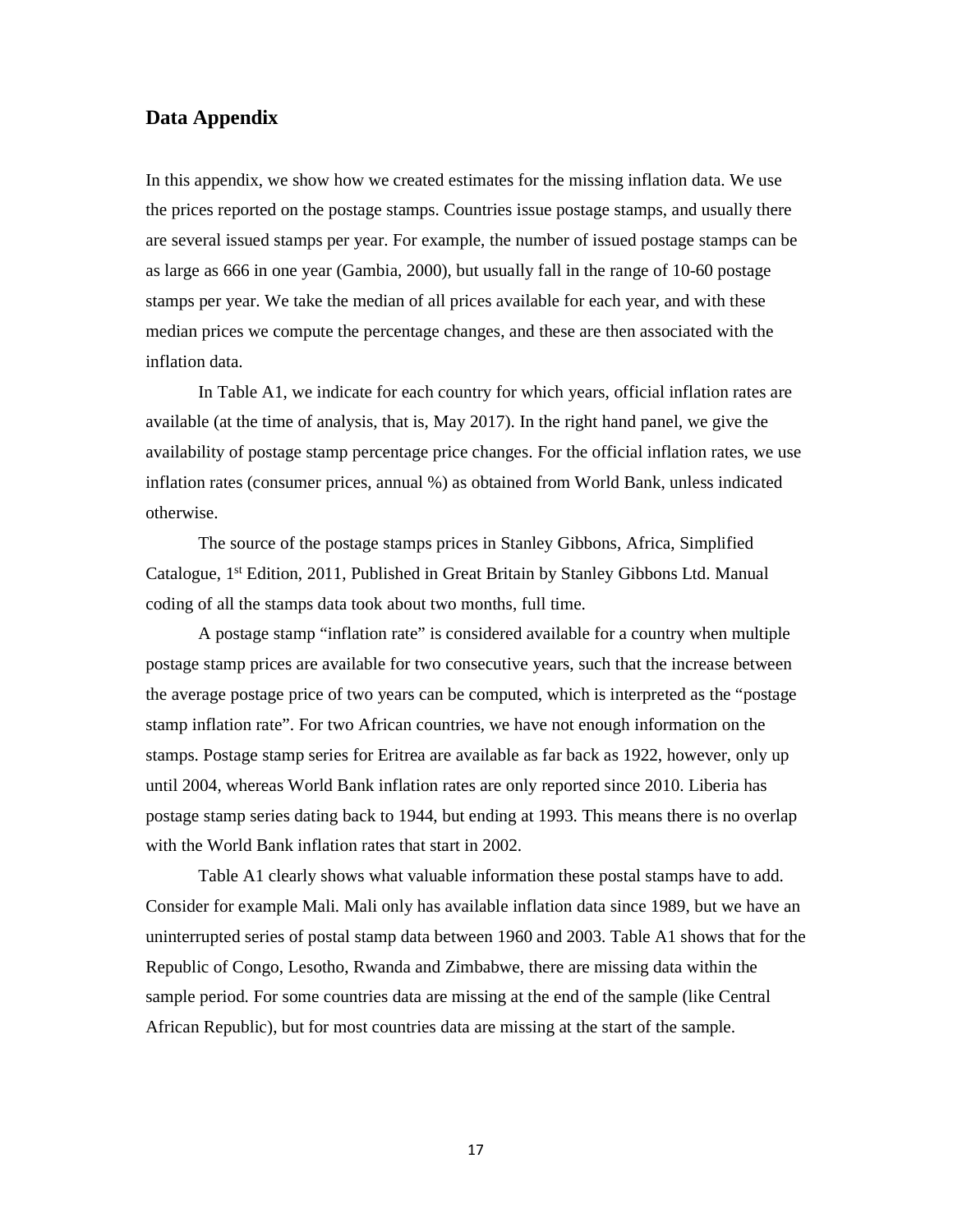| $\overline{C}$ ountry    | Availability of inflation % | Availability of postal stamp %             |
|--------------------------|-----------------------------|--------------------------------------------|
| Algeria                  | 1970-2015                   | 1963-2010                                  |
| Angola                   | 1991-2015                   | 1960-1972, 1975-1977, 1980-2010            |
| Benin                    | 1993-2015                   | 1977-1999                                  |
| <b>Botswana</b>          | 1975-2015                   | 1964-2009                                  |
| Burkina Faso             | 1960-2015                   | 1961-1996                                  |
| Burundi                  | 1966-2015                   | 1963-1977, 1980-1984, 1987-1996, 1999-2000 |
| Cameroon                 | 1969-2015                   | 1960-2002                                  |
| Cape Verde               | 1984-2015                   | 1962-1973, 1976-2005                       |
| Central African Republic | 1982-2013                   | 1960-1976, 1980-1994                       |
| Chad                     | 1984-2014                   | 1960-1992, 1998, 2005                      |
| Republic of Congo        | 1986-1996, 1999-2015        | 1960-1996, 1999, 2006                      |
| Dem. Republic of Congo   | 1964-2013                   | 1961-1985, 1988, 1991-1994, 1999-2002      |
| Egypt                    | 1960-2015                   | 1960-2010                                  |
| <b>Equatorial Guinea</b> | 1986-2014                   | 1971-1972, 1980-2001                       |
| Ethiopia                 | 1966-2015                   | 1960-2010                                  |
| Gabon                    | 1963-2015                   | 1964-2010                                  |
| Gambia                   | 1962-2014                   | 1964-2010                                  |
| Ghana                    | 1965-2015                   | 1960-2010                                  |
| Guinea Bissau            | 1988-2015                   | 1975-1995, 2002                            |
| <b>Ivory Coast</b>       | 1961-2015                   | 1960-2003                                  |
| Kenya                    | 1960-2015                   | 1964, 1976-1998, 2001-2010                 |
| Lesotho                  | 1974-1996, 2000-2015        | 1966-2002, 2005-2008                       |
| Libya                    | 1965-2014                   | 1960-2009                                  |
| Madagascar               | 1965-2015                   | 1960-1997, 2000-2008                       |
| Malawi                   | 1981-2015                   | 1965-2000, 2003-2005, 2009                 |
| Mali                     | 1989-2015                   | 1960-2003                                  |
| Mauritania               | 1986-2014                   | 1963-1991, 1994-1996                       |
| <b>Mauritius</b>         | 1964-2015                   | 1966-2010                                  |
| Morocco                  | 1960-2015                   | 1960-2009                                  |
| Mozambique               | 1988-2015                   | 1961-1969, 1972-2002                       |
| Namibia                  | 2003-2015                   | 1964-1968, 1971-2009                       |
| Niger                    | 1964-2015                   | 1960-1995, 1998-2002                       |
| Nigeria                  | 1960-2015                   | 1960-2008                                  |
| Rwanda                   | 1967-1993, 1996-2015        | 1963-1993                                  |
| Senegal                  | 1968-2015                   | 1961-1999, 2002-2009                       |
| Seychelles               | 1971-2015                   | 1963, 1966-2009                            |
| Sierra Leone             | 1960-2015                   | 1965-1972, 1978-2010                       |
| Somalia (GDP deflator)   | 1961-1990                   | 1960-1989                                  |
| South Africa             | 1960-2015                   | 1962-2010                                  |
| Sudan                    | 1960-2015                   | 1959-1970, 1973-1981, 1984-1987, 1990-2009 |
| Swaziland                | 1966-2014                   | 1962-2008                                  |
| Tanzania                 | 1966-2015                   | 1964-1967, 1976-2009                       |
| Togo                     | 1967-2015                   | 1960-1992, 1995                            |
| Tunisia                  | 1984-2015                   | 1960-2008                                  |
| Uganda                   | 1981-2015                   | 1976-2010                                  |
| Zambia                   | 1986-2015                   | 1965-2010                                  |
| Zimbabwe                 | 1965-2007, 2010-2015        | 1966-1978, 1981-2008                       |
|                          |                             |                                            |

Table A1. Availability of data on inflation rates and postal stamp prices (1960-2015)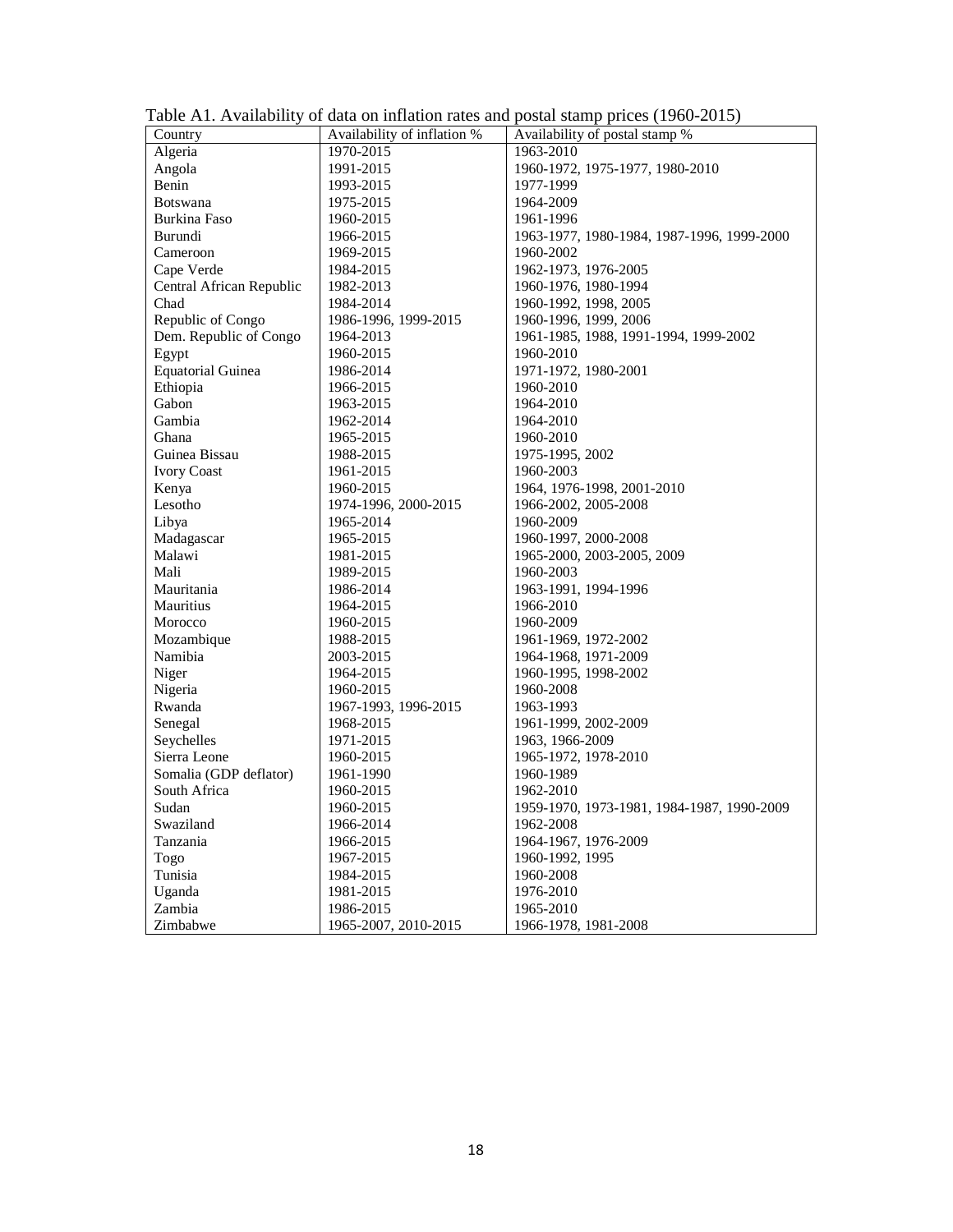The first step in the process of imputing missing inflation data, after constructing an index for the postage stamps prices and computing percentage changes, is to perform a regression of the actual inflation data on the percentage price changes of the postage stamps. The number of observations in each model of course depends on the timeframe where the two series overlap. For this regression, we include both lagged actual inflation data and current and lagged postage stamp inflation data. The exact model specification varies per country and is determined by looking at model fit, information criteria and statistical tests on residual autocorrelation. The model specification for each country is given in Table A2.

 To get an idea of the fit of these models described in Table A2, we discuss a selection of the countries. The regression for Algeria in the end uses 40 observations. The  $R^2$  is 0.738 and the adjusted  $R^2$  is 0.708. All estimated parameters are significant at a 5% level except for the constant (p-value of 0.057). For Egypt, with 51 observations after adjustments, we find that STAMP(-2) has a p-value of 0.044 and the regression has an  $R^2$  of 0.568 (adjusted  $R^2$ 0.541). Morocco, with 50 observations, has an  $R^2$  of 0.452 and a p-value of 0.044 for STAMP(-1). Nigeria, 49 observations, has an  $R^2$  of 0.551 and STAMP(-2) has a p-value of 0.0003. Other regressions with a good fit are  $(R^2$  between brackets): Zimbabwe (0.614), Zambia (0.669), Uganda (0.696), Democratic Republic of Congo (0.531), Tunisia (0.674), Tanzania (0.74), Sudan (0.71), South Africa (0.797), Sierra Leone (0.594), Mozambique (0.622), Mali (0.474), Kenya (0.427), Ghana (0.406), Gabon (0.499), Equatorial Guinea (0.563), Chad (0.426), Cameroun (0.588, data after 1988), Central African Republic (0.599). Of course, there are also countries with a poorer fit, such as Republic of Congo (0.065), Ethiopia (0.098), Namibia (0.154), and Senegal (0.177). For the countries that are not mentioned, the  $R^2$  values are between 0.2-0.4.

 The next step of our method is the following. In order to impute the missing inflation data, we make use of the parameter estimates in Table A2. Furthermore, we actually also have to make some assumptions about the missing postage stamp data and the initial inflation rates. That is, we make forecasts for the inflation rates (which are actually so-called backcasts) by assuming that in 1958 and 1959, the inflation rates were equal to their total sample median value. Furthermore, if there is no data on postage stamp prices, it is assumed that this is because the postage stamp prices have not changed that year and that the old ones were still in use. Therefore, the postage stamp inflation is set at 0 for missing observations. Using this procedure, for each country, the following equation is used recursively, that is,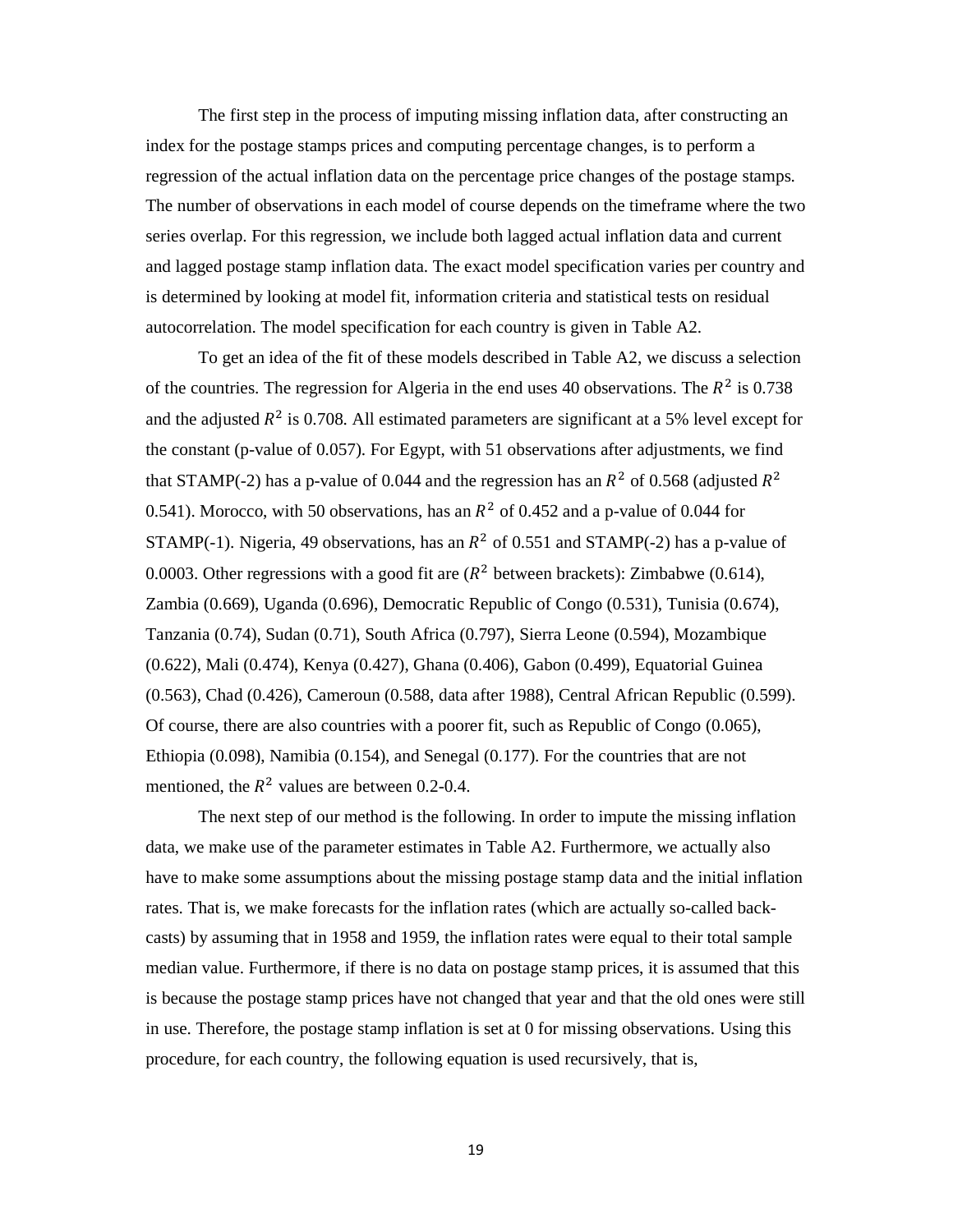inflation  $_t = \alpha + \beta_1$  inflation  $_{t-1} + \beta_2$  inflation  $_{t-2} + \gamma_1$  stamp  $_t + \gamma_2$  stamp  $_{t-1} + \gamma_3$  stamp  $_{t-2}$ +  $\gamma_4$ stamp<sub>t-3</sub>

to obtain estimates for the inflation rates for the period 1960-2015.

 The last step in the procedure is to combine the data from World Bank and the data as obtained from the back-casting method described above. When inflation data from the World Bank is available, this data is used. When data is missing, the back-casted inflation data from our method is imputed. This results in the data as reported in Table A3.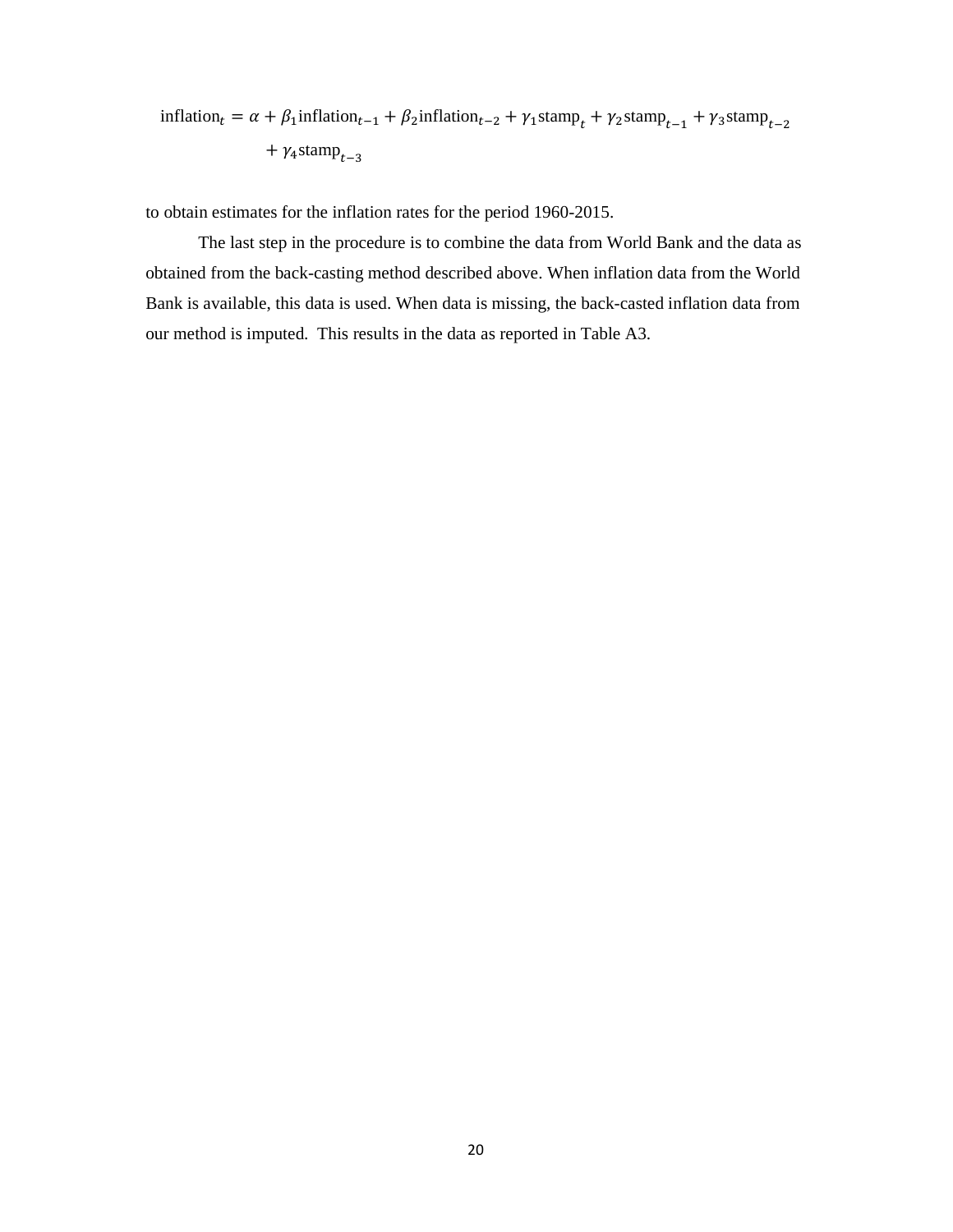|                          |              | <b>INFL</b> | <b>INFL</b> |              | <b>STAMP</b> | <b>STAMP</b> | <b>STAMP</b> |
|--------------------------|--------------|-------------|-------------|--------------|--------------|--------------|--------------|
| Country                  | $\mathsf{C}$ | $(-1)$      | $(-2)$      | <b>STAMP</b> | $(-1)$       | $(-2)$       | $(-3)$       |
| Algeria                  | 2.2134       | 0.952       | $-0.347$    |              | 0.069        | 0.048        |              |
| Angola                   | 93.118       | 0.512       |             |              | 0.483        |              |              |
| Benin                    | 7.977        |             |             | 0.101        |              |              |              |
| Botswana                 | 5.080        | 0.490       |             |              | 0.002        |              |              |
| Burkina Faso             | 2.961        | 0.204       |             |              | 0.057        | 0.010        |              |
| Burundi                  | 2.784        | 0.685       |             |              | 0.012        | 0.004        |              |
| Cameroun (after          |              |             |             |              |              |              |              |
| 1988)                    | 0.460        | 0.265       |             | 0.008        |              |              |              |
| Cape Verde               | 2.278        | 0.378       |             |              | 0.034        |              |              |
| Central African          |              |             |             |              |              |              |              |
| Republic                 | 0.064        | 0.560       |             |              |              | 0.073        |              |
| Chad                     | 0.871        |             |             | 0.114        |              |              |              |
| Republic of Congo        |              |             |             |              |              |              |              |
| (till 1978)              | 3.588        |             |             | 0.000        |              |              |              |
| Dem. Republic of         |              |             |             |              |              |              |              |
| Congo                    | 19.651       |             |             | 0.067        |              | 0.068        |              |
| Egypt                    | 2.182        | 0.501       | 0.242       |              |              | 0.027        |              |
| <b>Equitorial Guinea</b> | 1.410        | 0.446       |             | 0.004        |              |              |              |
| Ethiopia                 | 5.818        | 0.222       |             |              | 0.084        | 0.060        |              |
| Gabon                    | 1.263        | 0.573       |             | 0.070        | 0.063        |              |              |
| Gambia                   | 3.070        | 0.532       |             | 0.025        | 0.027        |              |              |
| Ghana                    | 12.843       | 0.543       | $-0.198$    |              |              | 0.016        |              |
| Guinea-Bissau            | 42.340       |             |             |              |              | 0.014        |              |
| Ivoorkust                | 1.999        | 0.536       |             |              | 0.020        |              |              |
| Kenya                    | 7.884        | 0.536       | $-0.315$    | 0.092        | 0.077        |              |              |
| Lesotho                  | 12.315       | $-0.069$    |             | 0.052        |              |              |              |
| Libya                    | 2.109        | 0.549       |             | 0.0002       |              |              |              |
| Madagascar               | 5.603        | 0.405       |             |              | 0.019        |              |              |
| Malawi                   | 15.056       | 0.351       |             | 0.037        |              | 0.017        |              |
| Mali                     | 2.295        | 0.265       |             | 0.003        | 0.000        | 0.017        |              |
| Mauritania               | 6.804        |             |             |              |              | 0.021        |              |
| Mauritius                | 2.434        | 0.446       |             | 0.063        |              | 0.102        |              |
| Morocco                  | 1.600        | 0.619       |             |              | 0.004        |              |              |
| Mozambique               | 2.846        | 0.774       |             |              |              |              | 0.019        |
| Namibia                  | 3.199        | 0.409       |             |              |              |              |              |
| Niger                    | 2.831        | 0.334       |             | 0.115        |              |              |              |
| Nigeria                  | 4.919        | 0.636       |             |              |              |              |              |
| Rwanda                   | 3.387        | 0.577       |             |              |              |              |              |
| Senegal                  | 3.310        | 0.289       |             |              | 0.068        |              |              |
| Seychelles               | 2.652        | 0.587       |             |              |              |              | 0.013        |
| Sierra Leone             | 3.824        | 0.233       |             | 0.225        | 0.261        |              |              |
| Somalia                  | 7.866        | 0.499       |             | 0.084        |              |              |              |
| South Africa             | 1.177        | 0.873       |             |              | 0.001        |              |              |
| Sudan                    | 1.664        | 0.640       |             | 0.088        | 0.123        |              |              |
| Swaziland                | 5.235        | 0.456       |             | 0.000        | 0.022        |              |              |
| Tanzania                 | 2.723        | 0.789       |             | 0.039        |              |              |              |
| Togo                     | 2.888        | 0.450       |             |              | 0.013        |              |              |
| Tunisia                  | 1.078        | 0.701       |             |              | 0.019        |              |              |
| Uganda                   | 6.038        | 1.052       | $-0.312$    |              |              | 0.061        |              |
| Zambia                   | 11.645       | 0.504       |             | 0.175        |              |              |              |
| Zimbabwe                 | 2.860        | 0.764       |             |              | 0.035        |              |              |

Table A2. 10% significant Parameter estimates per country (STAMP refers to percentage change in postage stamp prices compared to the previous year and INFL to the inflation rates obtained from World Bank.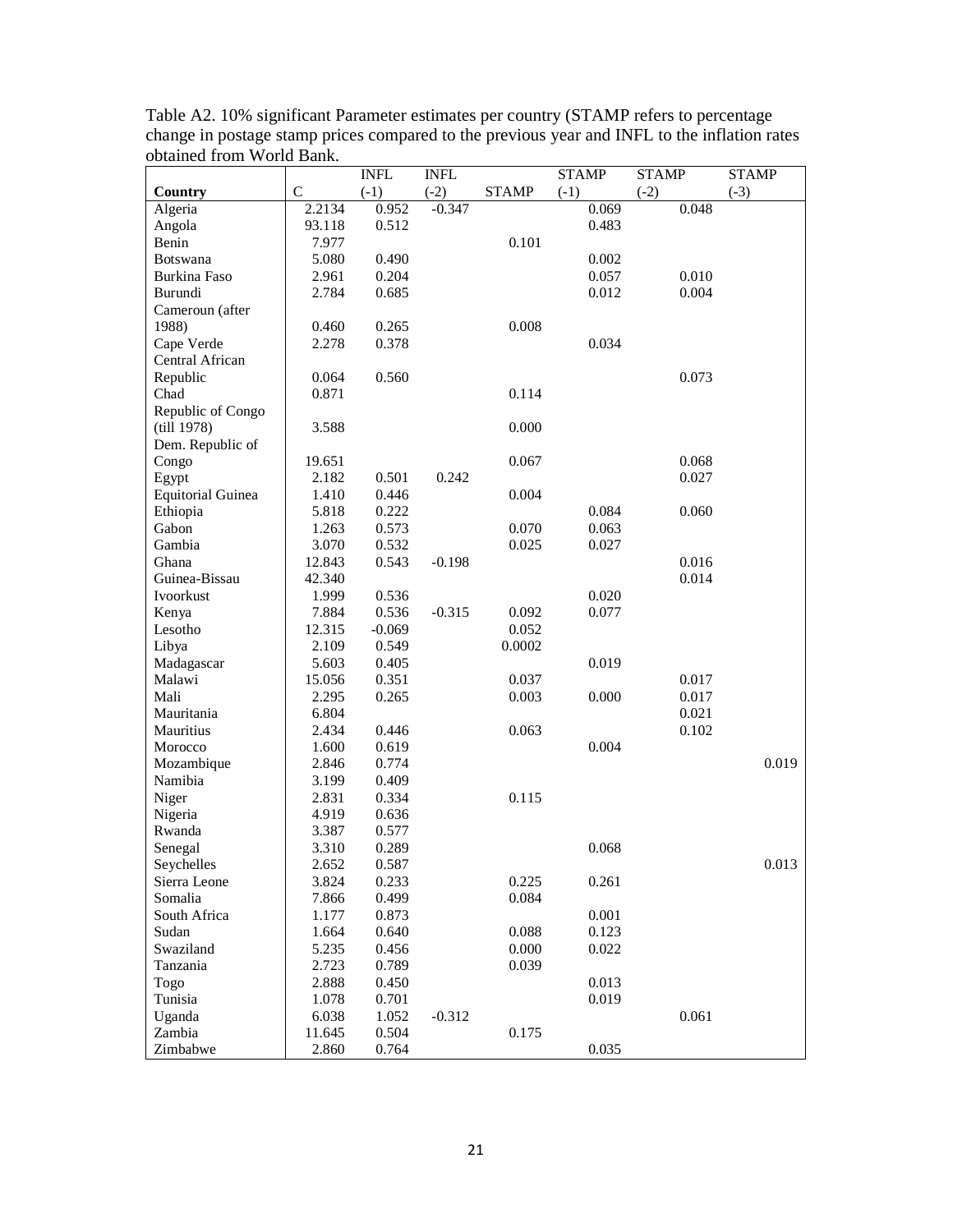| Table A3: Italic and boldface data are newly constructed data |
|---------------------------------------------------------------|
|---------------------------------------------------------------|

|      |                |               |              |                 | <b>BURKINA</b> |              |                  |
|------|----------------|---------------|--------------|-----------------|----------------|--------------|------------------|
|      | <b>ALGERIA</b> | <b>ANGOLA</b> | <b>BENIN</b> | <b>BOTSWANA</b> | FASO           |              | BURUNDI CAMEROON |
| 1960 | 2.7            | 215.1         | 8.0          | 9.6             | 7.8            | 8.2          | 11.1             |
| 1961 | 2.6            | 180.5         | 8.0          | 9.8             | 18.6           | 8.4          | 10.9             |
| 1962 | 3.8            | 290.7         | 8.0          | 9.9             | 1.7            | 8.6          | 11.4             |
| 1963 | 4.9            | 254.3         | 8.0          | 9.9             | 5.6            | 8.6          | 10.5             |
| 1964 | 4.6            | 208.9         | 8.0          | 9.9             | 1.8            | 9.0          | 12.4             |
| 1965 | $-0.4$         | 164.0         | 8.0          | 10.0            | $-0.7$         | 9.2          | 9.9              |
| 1966 | 12.5           | 265.7         | 8.0          | 9.93            | 2.4            | 4.4          | 15.0             |
| 1967 | 22.7           | 215.1         | 8.0          | 10.3            | $-4.3$         | $-1.1$       | 11.5             |
| 1968 | 18.8           | 205.6         | 8.0          | 10.1            | $-0.3$         | 6.1          | 10.4             |
| 1969 | 10.8           | 168.3         | 8.0          | 9.9             | 9.7            | 4.0          | $-1.1$           |
| 1970 | 6.6            |               |              |                 | 1.8            | $-0.2$       | 5.9              |
|      |                | 201.3         | 8.0          | 10.             |                | 3.9          |                  |
| 1971 | 2.6            | 229.0         | 8.0          | 10.             | 2.1            |              | 4.0              |
| 1972 | 3.7            | 198.2         | 8.0          | 9.9             | $-2.9$         | 3.8          | 8.1              |
| 1973 | 6.2            | 162.5         | 8.0          | 9.9             | 7.6            | 6.0          | 10.4             |
| 1974 | 4.7            | 176.4         | 8.0          | 9.9             | 8.7            | 15.7         | 17.2             |
| 1975 | 8.2            | 183.5         | 8.0          | 12.             | 18.8           | 15.7         | 13.6             |
| 1976 | 9.4            | 146.9         | 8.0          | 11.7            | $-8.4$         | 6.9          | 9.9              |
| 1977 | 12.0           | 308.5         | 11.7         | 13.2            | 30.            | 6.8          | 14.7             |
| 1978 | 17.5           | 213.6         | 8.5          | 9.0             | 8.3            | 23.9         | 12.5             |
| 1979 | 11.3           | 202.6         | 0.9          | 11.7            | 15.            | 36.5         | 6.6              |
| 1980 | 9.5            | 196.9         | 16.1         | 13.6            | 12.2           | 2.5          | 9.6              |
| 1981 | 14.7           | 491.0         | 17.0         | 16.4            | 7.6            | 12.2         | 10.7             |
| 1982 | 6.5            | 302.7         | 5.8          | 11.1            | 12.1           | 5.9          | 13.3             |
| 1983 | 6.0            | 869.6         | 4.7          | 10.5            | 8.2            | 8.2          | 16.6             |
| 1984 | 8.1            | 516.3         | 6.9          | 8.6             | 4.8            | 14.3         | 11.4             |
| 1985 | 10.5           | 369.0         | 14.3         | 8.1             | 6.9            | 3.8          | 8.5              |
| 1986 | 12.4           | 283.2         | 11.7         | 10.0            | $-2.6$         | 1.7          | 7.8              |
| 1987 | 7.4            | 215.1         | 4.7          | 9.8             | $-2.7$         | 7.1          | 13.1             |
| 1988 | 5.9            | 210.3         | 9.9          | 8.4             | 4.3            | 4.5          | 1.7              |
| 1989 | 9.3            | 188.0         | 7.0          | 11.6            | $-0.5$         | 11.7         | $-1.7$           |
| 1990 | 16.7           | 201.3         | 10.8         | 11.4            | $-0.5$         | 7.0          | 1.1              |
| 1991 | 25.9           | 83.6          | 15.6         | 11.8            | 2.2            | 9.0          | 0.1              |
| 1992 | 31.7           | 299.1         | 16.0         | 16.2            | $-2.0$         | 1.8          | 0.0              |
| 1993 | 20.5           | 1379.4        | 0.4          | 14.3            | 0.6            | 9.7          | $-3.2$           |
| 1994 | 29.0           | 948.8         | 38.5         | 10.5            | 25.2           | 14.9         | 35.1             |
| 1995 |                |               |              |                 | 7.5            |              |                  |
| 1996 | 29.8<br>18.7   | 2671.8        | 14.5         | 10.5            |                | 19.3<br>26.4 | 9.1              |
|      |                | 4145.1        | 4.9          | 10.1            | 6.1            |              | 3.9              |
| 1997 | 5.7            | 219.2         | 3.5          | 8.7             | 2.3            | 31.1         | 4.8              |
| 1998 | 5.0            | 107.3         | 5.8          | 6.7             | 5.1            | 12.5         | 3.2              |
| 1999 | 2.6            | 248.2         | 0.3          | 7.7             | -1.1           | 3.4          | 1.9              |
| 2000 | 0.3            | 325.          | 4.2          | 8.6             | $-0.3$         | 24.3         | 1.2              |
| 2001 | 4.2            | 152.6         | $4.0\,$      | 6.6             | 5.0            | 9.2          | 4.4              |
| 2002 | 1.4            | 108.9         | 2.5          | $\ \, 8.0$      | 2.2            | $-1.4$       | 2.8              |
| 2003 | 4.3            | 98.2          | 1.5          | 9.2             | $2.0\,$        | $10.8\,$     | 0.6              |
| 2004 | 4.0            | 43.5          | 0.9          | 6.9             | $-0.4$         | 7.9          | 0.2              |
| 2005 | 1.4            | 23.0          | 5.4          | 8.6             | 6.4            | 13.5         | 2.0              |
| 2006 | 2.3            | 13.3          | 3.8          | 11.6            | 2.3            | 2.8          | 5.1              |
| 2007 | 3.7            | 12.2          | 1.3          | 7.1             | $-0.2$         | 8.3          | 0.9              |
| 2008 | 4.9            | 12.5          | 7.9          | 12.7            | 10.7           | 24.1         | 5.3              |
| 2009 | 5.7            | 13.7          | 2.2          | 8.0             | 2.6            | 11.          | 3.0              |
| 2010 | 3.9            | 14.5          | 2.3          | 6.9             | $-0.8$         | 6.4          | 1.3              |
| 2011 | 4.5            | 13.5          | 2.7          | 8.5             | 2.8            | 9.7          | 2.9              |
| 2012 | 8.9            | 10.3          | 6.8          | $7.5\,$         | 3.8            | 18.0         | 2.9              |
| 2013 | 3.3            | 8.8           | 1.0          | 5.9             | 0.5            | 8.0          | 1.9              |
| 2014 | 2.9            | 7.3           | $-1.1$       | 4.4             | $-0.3$         | 4.4          | 1.9              |
| 2015 | 4.8            | 10.3          | 0.3          | 3.1             | 1.0            | 5.6          | 2.7              |
|      |                |               |              |                 |                |              |                  |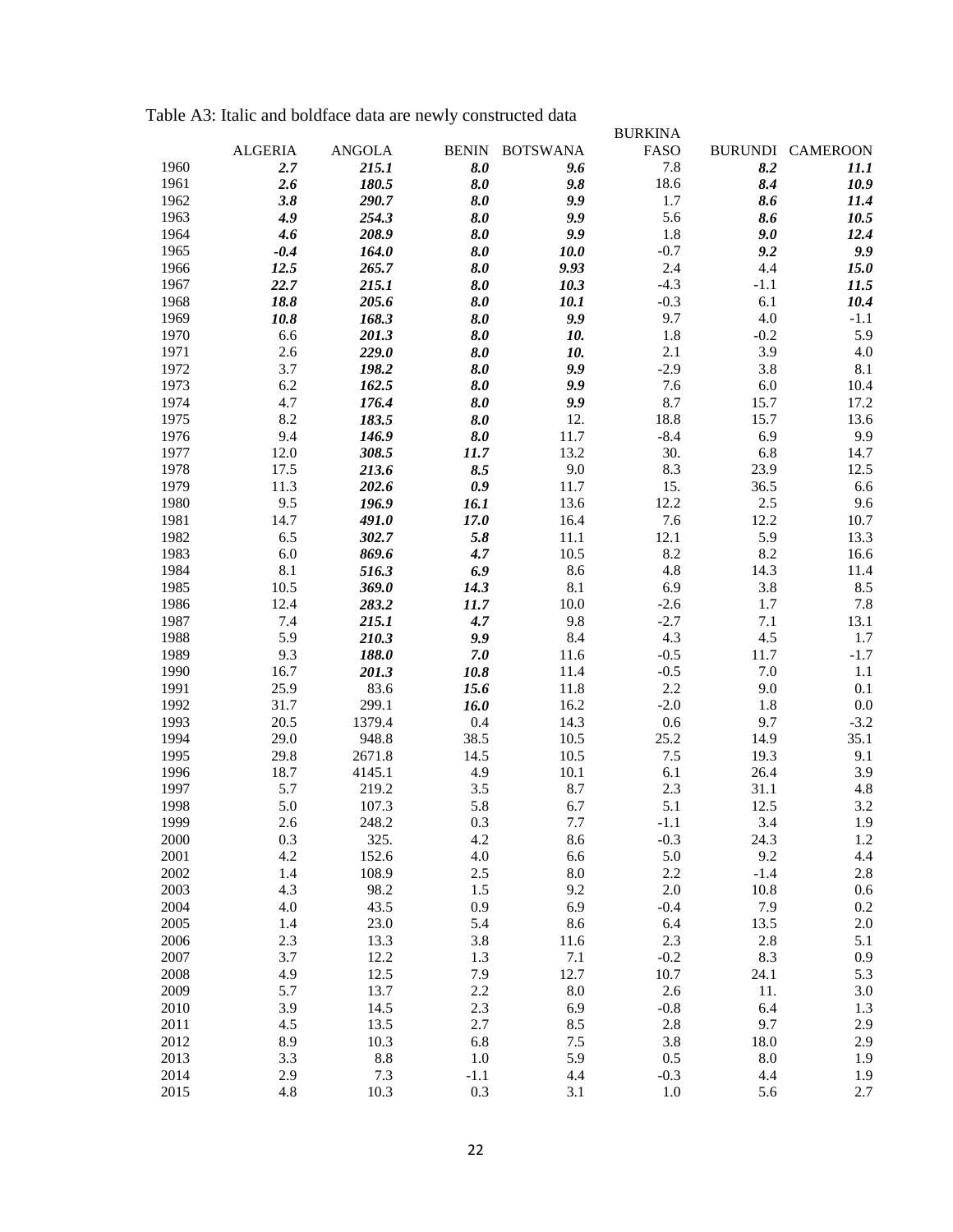|              |                  |                  |               | REPUBLIC of DR of CONGO |               |              | EQ            |
|--------------|------------------|------------------|---------------|-------------------------|---------------|--------------|---------------|
|              | <b>CAPEVERDE</b> | CAR              | <b>CHAD</b>   | <b>CONGO</b>            | (ZAIRE)       | <b>EGYPT</b> | <b>GUINEA</b> |
| 1960         | 3.9              | 1.3              | 75.3          | 4.4                     | 30.3          | 0.3          | 3.4           |
| 1961         | 3.7              | 0.8              | $-5.2$        | 32.9                    | 29.5          | 0.7          | 2.9           |
| 1962         | 3.7              | 28.7             | $-3.7$        | 58.2                    | 25.4          | $-3.0$       | 2.7           |
| 1963         | 2.5              | 11.4             | 5.7           | $11.1\,$                | 32.7          | 0.7          | 2.6           |
| 1964         | 2.2              | 9.3              | $-1.4$        | 6.9                     | 35.4          | 3.7          | 2.6           |
| 1965         | 1.8              | 3.8              | 0.2           | 14.7                    | $-2.7$        | 14.8         | 2.6           |
| 1966         | 7.1              | 7.6              | 10.           | 4.5                     | 15.8          | 9.0          | 2.6           |
| 1967         | 2.6              | 2.7              | $-4.5$        | 5.2                     | 36.9          | 0.7          | 2.5           |
| 1968         | 3.8              | 0.9              | 3.4           | 12.3                    | 53.3          | $-1.7$       | 2.5           |
| 1969         | 15.              | 2.9              | 0.9           | 15.1                    | 6.2           | 3.4          | 1.4           |
| 1970         | 5.7              | 2.3              | 4.6           | 8.6                     | 8.0           | 3.8          | 1.5           |
| 1971         | 6.0              | 1.6              | 6.1           | 15.9                    | 5.8           | 3.1          | 1.1           |
| 1972         | 6.6              | 10.5             | $-3.5$        | 7.3                     | 15.8          | 2.1          | 0.6           |
| 1973         | 4.9              | 2.3              | 17.1          | 3.4                     | 15.6          | 5.1          | $-1.0$        |
| 1974         | 2.2              | 0.2              | $-2.5$        | 37.4                    | 29.5          | 10.0         | 0.6           |
| 1975         | 3.1              | 1.0              | $-2.2$        | 93.6                    | 28.7          | 9.7          | 4.3           |
| 1976         | 3.4              | 0.1              | 13.6          | 25.2                    | 80.4          | 10.3         | 2.7           |
| 1977         | 7.0              | $-1.6$           | 0.5           | 6.4                     | 68.9          | 12.7         | 4.1           |
| 1978         | 3.7              | 15.3             | 1.3           | 20.5                    | 48.8          | 11.1         | 2.9           |
| 1979         | 1.9              | 8.6              | 2.5           | 28.9                    | 101.1         | 9.9          | 2.2           |
| 1980         | 3.3              | 4.9              | $-8.5$        | 12.2                    | 46.6          | 20.8         | 3.9           |
| 1981         | 11.1             | 0.0              | 4.7           | 6.3                     | 35.4          | 10.3         | 4.6           |
| 1982         | 7.5              | 13.3             | 27.9          | 1.8                     | 36.7          | 14.8         | 2.2           |
| 1983         | 4.4              | 14.6             | 0.3           | 5.4                     | 76.5          | 16.1         | 2.0           |
| 1984         | 11.2             | 2.5              | 20.3          | 15.0                    | 52.2          | 17.0         | 11.2          |
| 1985         | 5.4              | 10.4             | 5.2           | 6.3                     | 23.8          | 12.1         | 4.4           |
| 1986         | 10.9             | 2.2              | $-13.1$       | 4.2                     | 44.4          | 23.9         | $-17.6$       |
| 1987         | 3.8              | $-7.0$           | $-6.0$        | 0.4                     | 78.7          | 19.7         | $-13.2$       |
| 1988         | 4.1              | $-4.0$           | 15.5          | 1.0                     | 71.1          | 17.7         | 2.5           |
| 1989         | 4.6              | 0.7              | $-3.7$        | $-1.8$                  | 104.1         | 21.3         | 6.2           |
| 1990         | 10.7             | 0.0              | $-0.7$        | 2.9                     | 81.3          | 16.8         | 0.9           |
| 1991         | 9.6              | $-2.8$           | 3.2           | $-1.7$                  | 2154.4        | 19.7         | $-3.4$        |
| 1992         | 3.1              | $-1.0$           | $-3.1$        | $-3.9$                  | 4129.2        | 13.6         | $-4.3$        |
| 1993         | 5.8              | $-2.9$           | $-8.4$        | 4.9                     | 1986.9        | 12.1         | 5.5           |
| 1994         | 3.5              | 24.6             | 41.7          | 42.4                    | 23773.1       | 8.2          | 31.8          |
| 1995         | 8.4              | 19.2<br>3.7      | 9.2           | 9.4                     | 541.9         | 15.7         | 19.9          |
| 1996<br>1997 | 6.0              |                  | 11.3          | 10.0                    | 492.4         | 7.2          | 4.5           |
| 1998         | 8.6              | 1.6              | 5.6           | 10.5                    | 198.5         | 4.6          | 3.0           |
| 1999         | 4.4<br>4.4       | $-1.9$<br>$-1.4$ | 4.3<br>$-8.0$ | 0.9<br>4.1              | 29.1<br>284.9 | 3.9<br>3.1   | 7.9<br>0.4    |
| 2000         | $-2.5$           | 3.2              | 3.8           | $-0.9$                  | 513.9         | 2.7          | 4.8           |
| 2001         | 3.3              | 3.8              | 12.4          | 0.1                     | 359.9         | 2.3          | 8.8           |
| 2002         | 1.9              | 2.3              | 5.2           | 4.4                     | 31.5          | 2.7          | 7.6           |
| 2003         | 1.2              | 4.1              | $-1.8$        | $-0.6$                  | 12.9          | 4.5          | 7.3           |
| 2004         | $-1.9$           | $-2.1$           | $-5.4$        | 2.4                     | $4.0$         | 11.3         | 4.2           |
| 2005         | 0.4              | 2.9              | 7.9           | 3.1                     | 21.3          | 4.9          | 5.6           |
| 2006         | 5.4              | 6.7              | 8.0           | 6.5                     | 13.1          | 7.6          | 4.4           |
| 2007         | 4.4              | 0.9              | $-9.0$        | 2.7                     | 16.9          | 9.3          | 2.8           |
| 2008         | 6.8              | 9.3              | 10.3          | 7.3                     | 17.3          | 18.3         | 6.6           |
| 2009         | 1.0              | 3.5              | 10.           | 5.3                     | 2.8           | 11.8         | 4.7           |
| 2010         | 2.1              | 1.5              | $-2.1$        | 5.0                     | 7.1           | 11.3         | 7.8           |
| 2011         | 4.5              | 1.3              | $-3.7$        | 1.3                     | 15.3          | 10.1         | 2.5           |
| 2012         | 2.5              | 5.8              | 14.           | 3.9                     | 9.7           | 7.1          | 1.0           |
| 2013         | 1.5              | 1.5              | 0.1           | 6.0                     | 1.6           | 9.4          | 1.2           |
| 2014         | $-0.2$           | 0.1              | 1.7           | 0.1                     | 27.9          | 10.1         | 4.8           |
| 2015         | 0.1              | 0.1              | 0.9           | 5.0                     | 27.9          | 10.4         | 10.1          |
|              |                  |                  |               |                         |               |              |               |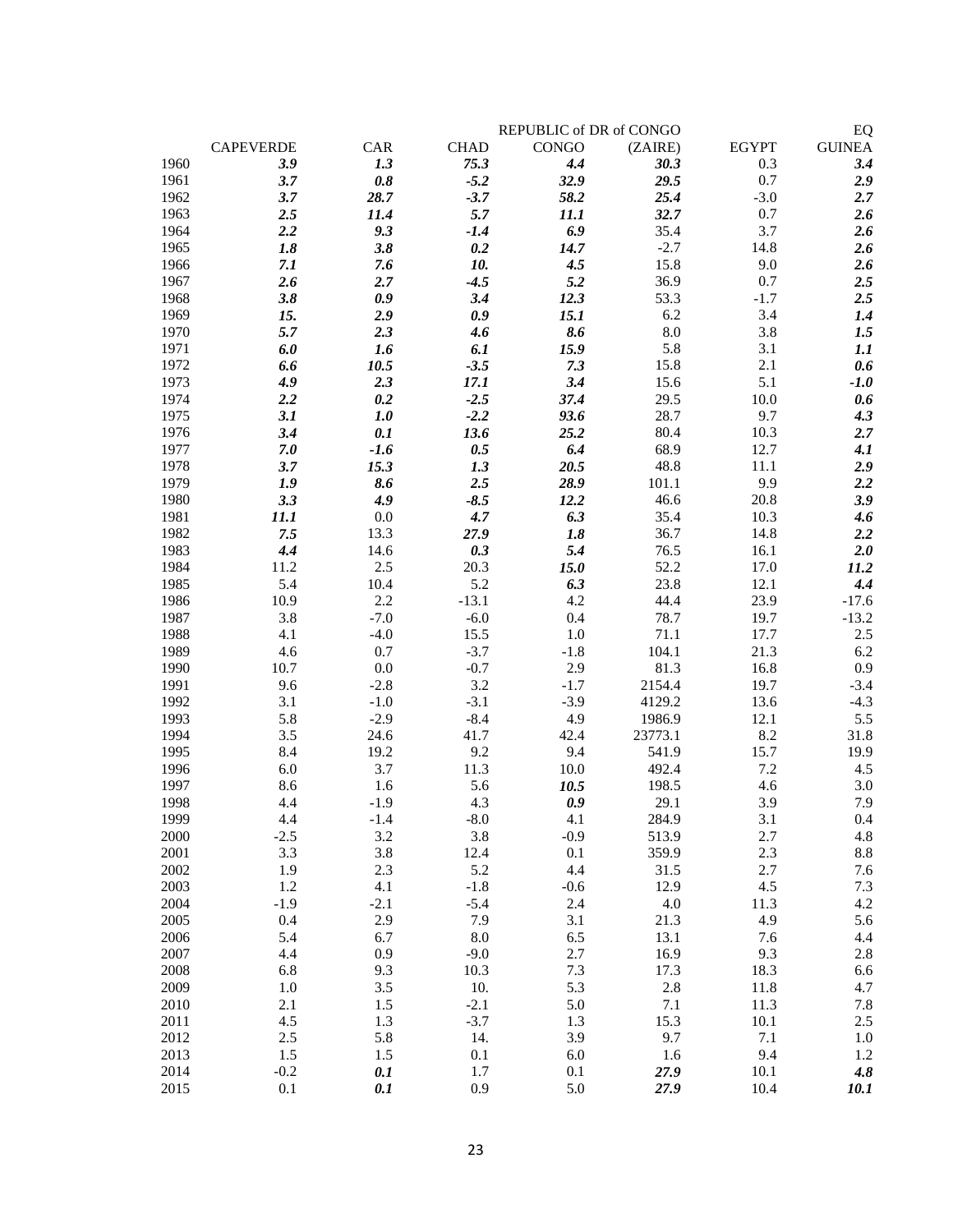|      |                 |              |               |              | <b>GUINEA</b> | <b>IVORY</b> |              |
|------|-----------------|--------------|---------------|--------------|---------------|--------------|--------------|
|      | <b>ETHIOPIA</b> | <b>GABON</b> | <b>GAMBIA</b> | <b>GHANA</b> | <b>BISSAU</b> | <b>COAST</b> | <b>KENYA</b> |
| 1960 | 13.9            | 3.4          | 6.2           | 18.6         | 42.3          | $-4.0$       | 1.2          |
| 1961 | 12.6            | 3.2          | 6.4           | 20.8         | 42.3          | 11.6         | 2.5          |
| 1962 | 11.4            | 3.1          | 1.8           | 19.9         | 42.3          | $-1.3$       | 3.1          |
| 1963 | 6.3             | 7.2          | 4.6           | 20.0         | 42.3          | 0.9          | 0.7          |
| 1964 | 4.8             | 3.3          | $-4.5$        | 19.0         | 42.3          | 0.6          | $-0.1$       |
| 1965 | 6.8             | 2.4          | 1.2           | 26.4         | 42.3          | 2.6          | 3.6          |
| 1966 | $-1.4$          | 3.6          | 0.2           | 13.2         | 42.3          | 4.2          | 5.0          |
| 1967 | $0.8\,$         | 2.0          | 1.4           | $-8.4$       | 42.3          | 2.3          | 1.8          |
| 1968 | 0.2             | 2.3          | 4.2           | 7.9          | 42.3          | 5.4          | 0.4          |
| 1969 | 1.4             | 3.0          | 5.0           | 7.3          | 42.3          | 4.5          | $-0.2$       |
| 1970 | 10.1            | 3.8          | $-2.0$        | 3.0          | 42.3          | 8.2          | 2.2          |
| 1971 | 0.5             | 3.9          | 3.1           | 9.6          | 42.3          | $-0.4$       | 3.8          |
| 1972 | $-6.1$          | 3.5          | 8.7           | 10.1         | 42.3          | 0.3          | 5.8          |
| 1973 | 8.9             | 6.2          | 6.9           | 17.7         | 42.3          | 11.1         | 9.3          |
| 1974 | 8.6             | 12.1         | 9.2           | 18.1         | 42.3          | 17.4         | 17.8         |
| 1975 | 6.6             | 28.5         | 25.9          | 29.8         | 42.3          | 11.4         | 19.1         |
| 1976 | 28.5            | 20.2         | 17.           | 56.1         | 42.3          | 12.1         | 11.4         |
| 1977 | 16.7            | 13.9         | 12.4          | 116.5        | 42.4          | 27.4         | 14.8         |
| 1978 | 14.3            | 10.8         | 8.9           | 73.1         | 45.9          | 13.2         | 16.9         |
| 1979 | 16.             | 8.0          | 6.1           | 54.4         | 42.8          | 16.3         | 8.0          |
| 1980 | 4.5             | 12.3         | 6.8           | 50.1         | 42.5          | 14.7         | 13.9         |
| 1981 | 6.1             | 8.7          | 5.9           | 116.5        | 41.8          | 8.8          | 11.6         |
| 1982 | 5.9             | 16.7         | 10.9          | 22.3         | 42.9          | 7.6          | 20.7         |
| 1983 | $-0.7$          | 10.7         | 10.6          | 122.9        | 42.6          | 5.6          | 11.4         |
| 1984 | 8.4             | 5.9          | 22.1          | 39.7         | 42.3          | 4.3          | 10.3         |
| 1985 | 19.1            | 7.4          | 18.3          | 10.3         | 41.7          | 1.9          | 13.0         |
| 1986 | $-9.8$          | 6.3          | 56.6          | 24.6         | 43.3          | 9.7          | 2.5          |
| 1987 | $-2.4$          | $-0.9$       | 23.5          | 39.8         | 42.9          | 6.9          | 8.6          |
| 1988 | 7.1             | $-8.8$       | 11.7          | 31.4         | 60.3          | 6.9          | 12.3         |
| 1989 | 7.8             | 6.7          | 8.3           | 25.2         | 80.8          | 1.0          | 13.8         |
| 1990 | 5.2             | 7.7          | 12.2          | 37.3         | 33.0          | $-0.8$       | 17.8         |
| 1991 | 35.7            | $-11.7$      | 8.6           | 18.          | 57.6          | 1.7          | 20.1         |
| 1992 | 10.5            | $-9.5$       | 9.5           | 10.1         | 69.6          | 4.2          | 27.3         |
| 1993 | 3.5             | 0.5          | 6.5           | 25.          | 48.1          | 2.2          | 46.0         |
| 1994 | 7.6             | 36.1         | 1.7           | 24.9         | 15.2          | 26.1         | 28.8         |
| 1995 | 10.             | 9.6          | $7.0\,$       | 59.5         | 45.4          | 14.3         | 1.6          |
| 1996 | $-8.5$          | 0.7          | 1.1           | 46.6         | 50.7          | 2.5          | 8.9          |
| 1997 | 2.4             | 4.0          | 2.8           | 27.9         | 49.1          | 4.0          | 11.4         |
| 1998 | 0.9             | 1.4          | 1.1           | 14.6         | 8.0           | 4.6          | 6.7          |
| 1999 | 7.9             | $-1.9$       | 3.8           | 12.4         | $-2.1$        | 0.7          | 5.7          |
| 2000 | 0.7             | 0.5          | $0.8\,$       | 25.2         | 8.6           | 2.5          | 10.          |
| 2001 | $-8.2$          | 2.1          | 4.5           | 32.9         | 3.3           | 4.4          | 5.7          |
| 2002 | 1.7             | $0.0\,$      | 8.6           | 14.8         | 3.3           | 3.1          | 2.0          |
| 2003 | 17.8            | 2.2          | 17.0          | 26.7         | $-3.5$        | 3.3          | 9.8          |
| 2004 | 3.3             | 0.4          | 14.2          | 12.6         | 0.9           | 1.5          | 11.6         |
| 2005 | 12.9            | 3.7          | 4.8           | 15.1         | 3.3           | 3.9          | 10.3         |
| 2006 | 12.3            | $-1.4$       | 2.1           | 10.9         | $2.0\,$       | 2.5          | 14.5         |
| 2007 | 17.2            | 5.0          | 5.4           | 10.7         | 4.6           | 1.9          | 9.8          |
| 2008 | 44.4            | 5.3          | 4.4           | 16.5         | 10.5          | 6.3          | 26.2         |
| 2009 | 8.5             | 1.9          | 4.6           | 19.3         | $-1.7$        | 1.0          | 9.2          |
| 2010 | 8.1             | 1.5          | 5.0           | 10.7         | 2.5           |              | 4.0          |
| 2011 | 33.2            | 1.3          | 4.8           | 8.7          | 5.0           | 1.2<br>4.9   |              |
| 2012 | 22.8            | 2.7          | 4.3           | 9.2          | 2.1           | 1.3          | 14.0<br>9.4  |
| 2013 | 8.1             | 0.5          | 5.7           |              | 1.2           |              | 5.7          |
|      |                 |              |               | 11.6         |               | 2.6          |              |
| 2014 | 7.4             | 4.7          | 5.9           | 15.5         | $-1.5$        | 0.5          | 6.9          |
| 2015 | 10.1            | 3.0          | 6.5           | 17.1         | 1.4           | 1.2          | 6.6          |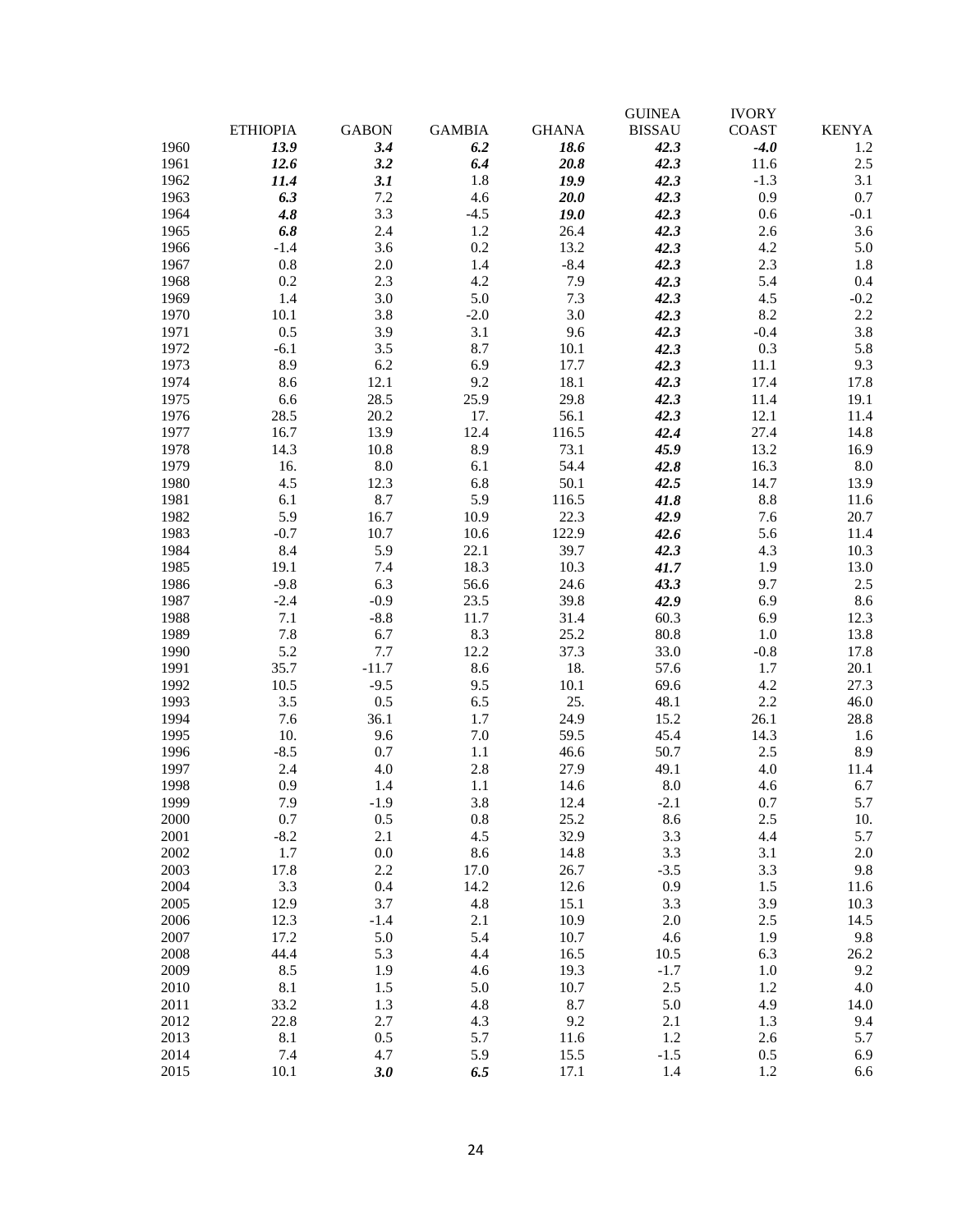|              |                |              | MADA-         |               |        | MAURI-       |                  |
|--------------|----------------|--------------|---------------|---------------|--------|--------------|------------------|
|              | <b>LESOTHO</b> | <b>LIBYA</b> | <b>GASCAR</b> | <b>MALAWI</b> | MALI   | <b>TANIA</b> | <b>MAURITIUS</b> |
| 1960         | 11.5           | 5.5          | 12.6          | 20.2          | 3.0    | 6.8          | 5.4              |
| 1961         | 11.5           | 5.1          | 12.4          | 22.1          | 3.0    | 6.8          | 4.8              |
| 1962         | 11.5           | 4.9          | 11.3          | 22.8          | 5.1    | 6.8          | 4.6              |
| 1963         | 11.5           | 4.8          | 9.2           | 23.1          | 3.0    | 6.8          | 4.5              |
| 1964         | 11.5           | 4.8          | 10.6          | 23.1          | 2.4    | 6.8          | 1.9              |
| 1965         | 11.5           | 11.4         | 4.2           | 21.1          | 3.6    | 8.3          | 1.8              |
| 1966         | 15.9           | 12.2         | 3.2           | 22.1          | 2.5    | 6.8          | 2.5              |
| 1967         | 15.3           | 7.3          | 0.8           | 21.8          | 5.4    | 5.9          | 1.9              |
| 1968         | 8.5            | 0.4          | 1.0           | 29.1          | 3.6    | 8.1          | 7.0              |
| 1969         | 11.9           | 9.8          | 3.8           | 22.8          | 4.2    | 6.9          | 2.3              |
| 1970         | 11.1           | $-5.3$       | 2.9           | 121.          | 3.6    | 6.5          | 1.5              |
| 1971         | 15.8           | $-3.1$       | 5.4           | 53.1          | 3.7    | 7.6          | 0.3              |
| 1972         | 9.2            | $-0.3$       | 5.6           | 75.8          | 3.3    | 6.8          | 5.4              |
| 1973         | 12.3           | 8.0          | 6.1           | 40.8          | 3.3    | 6.2          | 13.5             |
| 1974         | 13.4           | 7.5          | 22.1          | 27.8          | 2.8    | 7.6          | 29.1             |
| 1975         | 14.2           | 9.1          | 8.2           | 54.8          | 3.6    | 4.8          | 14.7             |
| 1976         | 11.4           | 5.5          | 5.0           | 30.9          | 3.7    | 7.2          | 13.              |
| 1977         | 16.7           | 6.3          | 3.1           | 39.7          | 3.5    | 5.6          | 9.2              |
| 1978         | 13.5           | 29.4         | 6.5           | 27.5          | 3.4    | 8.4          | 8.5              |
| 1979         | 16.            | $-6.0$       | 14.1          | 29.2          | 3.3    | 6.4          | 14.5             |
| 1980         | 16.3           | 9.7          | 18.2          | 24.3          | 2.8    | 8.1          | 42.              |
| 1981         | 12.4           | 11.2         | 30.5          | 11.8          | 3.1    | 6.1          | 14.5             |
| 1982         | 12.1           | 10.3         | 31.8          | 9.8           | 3.3    | 6.9          | 11.4             |
| 1983         | 17.5           | 10.6         | 19.3          | 13.5          | 3.9    | 6.7          | 5.6              |
| 1984         | 11.            | 12.5         | 9.9           | 20.0          | 3.3    | 7.1          | 7.4              |
| 1985         | 13.3           | 9.1          | 10.6          | 10.5          | 4.1    | 6.5          | 6.7              |
| 1986         | 18.            | 3.3          | 14.5          | 14.0          | 2.8    | 7.4          | 1.6              |
| 1987         | 11.8           | 4.4          | 15.0          | 25.2          | 3.1    | 8.2          | 0.5              |
| 1988         | 11.5           | 6.1          | 26.9          | 33.9          | 2.9    | 1.3          | 9.2              |
| 1989         | 14.7           |              | 9.0           | 12.4          | $-0.1$ | 12.9         | 12.7             |
| 1990         | 11.6           | 1.5<br>8.5   | 11.8          | 11.8          | 0.6    | 6.6          | 13.5             |
| 1991         | 17.7           | 11.9         | 8.6           | 12.6          | 1.8    | 5.6          | 7.0              |
|              |                |              |               |               |        |              |                  |
| 1992<br>1993 | 17.2           | 9.4          | 14.5          | 23.8          | $-6.2$ | 10.1         | 4.6              |
|              | 13.1           | 11.1         | 10.<br>38.9   | 22.8          | $-0.3$ | 9.4          | 10.5             |
| 1994         | 8.2            | 5.1<br>7.2   |               | 34.6          | 23.2   | 4.1          | 7.3              |
| 1995         | 9.3            |              | 49.1          | 83.3          | 13.4   | 6.5          | 6.0              |
| 1996         | 9.3            | 4.0          | 19.8          | 37.6          | 6.8    | 4.7          | 6.6              |
| 1997         | 15.1           | 3.6          | 4.5           | 9.1           | $-0.4$ | 4.6          | 6.8              |
| 1998         | 12.4           | 3.7          | 6.2<br>9.9    | 29.7          | 4.0    | 8.0          | 6.8              |
| 1999         | 14.7           | 2.6          |               | 44.8          | $-1.2$ | 4.1          | 6.9              |
| 2000         | 6.1            | $-2.9$       | 11.9          | 29.6          | $-0.7$ | 3.3          | 4.2              |
| 2001         | $-9.6$         | $-8.8$       | 6.9           | 22.7          | 5.2    | 4.7          | 5.4              |
| 2002         | 33.8           | $-9.8$       | 15.9          | 14.7          | 5.0    | 3.9          | 6.5              |
| 2003         | 6.6            | $-2.2$       | $-1.2$        | 9.6           | $-1.3$ | 5.2          | 3.9              |
| 2004         | 5.0            | $-2.2$       | 13.8          | 11.4          | $-3.1$ | 10.4         | 4.7              |
| 2005         | 3.4            | 2.7          | 18.5          | 15.4          | 6.4    | 12.1         | 4.9              |
| 2006         | 6.1            | 1.5          | 10.8          | 14.           | 1.5    | 6.2          | 8.9              |
| 2007         | 8.0            | 6.3          | 10.3          | 8.0           | 1.4    | 7.3          | 8.8              |
| 2008         | 10.7           | 10.4         | 9.2           | 8.7           | 9.2    | 7.3          | 9.7              |
| 2009         | 7.4            | 2.5          | 9.0           | 8.4           | 2.5    | 2.2          | 2.5              |
| 2010         | 3.6            | 2.8          | 9.2           | 7.4           | 1.1    | 6.3          | 2.9              |
| 2011         | 5.0            | 15.5         | 9.5           | 7.6           | 2.9    | 5.6          | 6.5              |
| 2012         | 6.1            | 6.1          | 6.4           | 21.3          | 5.4    | 4.9          | 3.9              |
| 2013         | 4.9            | 2.6          | 5.8           | 27.3          | $-0.6$ | 4.1          | 3.5              |
| 2014         | 5.3            | 4.7          | 6.1           | 24.4          | 0.9    | 3.5          | 3.2              |
| 2015         | 3.2            | 4.7          | 7.4           | 21.2          | 1.4    | 6.8          | 1.3              |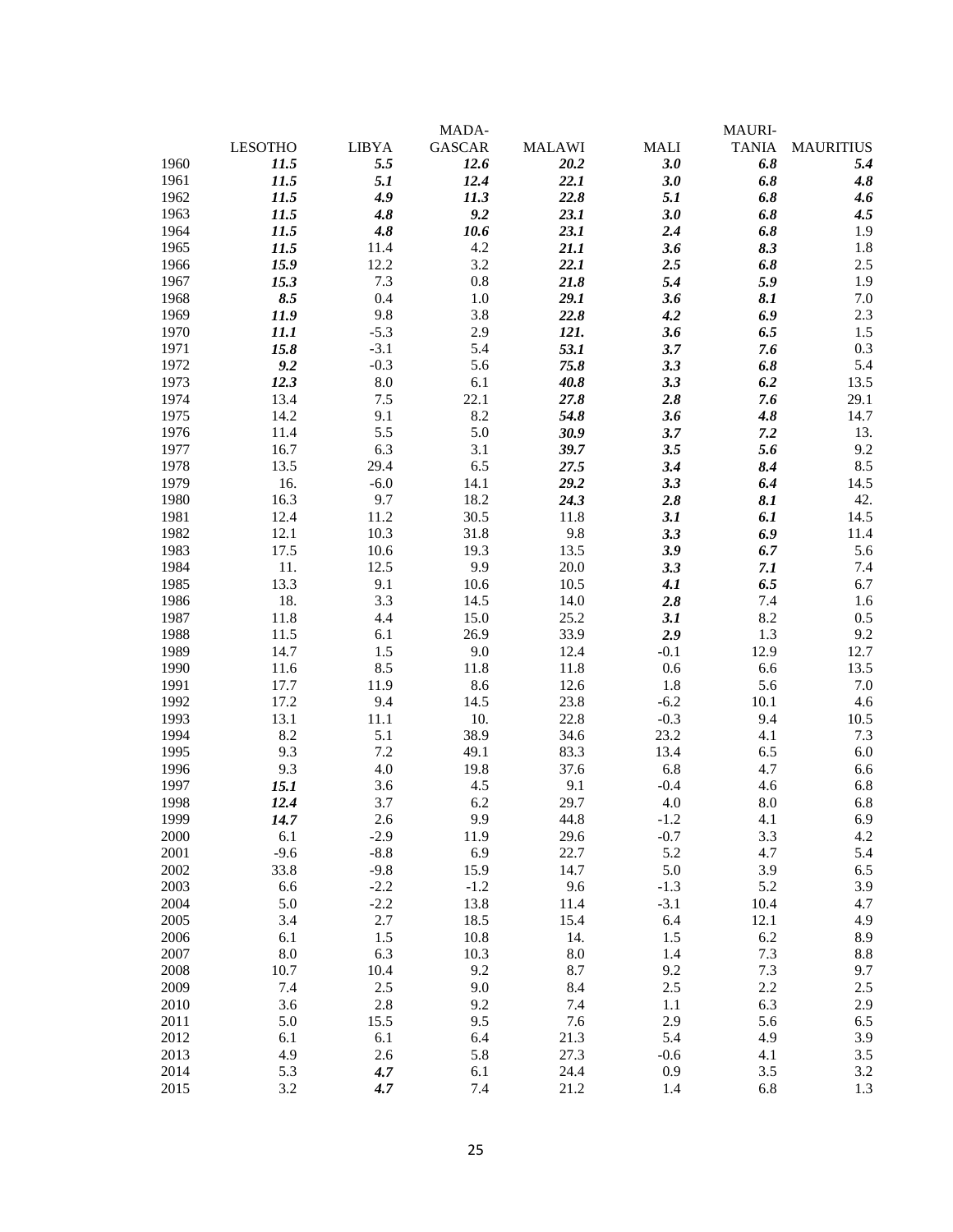|      |                | MOZAM-       |                |              |                |               |                |
|------|----------------|--------------|----------------|--------------|----------------|---------------|----------------|
|      | <b>MOROCCO</b> | <b>BIQUE</b> | <b>NAMIBIA</b> | <b>NIGER</b> | <b>NIGERIA</b> | <b>RWANDA</b> | <b>SENEGAL</b> |
| 1960 | 3.4            | 13.5         | 5.4            | 3.6          | 5.4            | 7.0           | 4.0            |
| 1961 | 1.8            | 13.3         | 5.4            | 3.0          | 6.3            | 7.4           | 4.5            |
| 1962 | 5.1            | 13.1         | 5.4            | 0.5          | 5.3            | 7.7           | $-1.2$         |
| 1963 | 5.7            | 13.          | 5.4            | 4.3          | $-2.7$         | 7.8           | 9.4            |
| 1964 | 4.0            | 14.1         | 5.4            | 1.0          | 0.9            | 7.9           | 11.7           |
| 1965 | 3.5            | 13.2         | 5.4            | 4.4          | 4.1            | 7.6           | 7.9            |
| 1966 | $-1.0$         | 13.8         | 5.4            | 10.6         | 9.7            | 11.3          | 2.5            |
| 1967 | $-0.7$         | 12.4         | 5.4            | 0.4          | $-3.7$         | 1.5           | 5.7            |
| 1968 | 0.4            | 11.3         | 5.4            | $-2.9$       | $-0.5$         | 3.2           | 0.1            |
| 1969 | 2.9            | 11.6         | 5.4            | 10.6         | 10.2           | 0.5           | 4.0            |
| 1970 | 1.3            | 16.7         | 5.4            | 1.1          | 13.8           | 0.5           | 2.8            |
| 1971 | 4.2            | 14.9         | 5.4            | 4.2          | 16.0           | 0.5           | 3.9            |
| 1972 | 3.8            | 14.4         | 5.4            | 9.8          | 3.5            | 3.1           | 6.2            |
| 1973 | 4.1            | 14.0         | 5.4            | 11.8         | 5.4            | 9.4           | 11.3           |
| 1974 | 17.6           | 13.7         | 5.4            | 3.4          | 12.7           | 31.1          | 16.6           |
| 1975 | 7.9            | 13.3         | 5.4            | 9.1          | 34.0           | 30.2          | 31.7           |
| 1976 | 8.5            | 12.6         | 5.4            | 23.5         | 24.3           | 7.2           | 1.1            |
| 1977 | 12.6           | 11.2         | 5.4            | 23.3         | 15.1           | 13.7          | 11.3           |
| 1978 | 9.7            | 32.8         | 5.4            | 10.1         | 21.7           | 13.3          | 3.4            |
| 1979 | 8.3            | 27.7         | 5.4            | 7.3          | 11.7           | 15.7          | 9.7            |
| 1980 | 9.4            | 24.9         | 5.4            | 10.3         | 10.0           | 7.2           | 8.7            |
| 1981 | 12.5           | 22.0         | 5.4            | 22.9         | 20.8           | 6.5           | 5.9            |
| 1982 | 10.5           | 20.3         | 5.4            | 11.6         | 7.7            | 12.6          | 17.4           |
| 1983 | 6.2            | 17.1         | 5.4            | $-2.5$       | 23.2           | 6.6           | 11.6           |
| 1984 | 12.4           | 24.3         | 5.4            | 8.4          | 17.8           | 5.4           | 11.8           |
| 1985 | 7.7            | 22.2         | 5.4            | $-0.9$       | 7.4            | 1.8           | 13.0           |
| 1986 | 8.7            | 20.1         | 5.4            | $-3.2$       | 5.7            | $-1.1$        | 6.2            |
| 1987 | 2.7            | 19.2         | 5.4            | $-6.7$       | 11.3           | 4.1           | $-4.1$         |
| 1988 | 2.4            | 50.1         | 5.4            | $-1.4$       | 54.5           | 3.0           | $-1.8$         |
| 1989 | 3.3            | 40.1         | 5.4            | $-2.8$       | 50.5           | 1.0           | 0.4            |
| 1990 | 6.8            | 47.0         | 5.4            | $-0.8$       | 7.4            | 4.2           | 0.3            |
| 1991 | 8.0            | 32.9         | 5.4            | $-7.8$       | 13.0           | 19.6          | $-1.8$         |
| 1992 | 5.7            | 45.5         | 5.4            | $-4.5$       | 44.6           | 9.6           | $-0.1$         |
| 1993 | 5.2            | 42.2         | 5.4            | $-1.2$       | 57.2           | 12.4          | $-0.6$         |
| 1994 | 5.1            | 63.2         | 5.4            | 36.0         | 57.0           | 17.0          | 32.3           |
| 1995 | 6.1            | 54.4         | 5.4            | 10.6         | 72.8           | 9.8           | 7.9            |
| 1996 | 3.0            | 48.5         | 5.4            | 5.3          | 29.3           | 7.4           | 2.8            |
| 1997 | 1.0            | 7.4          | 5.4            | 2.9          | 8.5            | 12.0          | 1.8            |
| 1998 | 2.8            | 1.5          | 5.4            | 4.5          | 10.0           | 6.2           | 1.2            |
| 1999 | 0.7            | 2.9          | 5.4            | $-2.3$       | 6.6            | $-2.4$        | 0.8            |
| 2000 | 1.9            | 12.7         | 5.4            | 2.9          | 6.9            | 3.0           | 0.7            |
| 2001 | 0.6            | 9.0          | 5.4            | 4.0          | 18.9           | 3.3           | 3.1            |
| 2002 | 2.8            | 16.8         | 5.4            | 2.6          | 12.9           | 2.0           | 2.2            |
| 2003 | 1.2            | 13.4         | 7.1            | $-1.6$       | 14.0           | 7.4           | 0.0            |
| 2004 | $1.5$          | 12.7         | 4.1            | 0.3          | 15.0           | 12.3          | 0.5            |
| 2005 | $1.0\,$        | $7.2\,$      | 2.3            | 7.8          | 17.9           | 9.0           | 1.7            |
| 2006 | 3.3            | 13.2         | 5.0            | 0.0          | 8.2            | 8.9           | 2.1            |
| 2007 | $2.0\,$        | $8.2\,$      | 6.5            | 0.1          | 5.4            | 9.1           | 5.9            |
| 2008 | 3.7            | 10.3         | 9.1            | 11.3         | 11.6           | 15.4          | 5.8            |
| 2009 | 1.0            | 3.3          | 9.5            | 0.6          | 11.5           | 10.4          | $-2.2$         |
| 2010 | 1.0            | 12.7         | 4.9            | 0.8          | 13.7           | 2.3           | 1.2            |
| 2011 | 0.9            | 10.4         | 5.0            | 2.9          | 10.8           | 5.7           | 3.4            |
| 2012 | 1.3            | 2.7          | 6.7            | 0.5          | 12.2           | 6.3           | 1.4            |
| 2013 | 1.9            | 4.3          | 5.6            | 2.3          | 8.5            | 4.2           | 0.7            |
| 2014 | 0.4            | 2.6          | 5.4            | $-0.9$       | 8.1            | $1.8\,$       | $-1.1$         |
| 2015 | 1.6            | 3.6          | 3.4            | $1.0\,$      | 9.0            | 2.5           | 0.1            |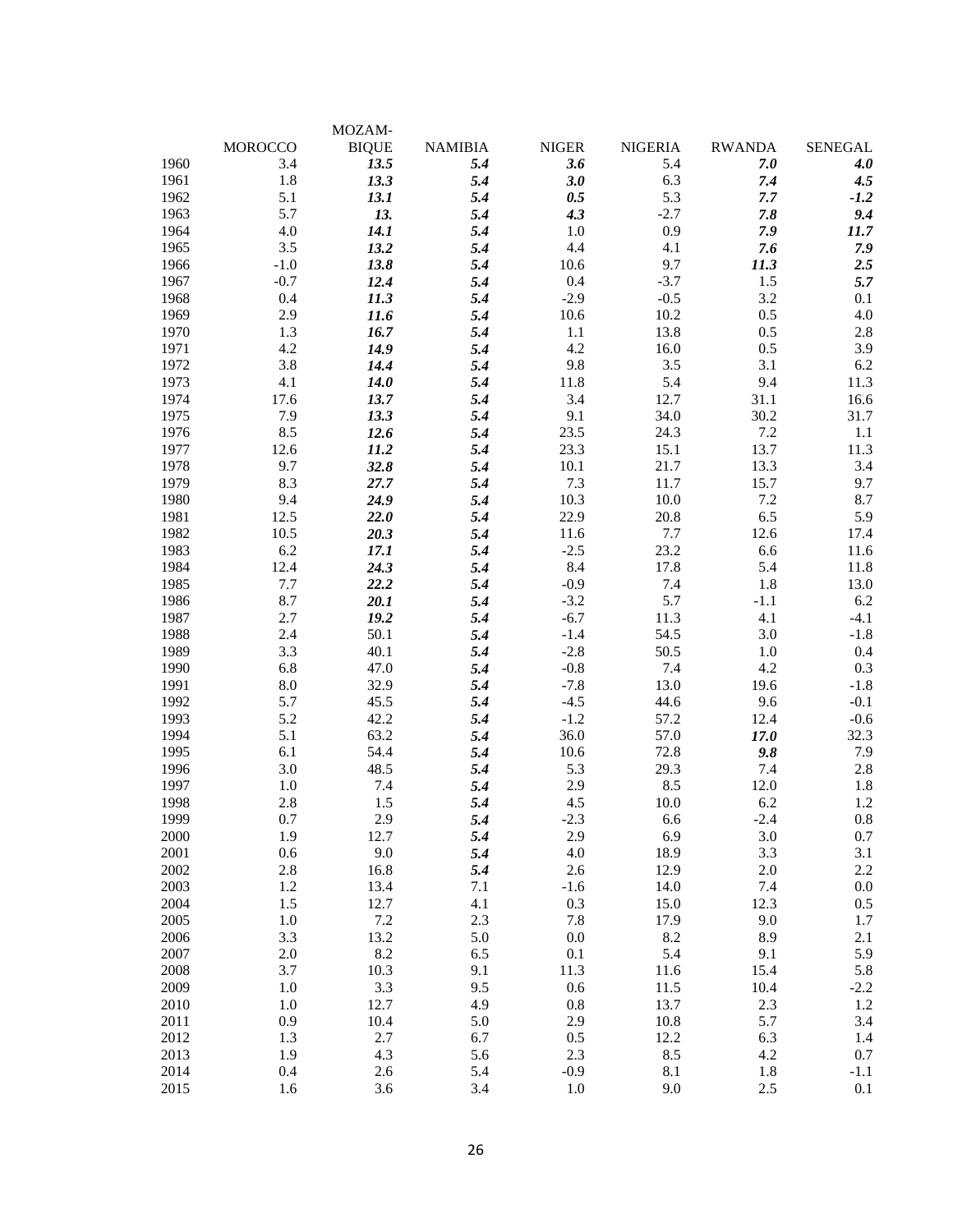|              |                   | <b>SIERRA</b>  |                | <b>SOUTH</b>  |                |                 |                 |
|--------------|-------------------|----------------|----------------|---------------|----------------|-----------------|-----------------|
|              | <b>SEYCHELLES</b> | <b>LEONE</b>   | <b>SOMALIA</b> | <b>AFRICA</b> |                | SUDAN SWAZILAND | <b>TANZANIA</b> |
| 1960         | 4.8               | 2.30           | 13.7           | 1.3           | 0.1            | 8.9             | 12.8            |
| 1961         | 5.5               | 4.10           | 9.80           | 2.1           | $8.8\,$        | 9.3             | 12.8            |
| 1962         | 5.9               | $-0.90$        | $-0.80$        | 1.2           | 1.7            | 9.5             | 12.8            |
| 1963         | 6.1               | 0.70           | 3.30           | 1.3           | 4.7            | 10.4            | 12.9            |
| 1964         | 6.2               | 11.5           | 13.1           | 2.5           | 4.0            | 10.4            | 18.1            |
| 1965         | 6.3               | 4.70           | 12.9           | 4.1           | $-2.4$         | 8.8             | 16.7            |
| 1966         | 5.5               | 4.30           | $-3.20$        | 3.5           | 1.7            | 3.2             | 9.8             |
| 1967         | 5.9               | 4.90           | $-0.30$        | 3.5           | 11.0           | 1.8             | 12.2            |
| 1968         | 6.1               | 1.60           | 3.40           | 2.0           | $-10.0$        | 3.4             | 15.6            |
| 1969         | 7.2               | 3.10           | 6.50           | 3.2           | 12.6           | 3.2             | 16.4            |
| 1970         | 7.1               | 6.40           | 0.70           | 4.1           | 4.0            | 1.8             | 3.5             |
| 1971         | 14.6              | $-1.30$        | 1.80           | 5.7           | 1.3            | 2.3             | 4.8             |
| 1972         | 20.9              | 5.50           | 12.0           | 6.5           | 13.6           | 2.4             | 7.6             |
| 1973         | 18.2              | 5.70           | 11.6           | 9.6           | 15.3           | 11.5            | 10.4            |
| 1974         | 24.4              | 14.4           | 13.1           | 11.6          | 26.2           | 19.3            | 19.6            |
| 1975         | 18.6              | 19.9           | 16.9           | 12.5          | 24.0           | 12.0            | 26.1            |
| 1976         | 14.9              | 17.2           | 14.7           | 11.0          | 1.7            | 6.5             | 6.9             |
| 1977         | 15.0              | 8.30           | 9.80           | 11.2          | 17.1           | 20.8            | 11.6            |
| 1978         | 11.8              | 10.9           | 14.6           | 11.1          | 19.2           | 8.5             | 6.6             |
| 1979         | 12.5              | 21.2           | 13.0           | 13.3          | 31.1           | 16.5            | 12.9            |
| 1980         | 13.6              | 12.9           | 100.9          | 13.7          | 25.4           | 18.7            | 30.2            |
| 1981         | 10.6              | 23.4           | 20.1           | 15.3          | 24.6           | 20.1            | 25.7            |
| 1982         | $-0.9$            | 26.9           | 26.8           | 14.6          | 25.7           | 10.8            | 28.9            |
| 1983         | 6.1               | 68.5           | 32.0           | 12.3          | 30.6           | 11.6            | 27.1            |
| 1984         | 4.1               | 66.6           | 71.7           | 11.5          | 34.1           | 12.9            | 36.1            |
| 1985         | 0.8               | 76.6           | 29.6           | 16.3          | 45.4           | 20.5            | 33.3            |
| 1986         | 0.2               | 80.9           | 33.5           | 18.7          | 24.5           | 13.7            | 32.4            |
| 1987         | 2.6               | 178.7          | 32.7           | 16.2          | 20.6           | 13.4            | 29.9            |
| 1988         | 1.8               | 34.3           | 69.8           | 12.8          | 64.7           | 20.4            | 31.2            |
| 1989         | 1.6               | 60.8           | 97.4           | 14.7          | 66.7           | 7.5             | 25.8            |
| 1990         | 3.9               | 110.9          | 215.5          | 14.3          | 65.2           | 13.1            | 35.8            |
| 1991         | $2.0\,$           | 102.7          | 20.0           | 15.3          | 123.6          | 8.9             | 28.7            |
| 1992         | 3.2               | 65.5           | 17.8           | 13.9          | 117.6          | 7.6             | 21.8            |
| 1993         | 1.4               | 22.2           | 16.8           | 9.7           | 101.4          | 12.0            | 25.3            |
| 1994         | 1.7               | 24.2           | 16.2           | 8.9           | 115.4          | 13.8            | 34.1            |
| 1995         | $-0.2$            | 26.0           | 16.0           | 8.7           | 68.4           | 12.3            | 27.4            |
| 1996         | $-1.1$            | 23.1           | 15.8           | 7.4           | 132.8          | 6.4             | 21.0            |
| 1997         | 0.6               | 14.9           | 15.8           | 8.6           | 46.7           | 7.1             | 16.1            |
| 1998         | 2.6               | 35.5           | 15.7           | 6.9           | 17.1           | 8.1             | 12.8            |
| 1999<br>2000 | 6.3               | 34.1           | 15.7           | 5.2           | 16.0           | 6.1             | 7.9             |
|              | 6.3               | $-0.8$         | 15.7           | 5.3           | 8.0            | 12.2            | 5.9             |
| 2001<br>2002 | $6.0\,$           | 2.10           | 15.7<br>15.7   | 5.7           | 4.9            | 5.9             | 5.1<br>5.3      |
| 2003         | 0.2<br>3.3        | $-3.3$<br>7.60 | 15.7           | 9.2<br>5.9    | 8.3<br>$7.7\,$ | 12.0<br>7.3     | 5.3             |
| 2004         | 3.9               | 14.2           | 15.7           | 1.4           | 8.4            | 3.4             | 4.7             |
| 2005         | 0.9               | 12.1           | 15.7           | 3.4           | 8.5            | 4.8             | 5.0             |
| 2006         | $-0.4$            | 9.50           | 15.7           | 4.6           | 7.2            | 5.3             | 7.3             |
| 2007         | 5.3               | 11.7           | 15.7           | 7.1           | $\ \, 8.0$     | 8.1             | 7.0             |
| 2008         | 37.0              | $-35.8$        | 15.7           | 11.5          | 14.3           | 12.7            | 10.3            |
| 2009         | 31.8              | 9.30           | 15.7           | 7.10          | 11.2           | 7.4             | 12.1            |
| 2010         | $-2.4$            | 16.6           | 15.7           | 4.3           | 13.2           | 4.5             | 6.2             |
| 2011         | 2.6               | 16.2           | 15.7           | 5.0           | 22.1           | 6.1             | 12.7            |
| 2012         | 7.1               | 12.9           | 15.7           | 5.7           | 37.4           | 8.9             | 16.0            |
| 2013         | 4.3               | 10.3           | 15.7           | 5.4           | 30.0           | 5.6             | 7.9             |
| 2014         | 1.4               | 7.3            | 15.7           | 6.4           | 36.9           | 5.7             | 6.1             |
| 2015         | 4.0               | $\ \, 8.0$     | 15.7           | 4.6           | 16.9           | 9.6             | 5.6             |
|              |                   |                |                |               |                |                 |                 |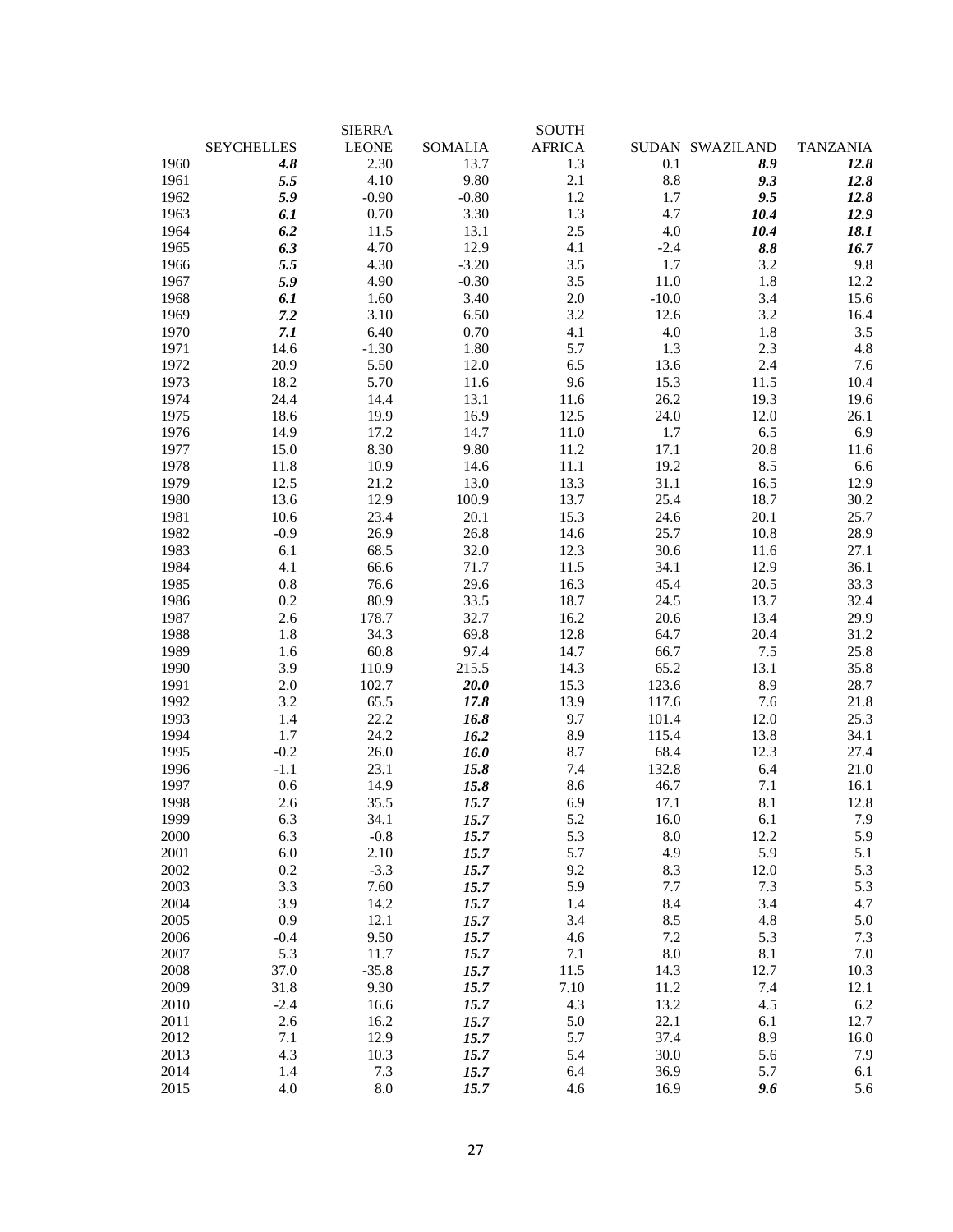|              | <b>TOGO</b>  | <b>TUNISIA</b> | <b>UGANDA</b> | ZAMBIA       | <b>ZIMBABWE</b>     |
|--------------|--------------|----------------|---------------|--------------|---------------------|
| 1960         | 5.8          | 9.0            | 12.5          | 23.4         | 12.4                |
| 1961         | 5.6          | 6.4            | 16.5          | 23.4         | 12.3                |
| 1962         | 4.7          | 6.9            | 19.5          | 23.5         | 12.3                |
| 1963         | 5.2          | 5.2            | 21.4          | 23.5         | 12.2                |
| 1964         | 5.2          | 4,4            | 22.5          | 23.5         | 12.2                |
| 1965         | 6.5          | 5.1            | 23.0          | 12.3         | 2.50                |
| 1966         | 5.4          | 7.5            | 23.3          | 12.0         | 3.10                |
| 1967         | $-2.3$       | 5.1            | 23.3          | 16.6         | 2.40                |
| 1968         | 0.3          | 5.7            | 23.3          | 79.0         | 1.40                |
| 1969         | 6.0          | 4.2            | 23.3          | 41.9         | 0.40                |
| 1970         | 4.5          | 5.1            | 23.3          | 32.3         | 2.10                |
| 1971         | 6.5          | 4,4            | 23.3          | 25.9         | 3.00                |
| 1972         | 7.7          | 4.5            | 23.3          | 26.0         | 2.80                |
| 1973         | 3.6          | 4.0            | 23.3          | 23.7         | 3.10                |
| 1974         | 12.8         | 3.8            | 23.3          | 23.4         | 6.60                |
| 1975         | 18.0         | 4.8            | 23.3          | 43.5         | 10.0                |
| 1976         | 11.6         | 5.2            | 23.3          | 25.4         | 11.0                |
| 1977         | 22.5         | 5.1            | 23.3          | 22.3         | 10.3                |
| 1978         | 0.4          | 34.0           | 18.4          | 37.1         | 5.70                |
| 1979         | 7.5          | 5.4            | 19.5          | 39.9         | 18.2                |
| 1980         | 12.3         | 4.0            | 31.4          | 32.7         | 5.40                |
| 1981         | 19.7         | 4.0            | 108.7         | 26.8         | 13.2                |
| 1982         | 11.1         | 5.1            | 49.3          | 23.5         | 10.6                |
| 1983         | 9.4          | 5.3            | 24.1          | 25.2         | 23.1                |
| 1984         | $-3.5$       | 8.9            | 42.7          | 29.9         | 20.2                |
| 1985         | $-1.8$       | 7.3            | 157.7         | 75.5         | 8.50                |
| 1986         | 4.1          | 6.2            | 161.          | 55.8         | 14.3                |
| 1987         | 0.1          | 8.2            | 200.          | 47.0         | 12.5                |
| 1988         | $-0.2$       | 7.2            | 196.1         | 51.0         | 7.40                |
| 1989         | $-0.8$       | 7.7            | 61.4          | 123.4        | 12.9                |
| 1990         | 1.0          | 6.5            | 33.1          | 107.0        | 17.4                |
| 1991         | 0.4          | 8.2            | 28.1          | 97.6         | 23.3                |
| 1992         | 1.4          | 5.8            | 52.4          | 165.7        | 42.1                |
| 1993         | $-1.0$       | 4.0            | 1.2           | 183.3        | 27.6                |
| 1994<br>1995 | 39.2<br>16.4 | 4.7<br>6.2     | 10.0          | 54.6<br>34.9 | 22.3<br>22.6        |
| 1996         | 4.7          | 3.7            | 6.6<br>7.2    | 43.1         | 21.4                |
| 1997         | 8.3          | 3.7            | 8.2           | 24.4         | 18.7                |
| 1998         | 1.0          | 3.1            | 0.1           | 24.5         | 31.8                |
| 1999         | $-0.1$       | 2.7            | 5.8           | 26.8         | 58.5                |
| 2000         | 1.9          | 3.0            | 3.4           | 26.0         | 55.9                |
| 2001         | 3.9          | 2.0            | 1.9           | 21.4         | 76.7                |
| 2002         | 3.1          | 2.7            | $-0.3$        | 22.2         | 140.1000            |
| 2003         | $-1.0$       | 2.7            | 8.7           | 21.4         | 431.7000            |
| 2004         | 0.4          | 3.6            | 3.7           | 18.0         | 282.4000            |
| 2005         | 6.8          | 2.0            | 8.4           | 18.3         | 302.1000            |
| 2006         | 2.2          | 4.5            | 7.3           | 9.0          | 1096.700            |
| 2007         | 1.0          | 3.4            | 6.1           | 10.7         | 24411.00            |
| 2008         | 8.7          | 4.9            | 12.1          | 12.4         | <i><b>160.0</b></i> |
| 2009         | 3.3          | 3.5            | 13.0          | 13.4         | 1419762.0           |
| 2010         | 1.8          | 4.4            | 4.0           | 8.5          | 3.0                 |
| 2011         | 3.6          | 3.5            | 18.7          | 6.4          | 3.3                 |
| 2012         | 2.6          | 5.1            | 14.0          | 6.6          | 3.9                 |
| 2013         | 1.8          | 5.8            | 5.5           | 7.0          | 1.6                 |
| 2014         | 0.2          | 4.9            | 4.3           | 7.8          | $-0.2$              |
| 2015         | 1.8          | 4.9            | 5.2           | 10.1         | $-2.4$              |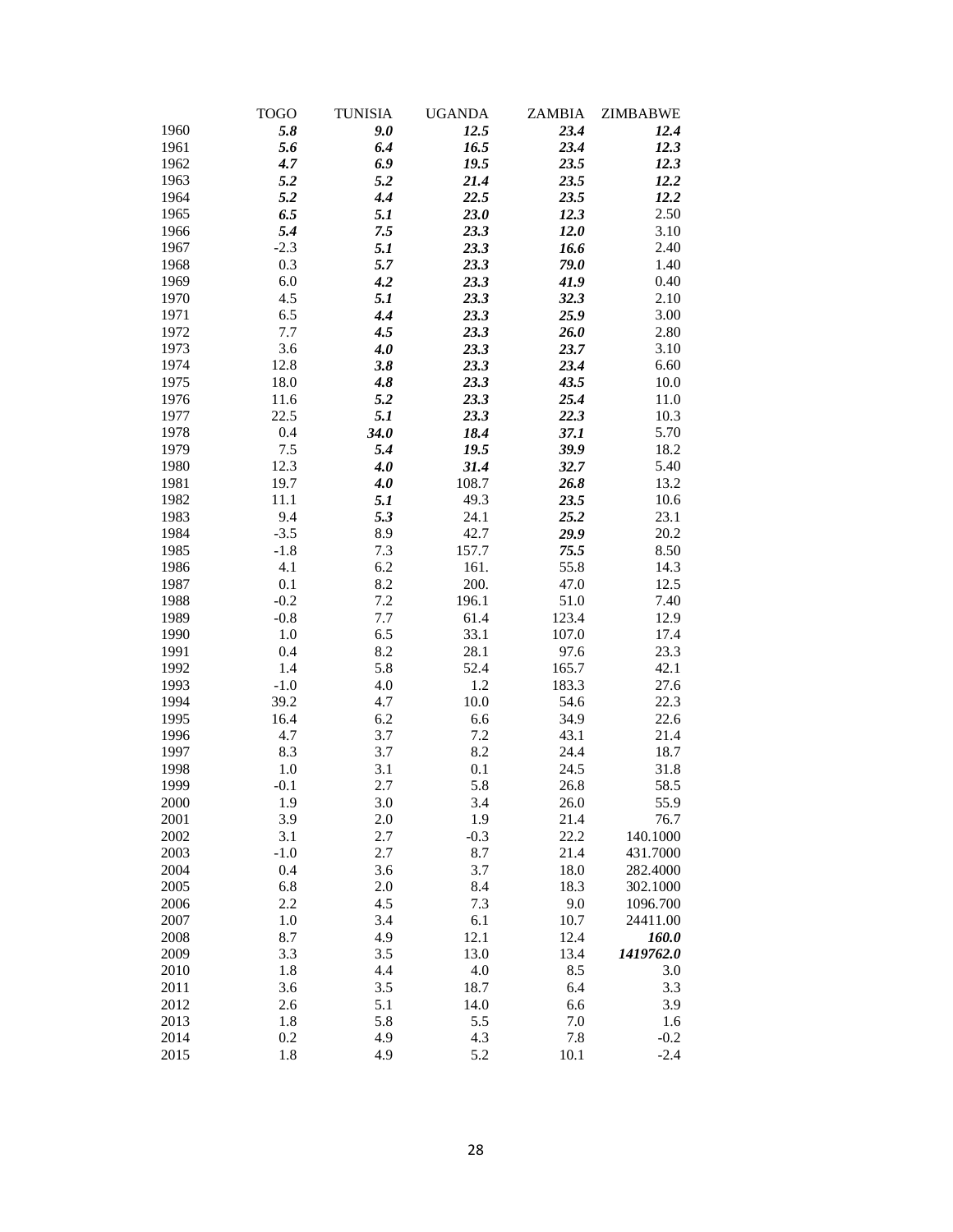

Figure A1: Inflation in North Africa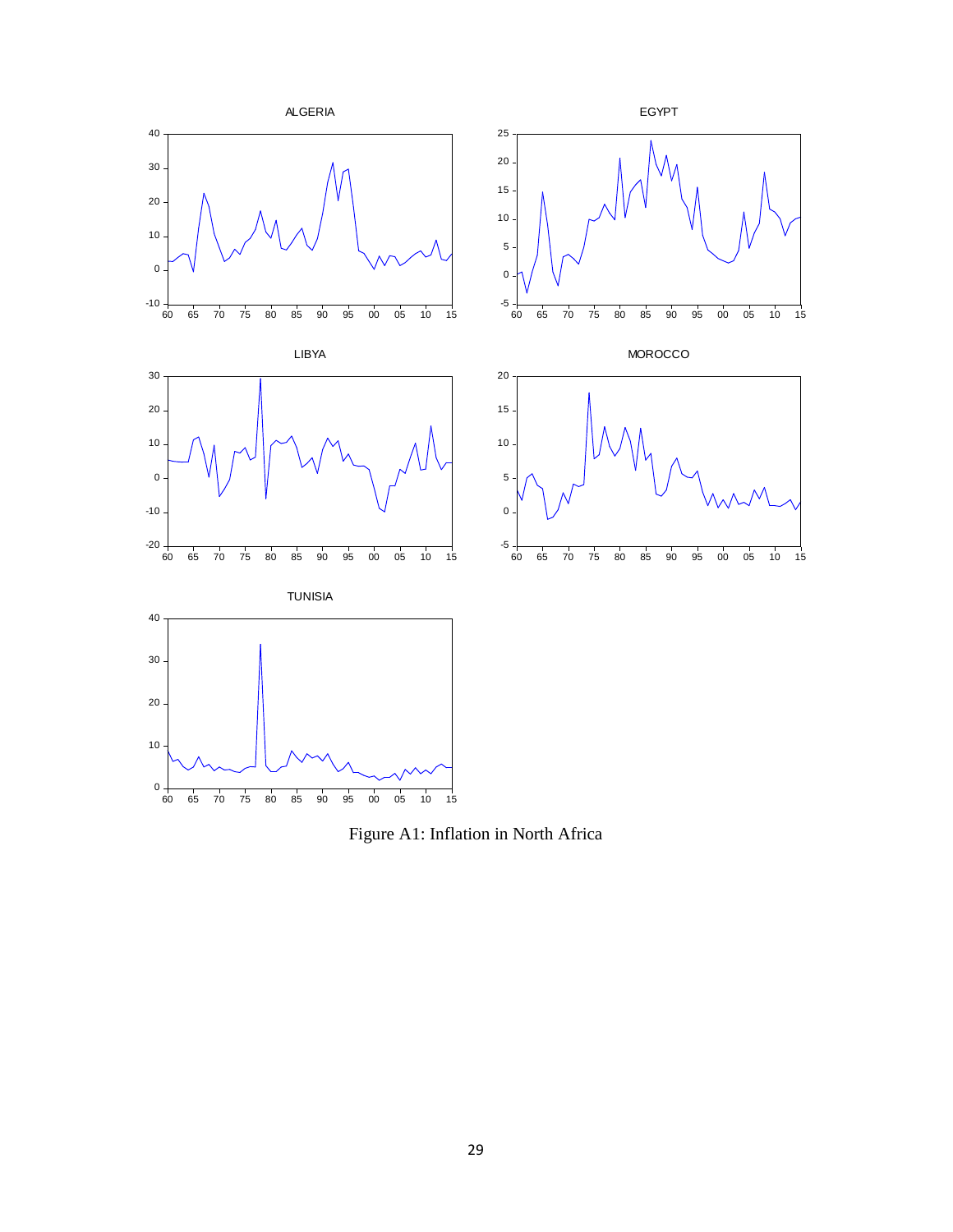

Figure A2: Inflation in West Africa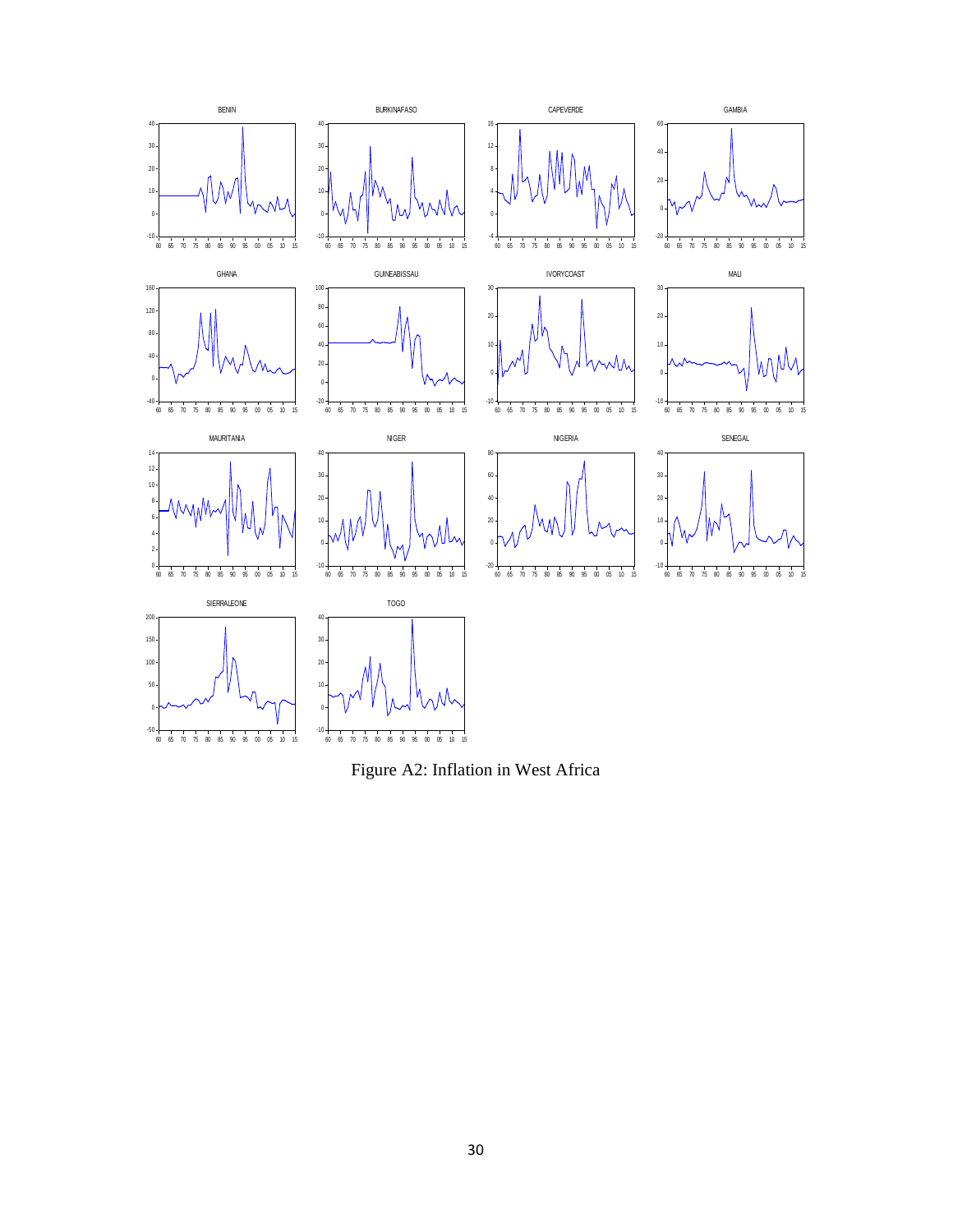

Figure A3: Inflation in Central Africa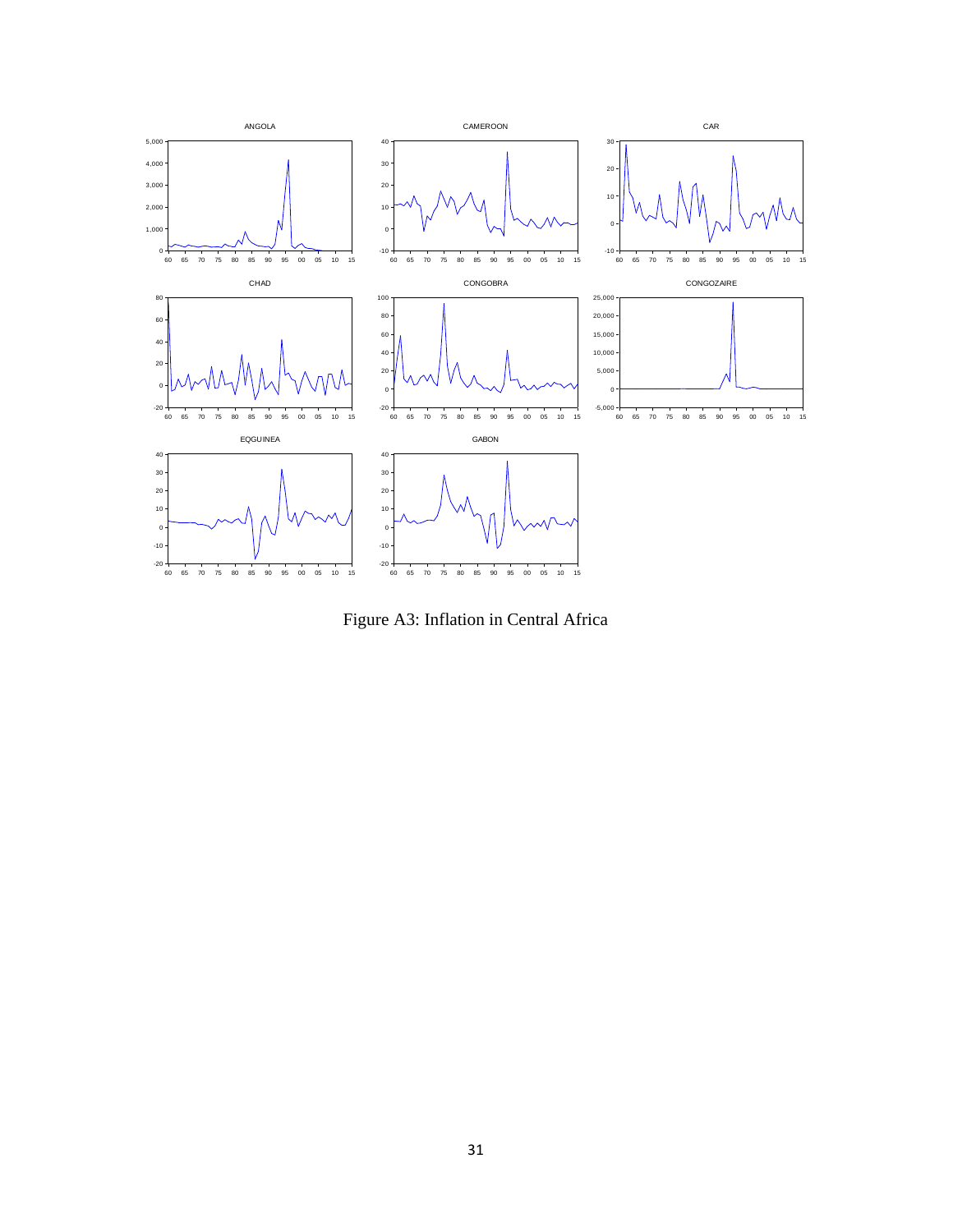

Figure A4: Inflation in East Africa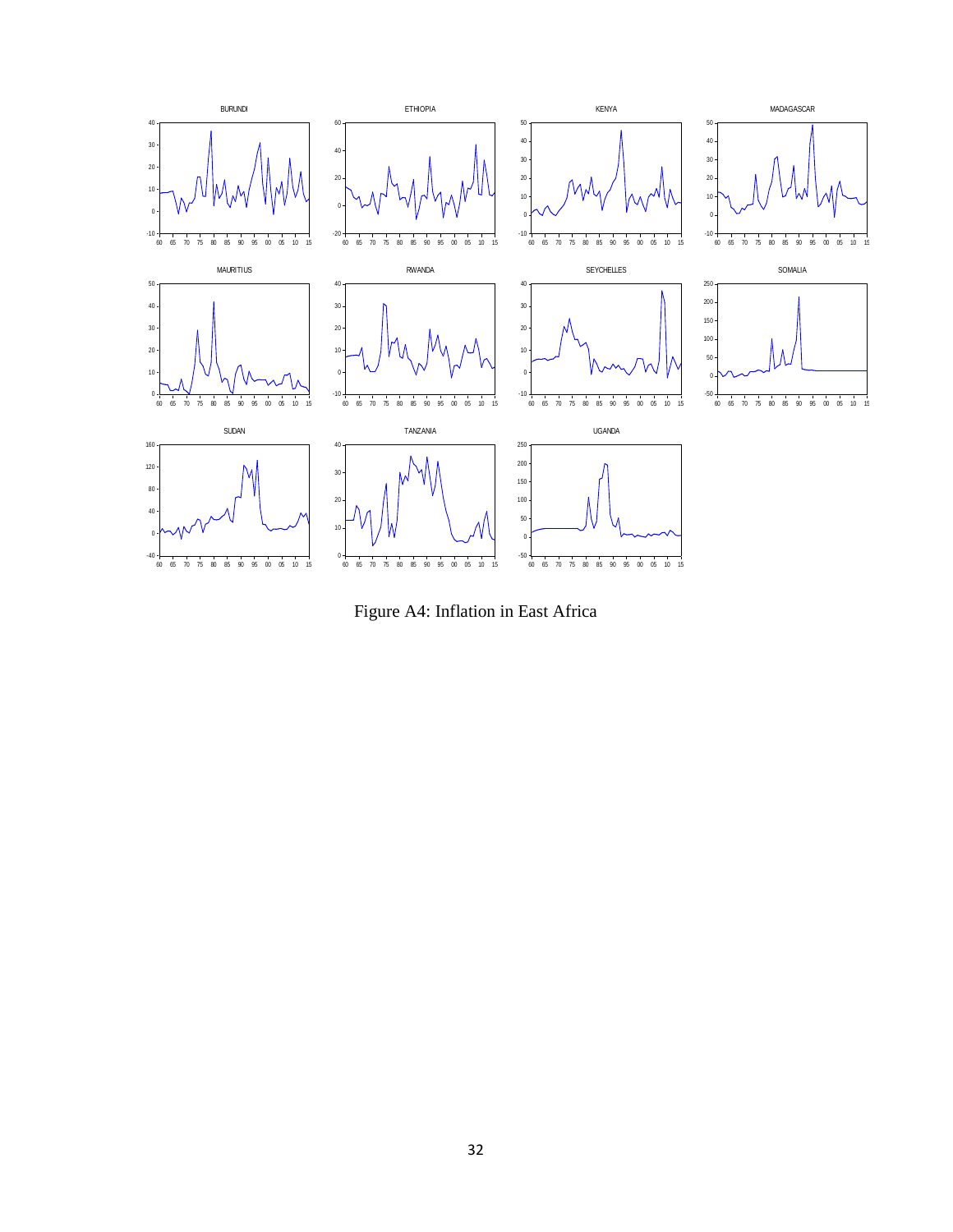

Figure A5: Inflation in South Africa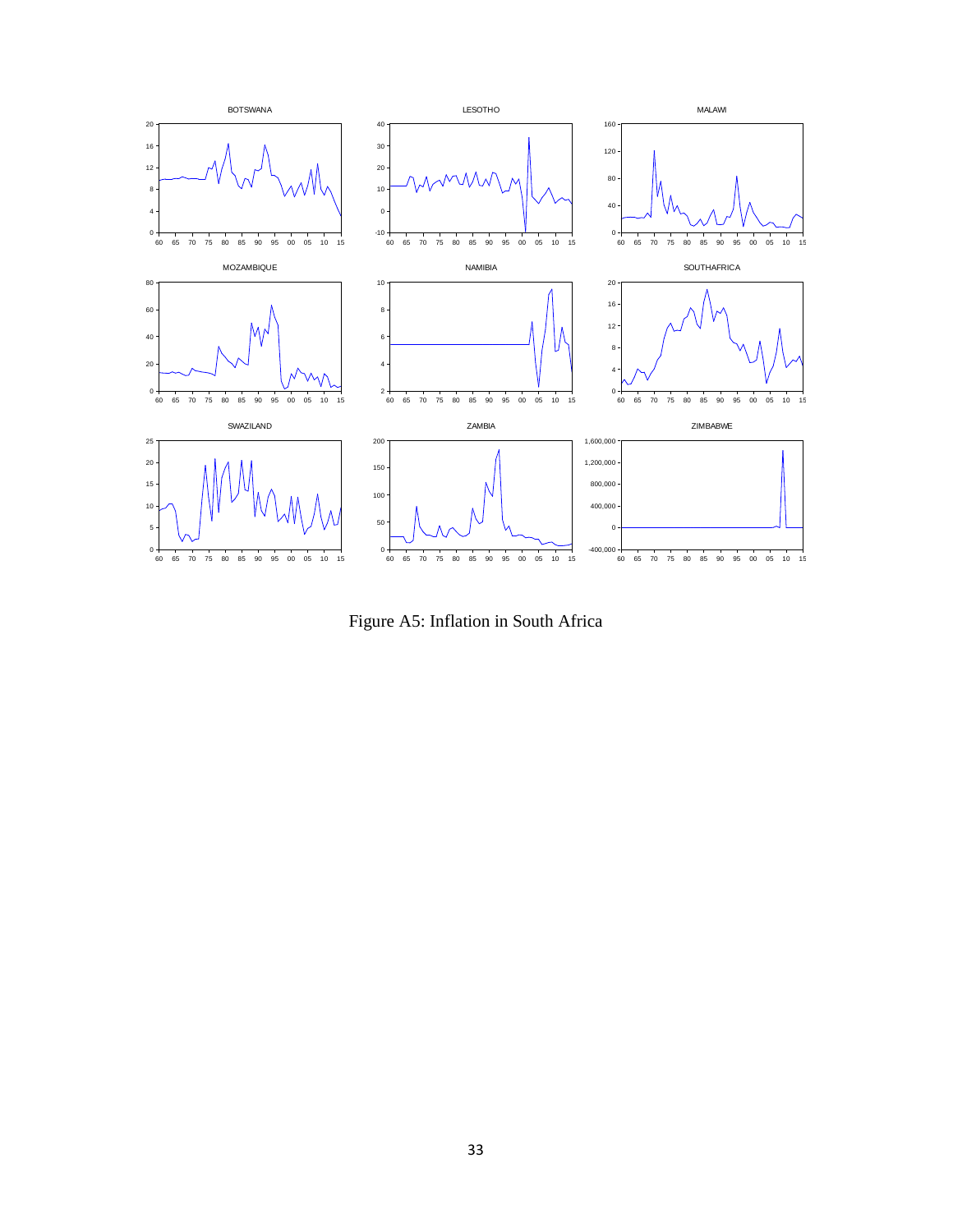

Figure A6: Inflation in all countries, excluding the hyperinflation countries Angola, Democratic Republic of the Congo and Zimbabwe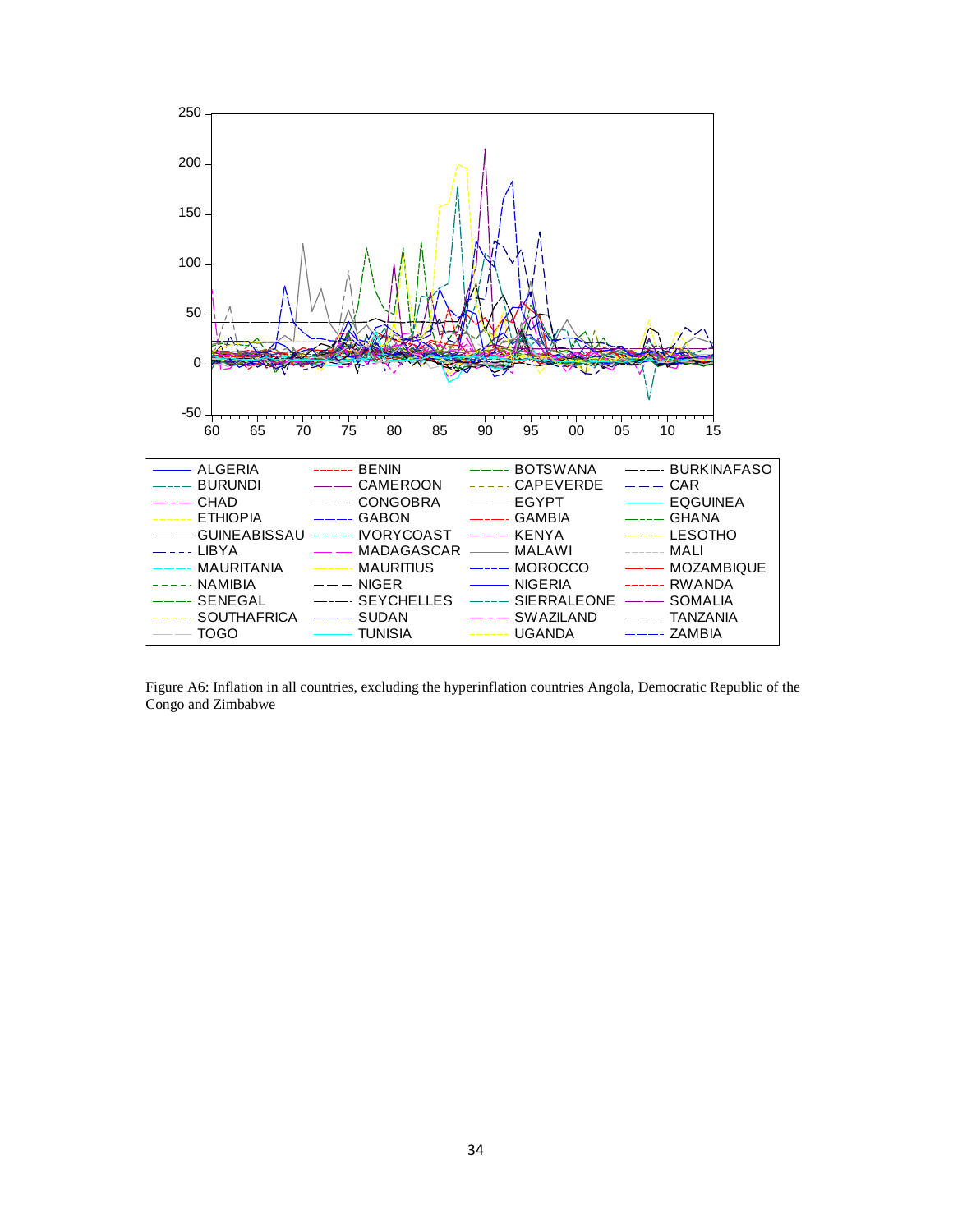# **Figures**



Figure 1: the true size of Africa (Source: http://kai.sub.blue/en/africa.html)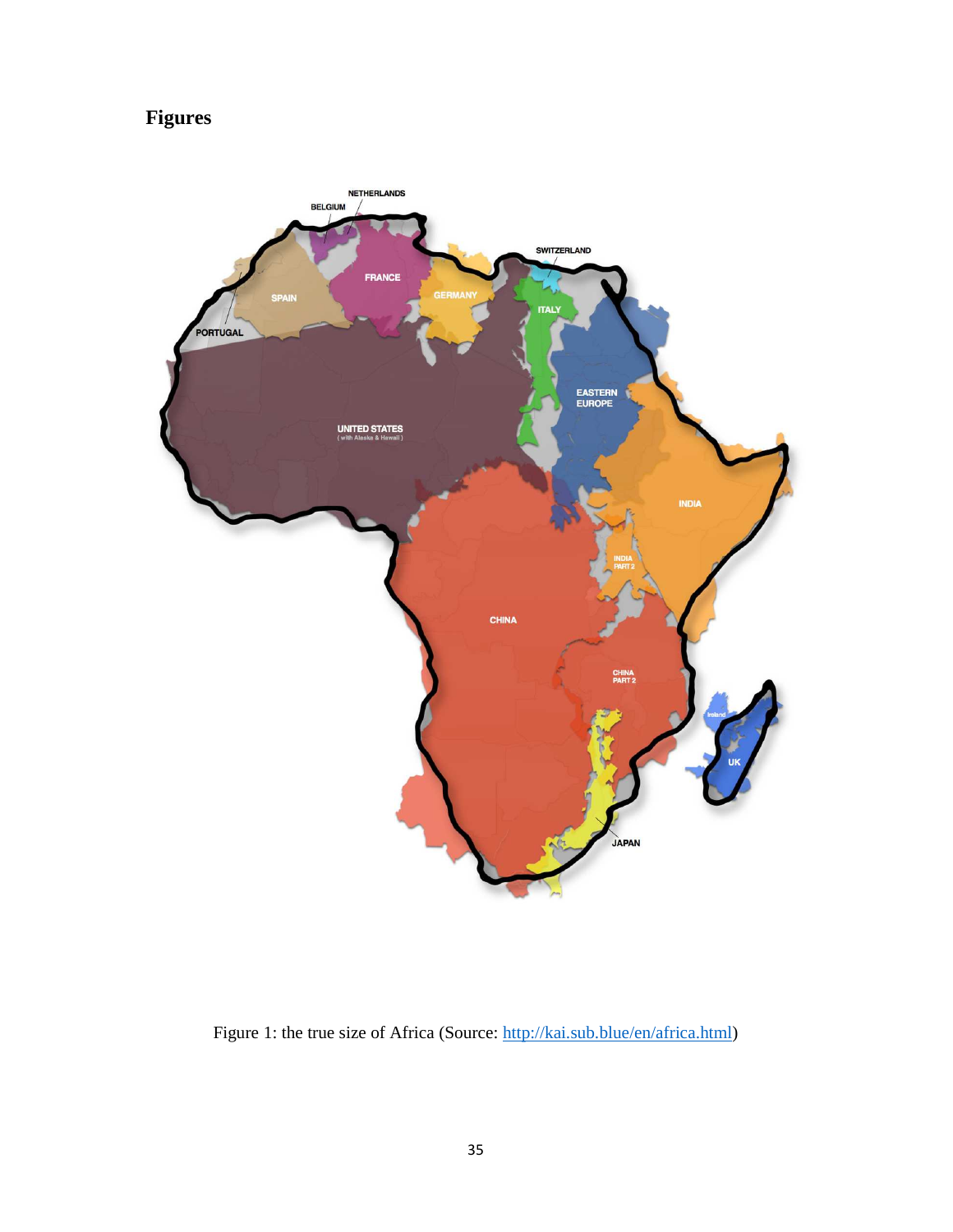

Figure 2: Coherence across inflation rates for three industrialized countries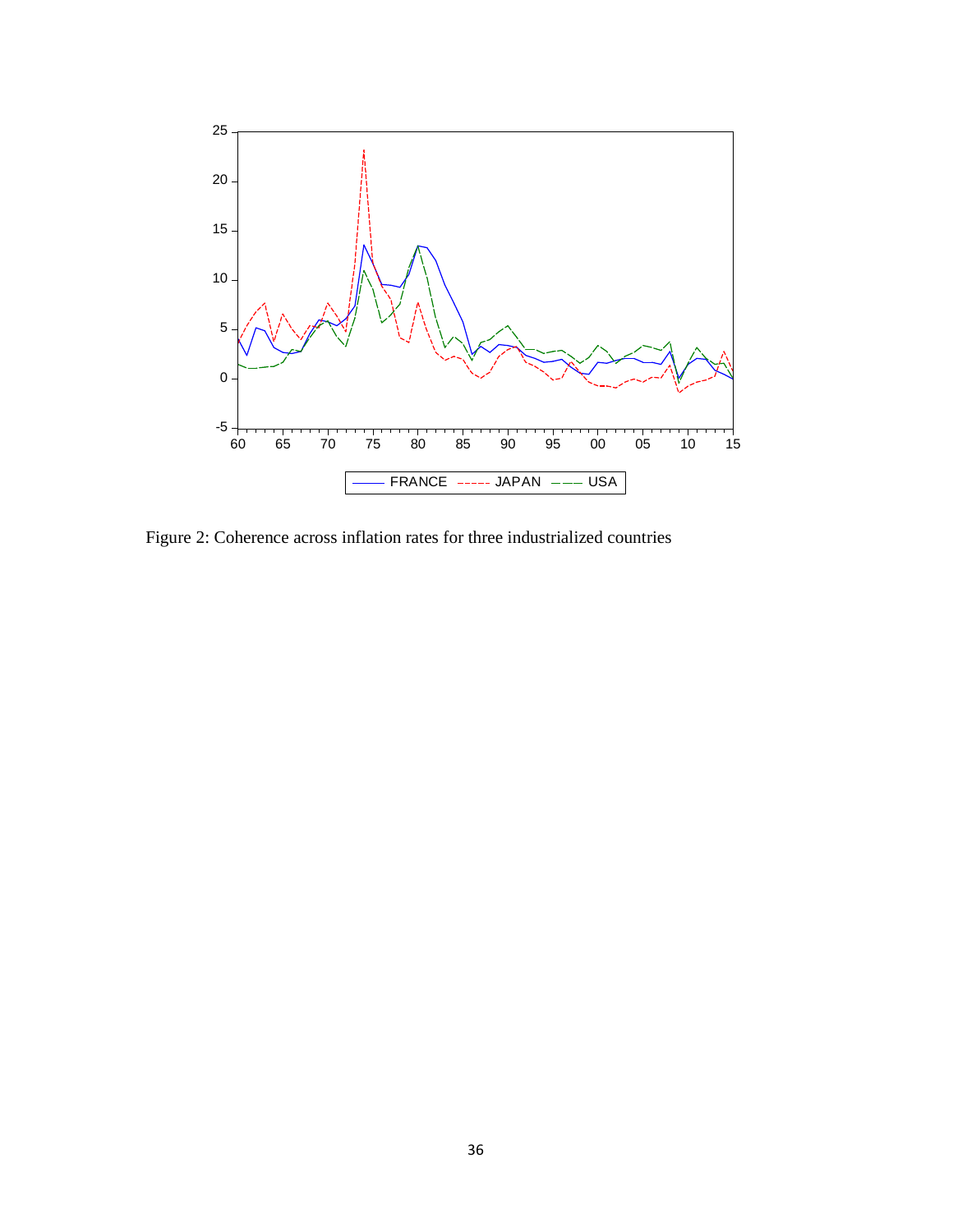

Figure 3a: Correlations between inflation, North Africa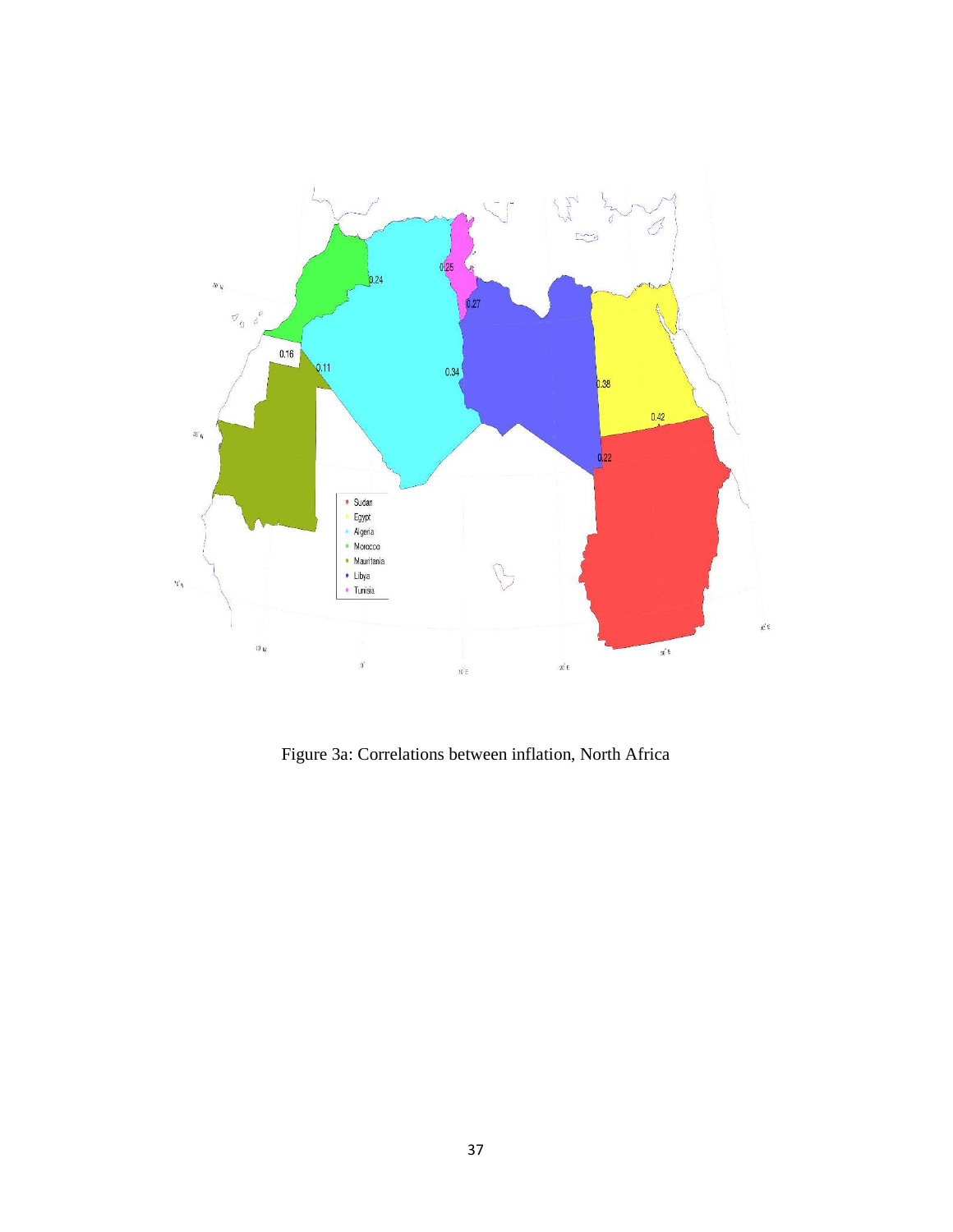

Figure 3b: Correlations between inflation, West Africa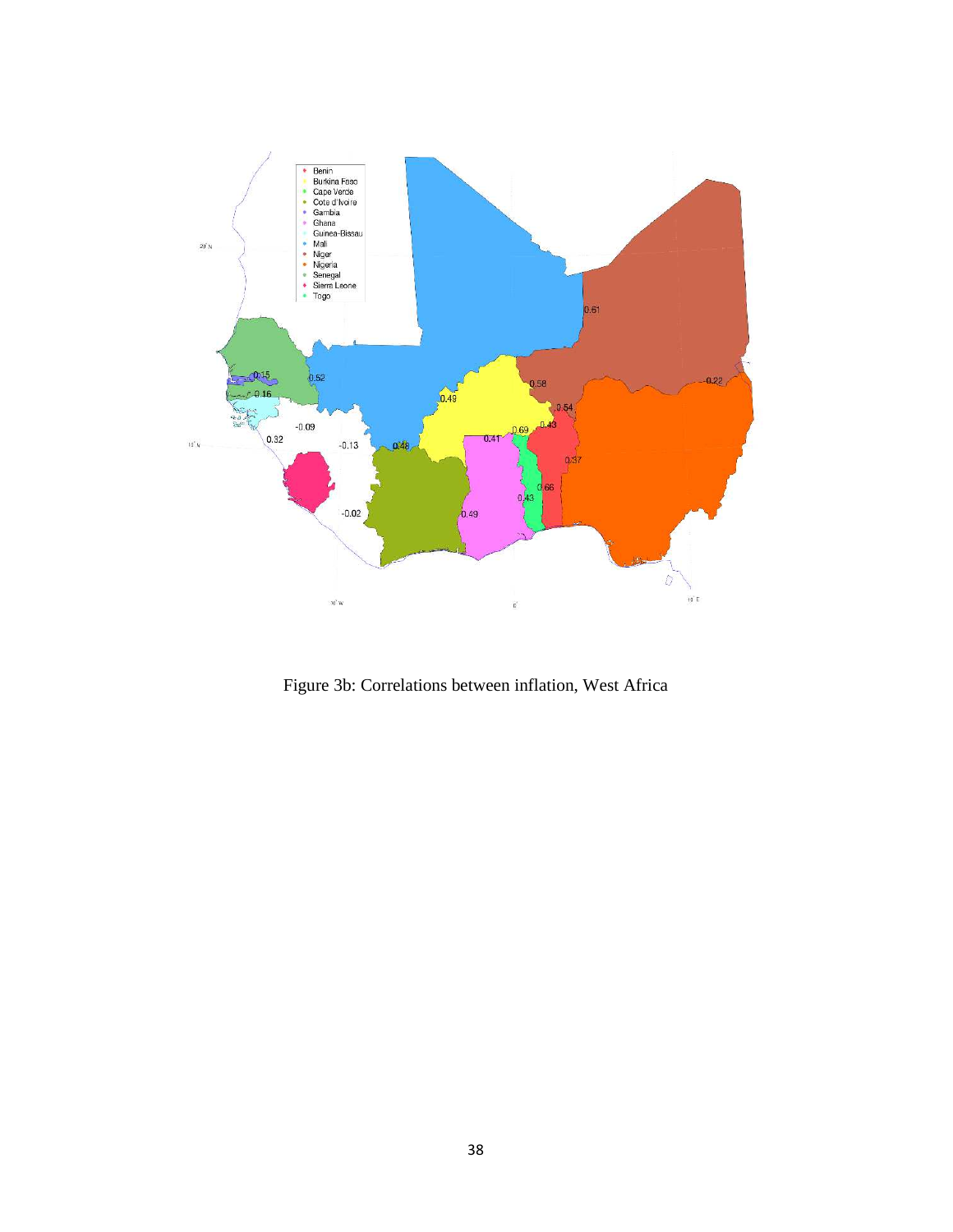

Figure 3c: Correlations between inflation, Central Africa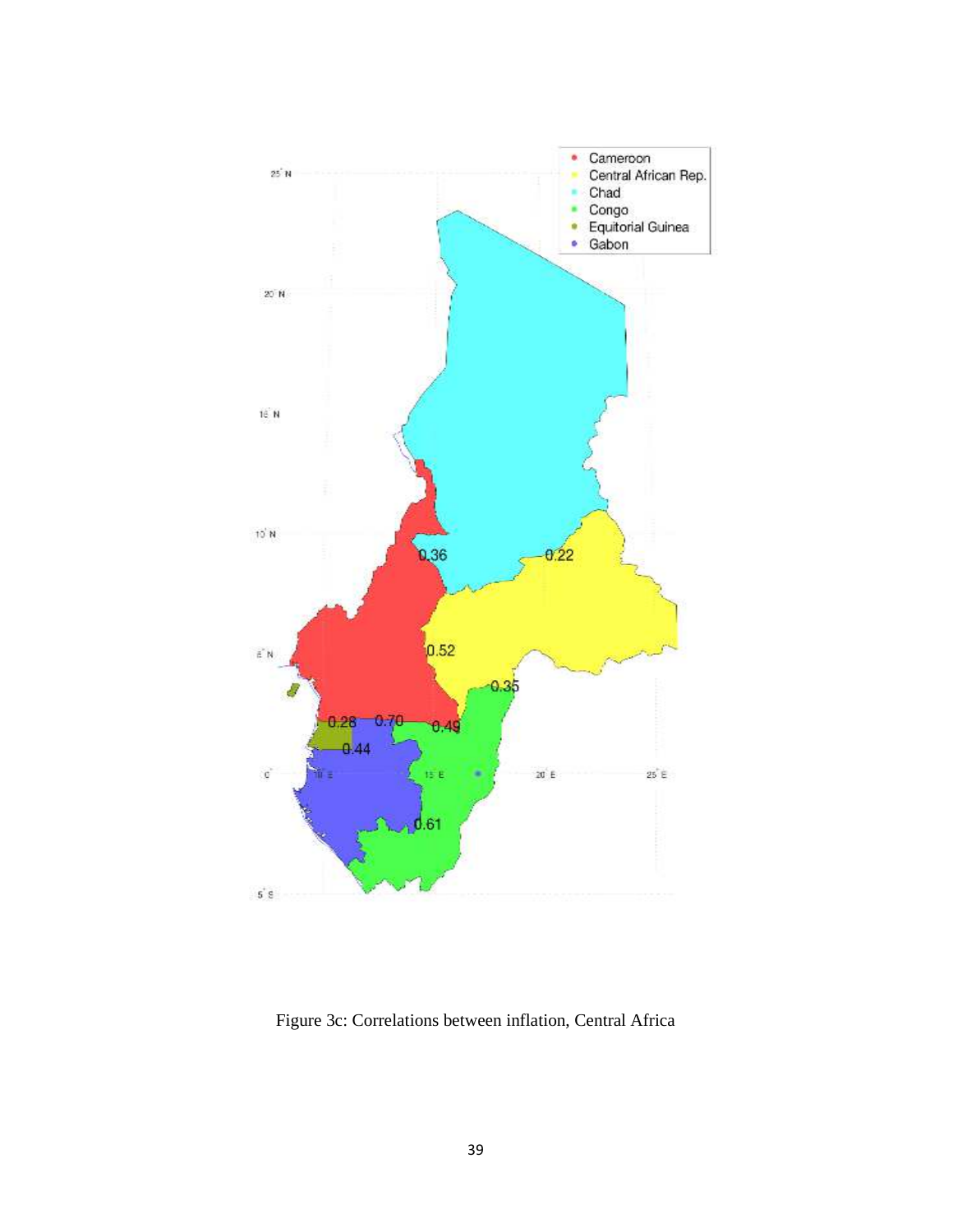

Figure 3d: Correlations between inflation, East Africa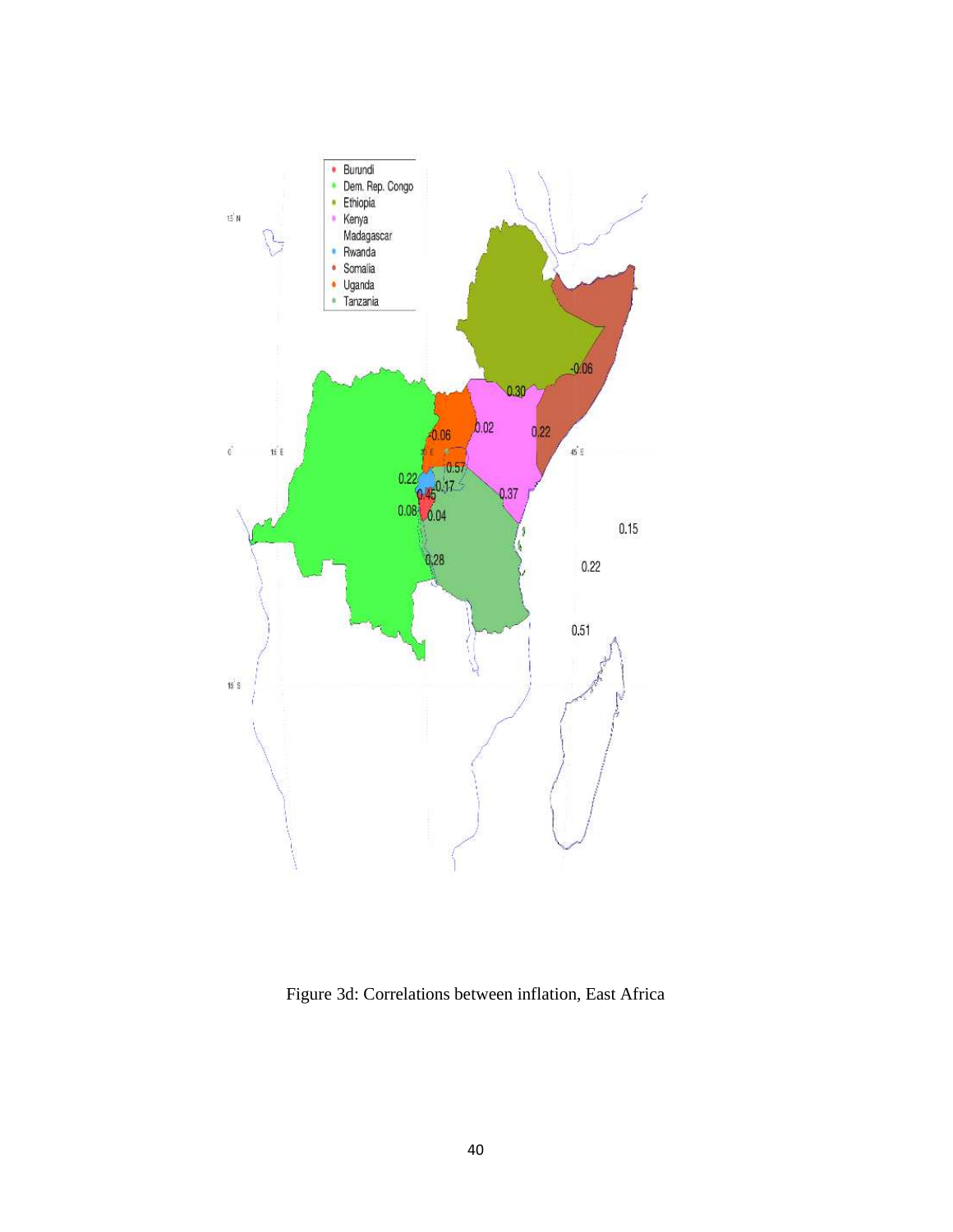

Figure 3e: Correlations between inflation, South Africa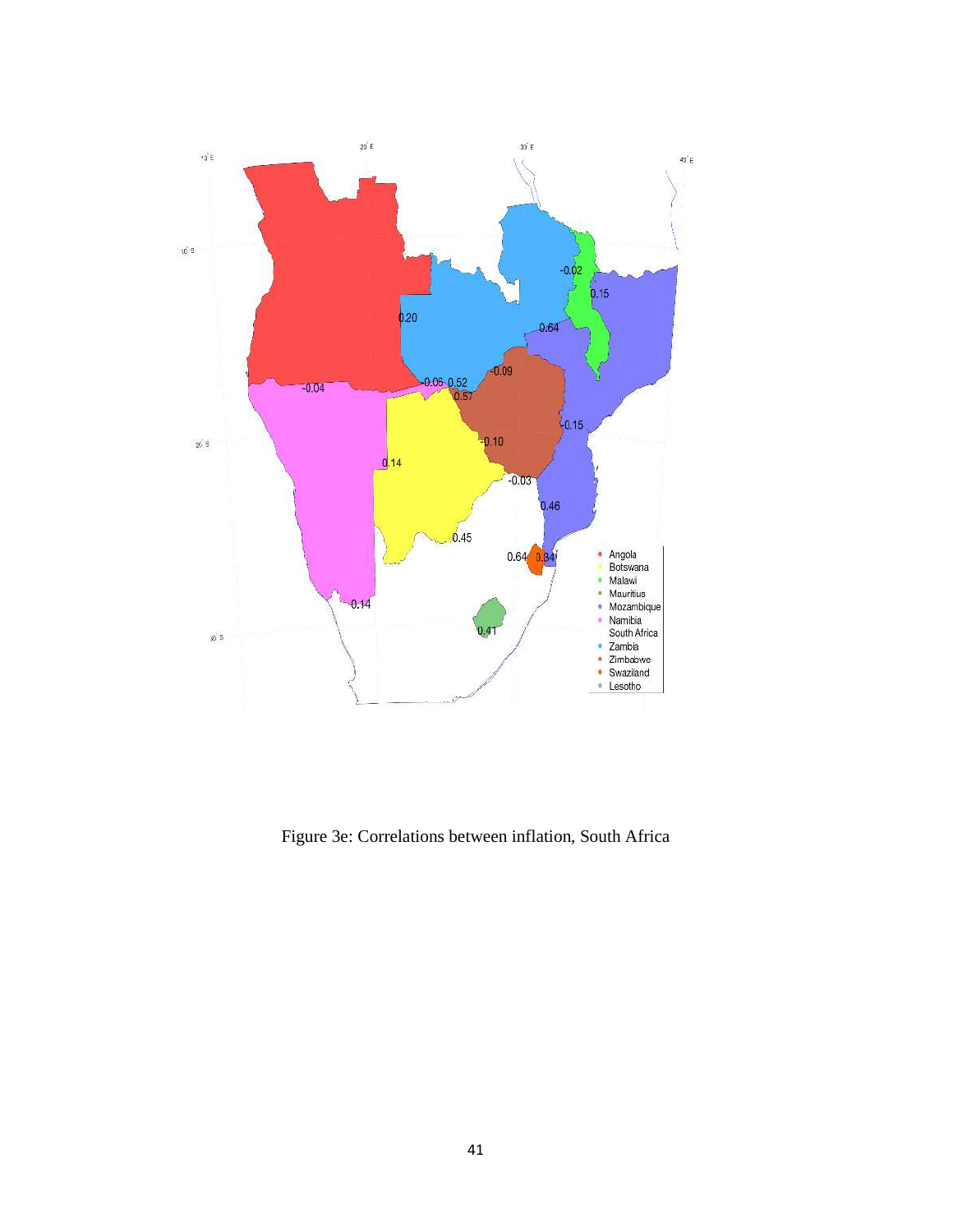

| <b>CORRELATIONS</b> |        |  |  |  |
|---------------------|--------|--|--|--|
| 1081 Observations   |        |  |  |  |
| Mean                | 0.180  |  |  |  |
| Median              | 0.158  |  |  |  |
| Maximum             | 0.813  |  |  |  |
| Minimum             | -0.453 |  |  |  |
|                     |        |  |  |  |

Figure 4a: all correlations across 47 countries



Figure 4b: A mixture of two normal distributions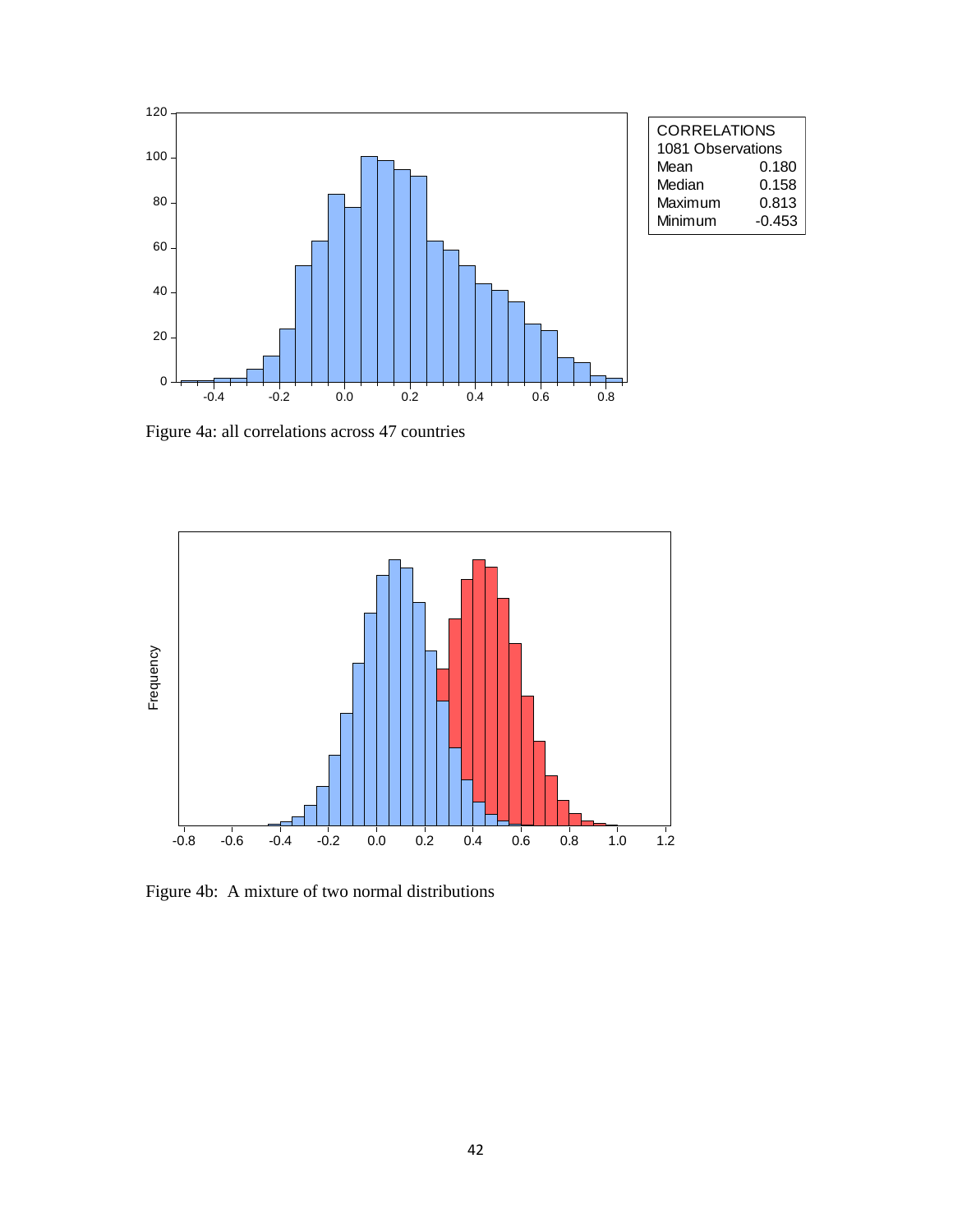

Figure 5a: Impulse Response Functions, VAR(1), North Africa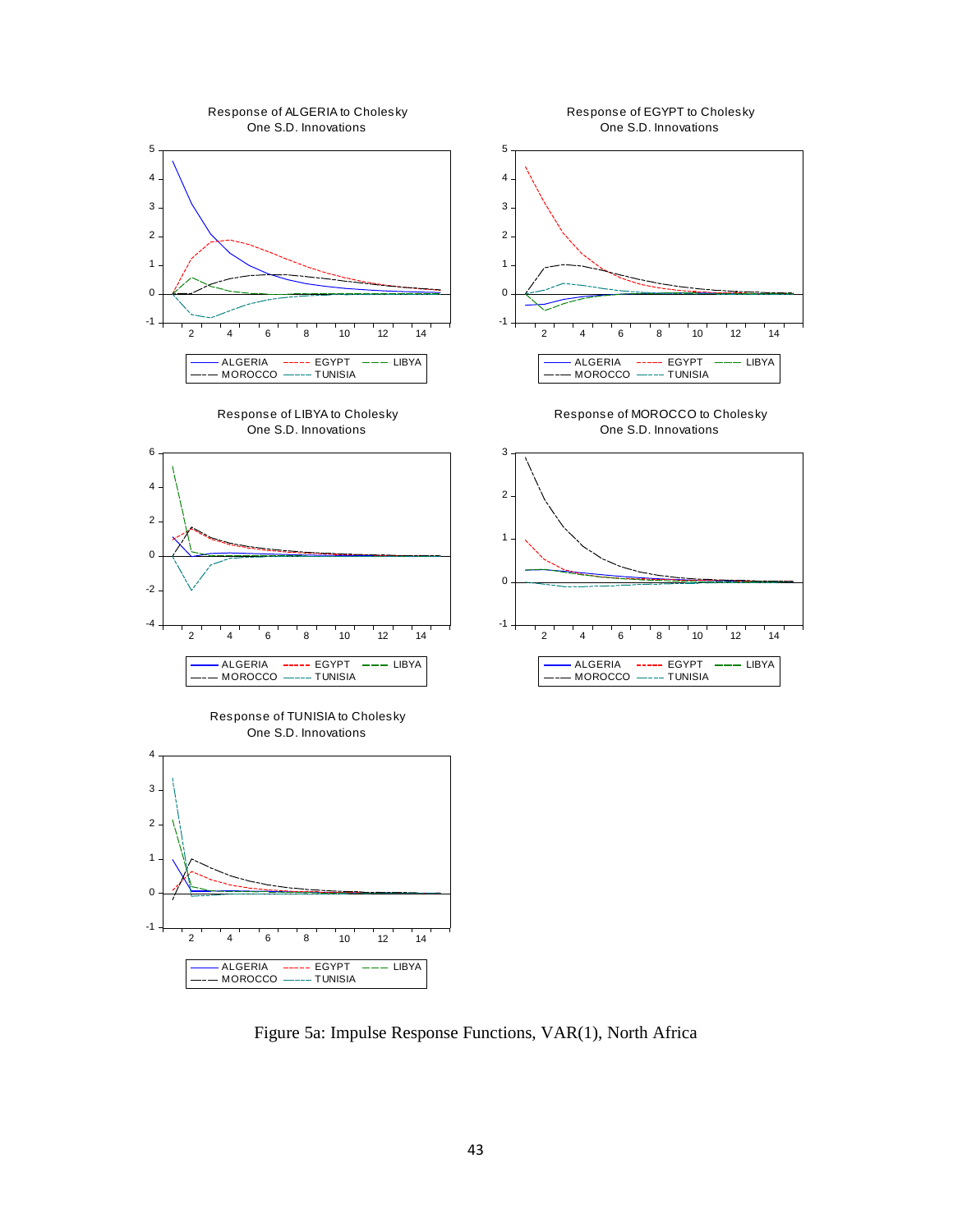

Figure 5b: Impulse Response Functions, VAR(1), West Africa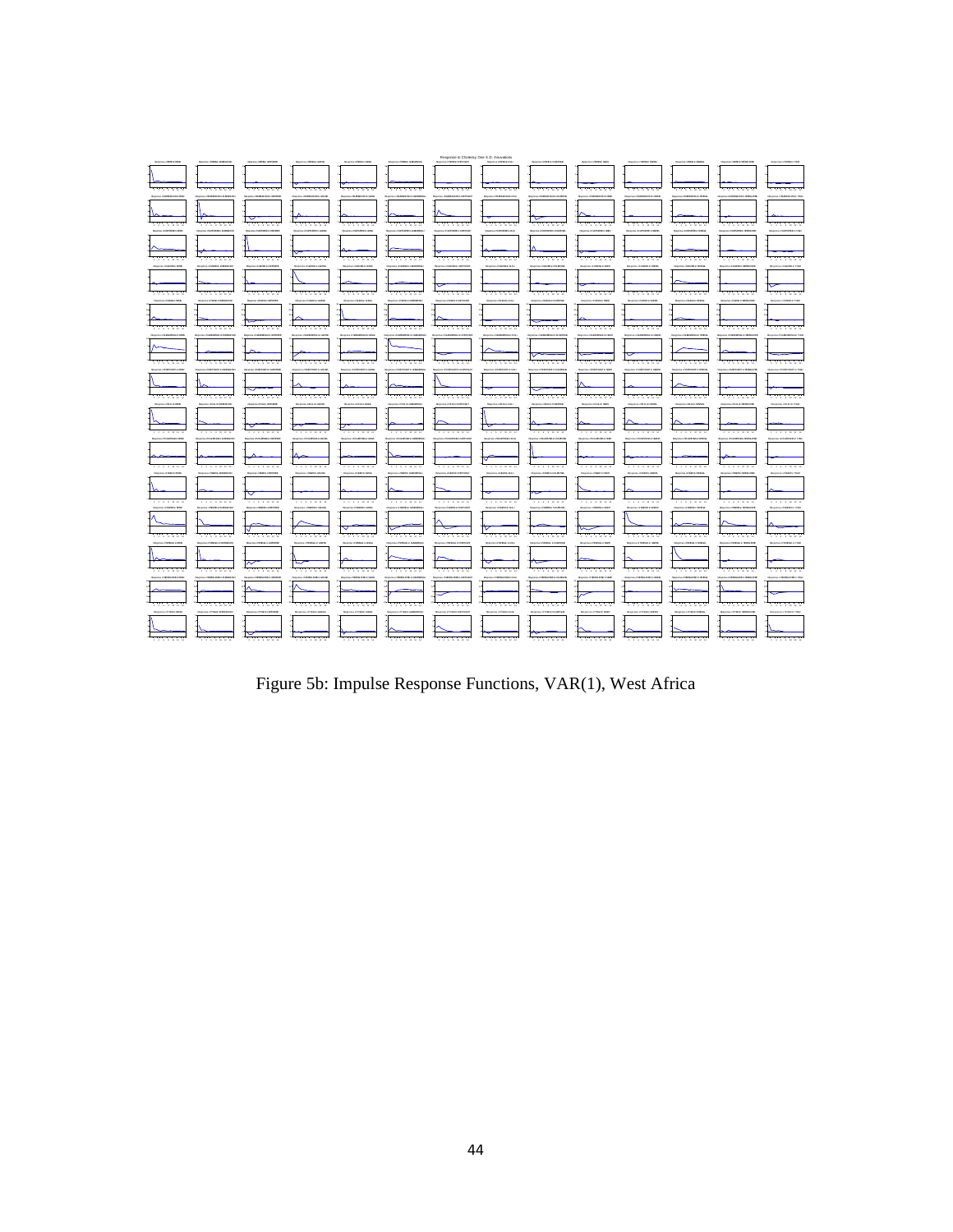

Figure 5c: Impulse Response Functions, VAR(1), North Africa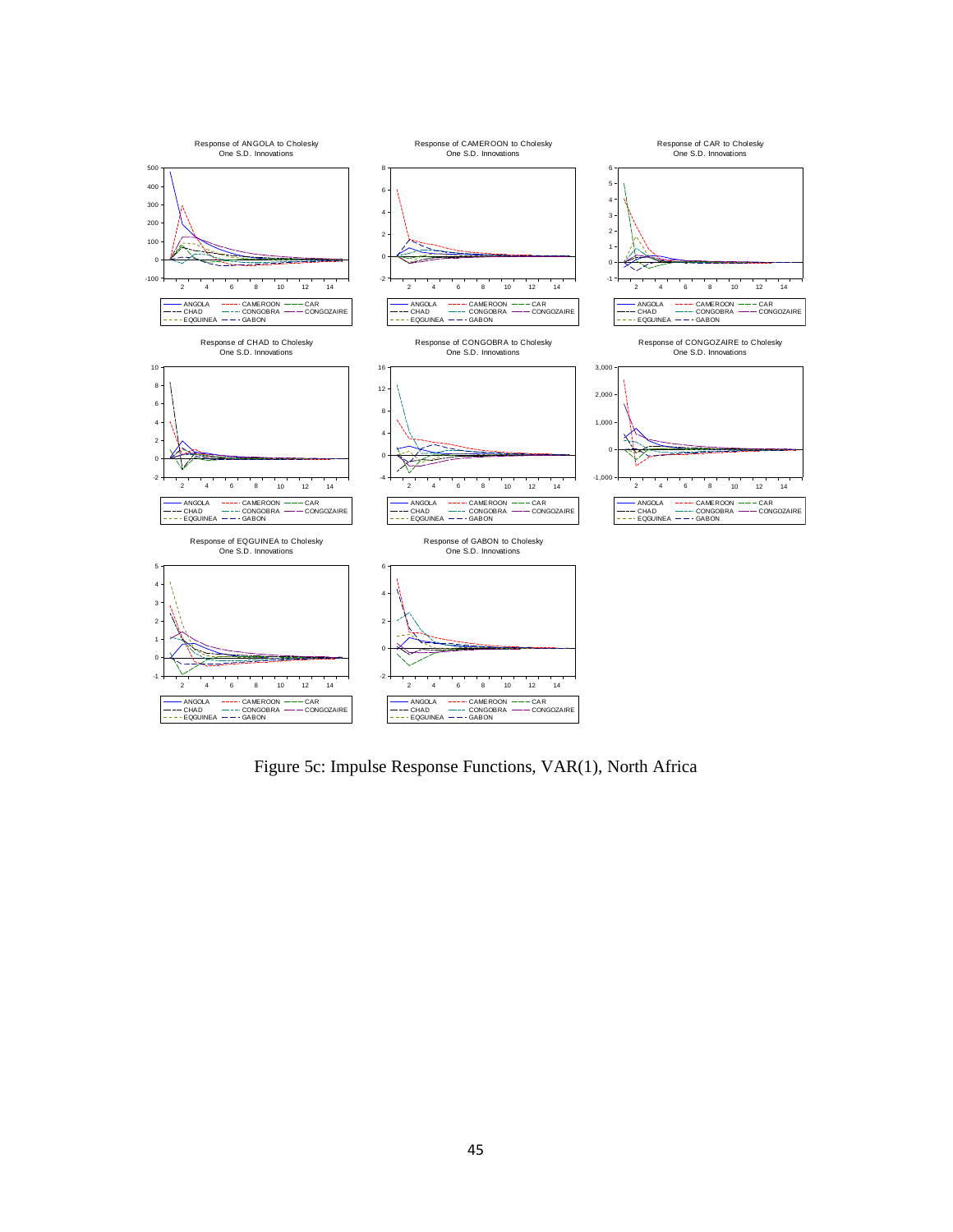

Figure 5d: Impulse Response Functions, VAR(1), North Africa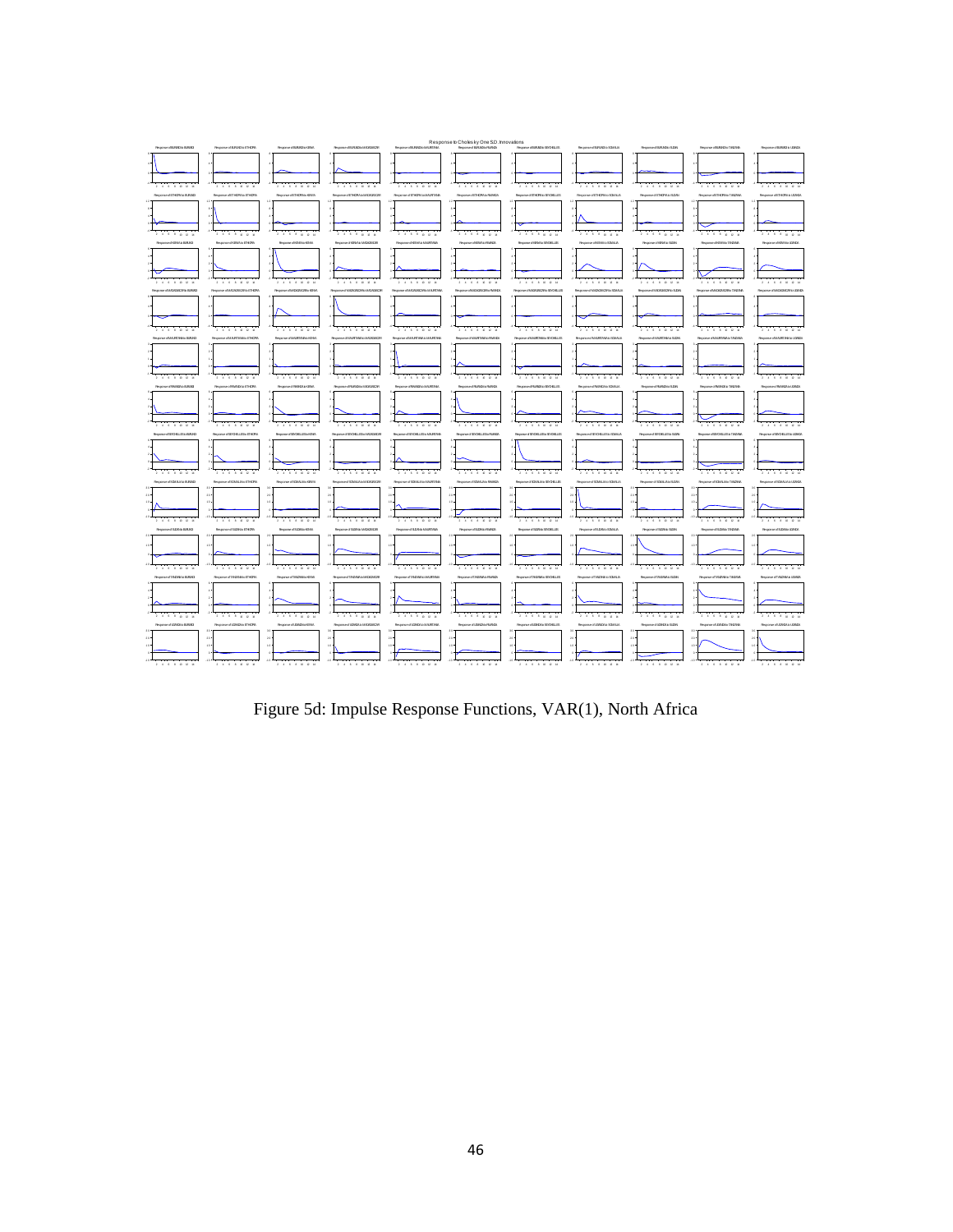

Figure 5e: Impulse Response Functions, VAR(1), North Africa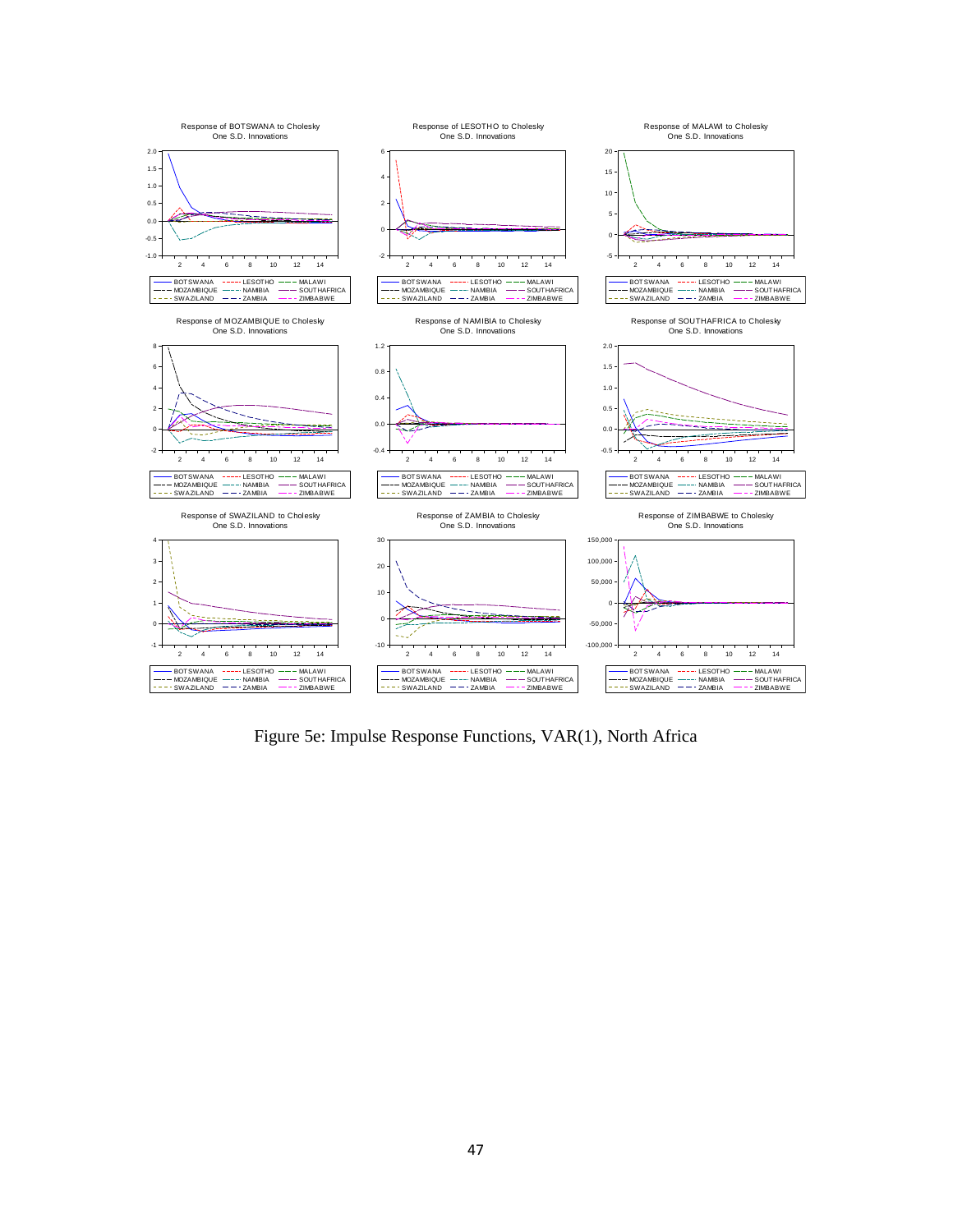## **Tables**

Table 1: Summary statistics on inflation

|                              | Mean   | Median | Minimum |                | Maximum (year) |
|------------------------------|--------|--------|---------|----------------|----------------|
| Algeria                      | 8.96   | 5.95   | $-0.4$  | 31.7           | (1992)         |
| Angola                       | 339    | 201    | 7.3     | 4145           | (1996)         |
| Benin                        | 7.34   | 8.0    | $-1.1$  | 38.5           | (1994)         |
| <b>Botswana</b>              | 9.754  | 9.9    | 3.1     | 16.4           | (1981)         |
| Burkina Faso                 | 4.577  | 2.35   | $-8.4$  | 30.0           | (1977)         |
| Burundi                      | 9.893  | 8.25   | $-1.4$  | 36.5           | (1979)         |
| Cameroon                     | 6.982  | 5.6    | $-3.2$  | 35.1           | (1994)         |
| Cape Verde                   | 4.504  | 3.85   | $-2.5$  | 15.0           | (1969)         |
| Central African Republic     | 4.132  | 2.3    | $-7.0$  | 28.7           | (1962)         |
| Chad                         | 4.789  | 2.1    | $-13.1$ | 75.3           | (1960)         |
| Republic of Congo            | 10.614 | 5.35   | $-3.9$  | 93.6           | (1975)         |
| Democratic Republic of Congo | 642.67 | 32.1   | $-2.7$  | 23773.1 (1994) |                |
| Egypt                        | 9.264  | 9.8    | $-3.0$  | 23.9           | (1986)         |
| <b>Equatorial Guinea</b>     | 3.596  | 2.85   | $-17.6$ | 31.8           | (1994)         |
| Ethiopia                     | 8.614  | 7.7    | $-9.8$  | 44.4           | (2008)         |
| Gabon                        | 4.995  | 3.45   | $-11.7$ | 36.1           | (1994)         |
| Gambia                       | 8.041  | 6.0    | $-4.5$  | 56.6           | (1986)         |
| Ghana                        | 27.673 | 19.15  | $-8.4$  | 122.9          | (1983)         |
| Guinea Bissau                | 31.213 | 42.3   | $-3.5$  | 80.8           | (1989)         |
| <b>Ivory Coast</b>           | 5.586  | 3.95   | $-4.0$  | 27.4           | (1977)         |
| Kenya                        | 10.271 | 9.35   | $-0.2$  | 46.0           | (1993)         |
| Lesotho                      | 11.196 | 11.5   | $-9.6$  | 33.8           | (2002)         |
| Libya                        | 5.304  | 5.1    | $-9.8$  | 29.4           | (1978)         |
| Madagascar                   | 11.725 | 9.7    | $-1.2$  | 49.1           | (1995)         |
| Malawi                       | 26.179 | 22.75  | 7.4     | 121.0          | (1970)         |
| Mali                         | 3.180  | 3.1    | $-6.2$  | 23.2           | (1994)         |
| Mauritania                   | 6.532  | 6.75   | 1.3     | 12.9           | (1989)         |
| Mauritius                    | 7.407  | 6.25   | 0.3     | 42.0           | (1980)         |
| Morocco                      | 4.454  | 3.35   | $-1.0$  | 17.6           | (1974)         |
| Mozambique                   | 18.741 | 13.45  | 1.5     | 63.2           | (1994)         |
| Namibia                      | 5.479  | 5.4    | 2.3     | 9.5            | (2009)         |
| Niger                        | 4.502  | 2.9    | $-7.8$  | 36.0           | (1994)         |
| Nigeria                      | 15.948 | 11.4   | $-3.7$  | 72.8           | (1995)         |
| Rwanda                       | 7.734  | 7.2    | $-2.4$  | 31.1           | (1974)         |
| Senegal                      | 5.104  | 2.95   | $-4.1$  | 32.3           | (1994)         |
| Seychelles                   | 6.959  | 5.4    | $-2.4$  | 37.0           | (2008)         |
| Sierra Leone                 | 23.770 | 12.5   | $-35.8$ | 178.7          | (1987)         |
| Somalia                      | 23.171 | 15.7   | $-3.2$  | 215.5          | (1990)         |
| South Africa                 | 8.195  | 7.1    | 1.2     | 18.7           | (1986)         |
| Sudan                        | 28.486 | 17.0   | $-10.0$ | 132.8          | (1996)         |
| Swaziland                    | 9.554  | 8.9    | 1.8     | 20.8           | (1977)         |
| Tanzania                     | 16.145 | 12.8   | 3.5     | 36.1           | (1984)         |
| Togo                         | 5.380  | 3.75   | $-3.5$  | 39.2           | (1994)         |
| Tunisia                      | 5.521  | 4.9    | 2.0     | 34.0           | (1978)         |
| Uganda                       | 30.964 | 20.45  | $-0.3$  | 200            | (1987)         |
| Zambia                       | 36.616 | 24.45  | 6.4     | 183.3          | (1993)         |
| Zimbabwe                     | 25844  | 12.35  | $-2.4$  | 1419762 (2009) |                |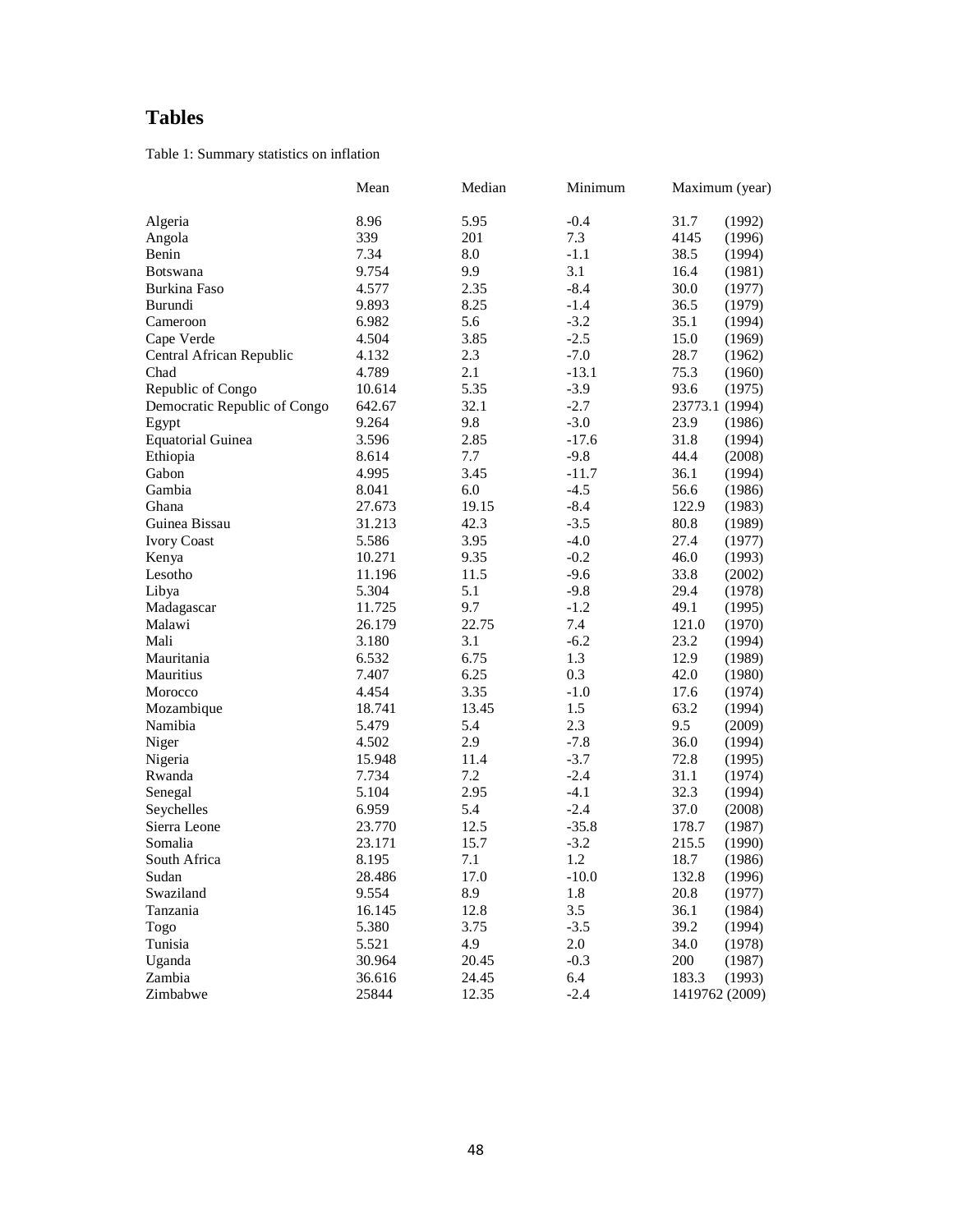Table 2a: Potential explanations for peak inflation, North Africa

*Algeria 1992* 

First year of Algerian Civil War (26 December 1991- 8 February 2002)

*Egypt 1986* 

Large public sector deficits; Poor economic policy

*Libya 1978* 

Rising prices of industrial exports; repeated delays of industrial development; USA sanctions on arms sales

*Morocco 1974* 

Exports did not grow enough to pay for imports of food; Rise of phosphate prices, money not well spent; poor harvests<sup>1</sup>

*Tunisia 1978* 

<u>.</u>

Falling phosphate prices; Recession in Europe; European tariffs; General strike, social unrest<sup>2</sup>

<sup>&</sup>lt;sup>1</sup> Pennell, C.R. (2000), *Morocco since 1830, a history*, London: Hurst & Company

<sup>2</sup> Christopher Alexander (2010), *Tunisia, Stability and Reform in the modern Maghreb*, London: Routledge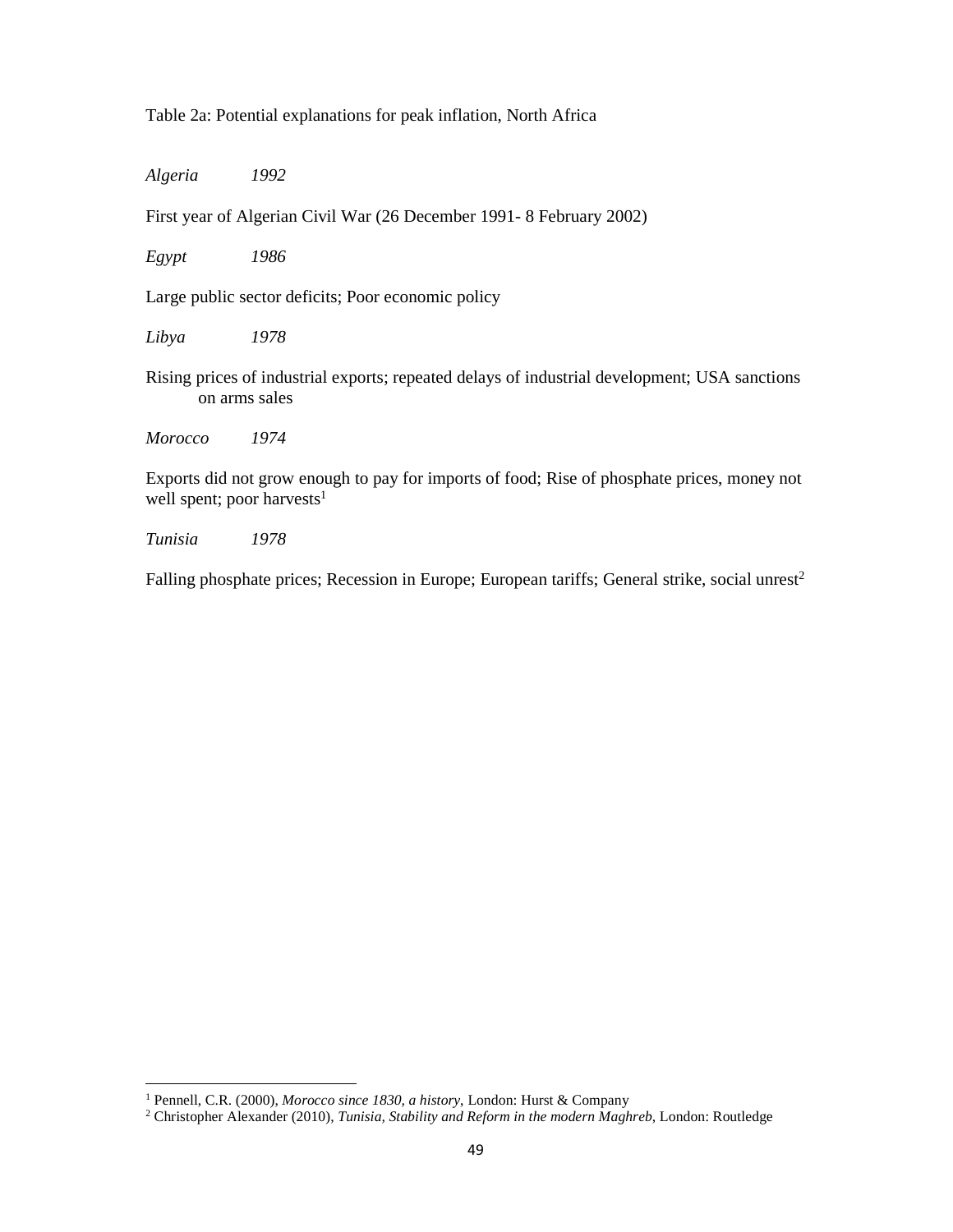#### Table 2b: Potential explanations for peak inflation, West Africa

*Benin 1994* 

Devaluation of the CFA (African Financial Community) Franc<sup>3</sup>

*Burkina Faso 1977* 

Effects of the first worldwide economic crisis

*Cape Verde 1969* 

Heavy dependence on Portugal (independence only in 1975); poor economic conditions in Portugal (with 1970 peak inflation, highest in Europe))

*Gambia 1986* 

The Gambian dalasi is allowed to float; 28% drop in real exchange rate<sup>4</sup>

*Ghana 1983* 

Monetary expansion and excess liquidity supply during 1972-1982; Narrow money supply increased with 40% on average per year<sup>5</sup>

*Guinea Bissau 1989* 

Dependence on only a few exporting products (cashew nuts); Poor economic policy

*Ivory Coast 1977* 

Foreign debt; Poor economic policy; Misuse of forest resources<sup>6</sup>

*Mali 1994* 

Devaluation of the CFA (African Financial Community) Franc

*Mauritania 1989* 

 $\overline{a}$ 

Social unrest; April 1989 dispute with Senegal, hundreds of deaths; Massive expropriation

<sup>&</sup>lt;sup>3</sup> http://www.nytimes.com/1994/02/23/world/french-devaluation-of-african-currency-brings-wideunrest.html?pagewanted=all&mcubz=3

<sup>4</sup> International Monetary Fund Staff Country Report 08/325 (2008), The Gambia: Selected Issues and Statistical Appendix, Washington DC

<sup>5</sup> Sowa, Nii K. and John. K. Kwakye (1993), Inflationary trends and control in Ghana, African Economic Research Consortium, Research Paper 22, Nairobi, Kenya

<sup>6</sup> Repetto, Robert and Malcolm Grillis (1988, editors), *Public Policies and the Misuse of Forest Resources*, Cambridge UK: Cambridge University Press.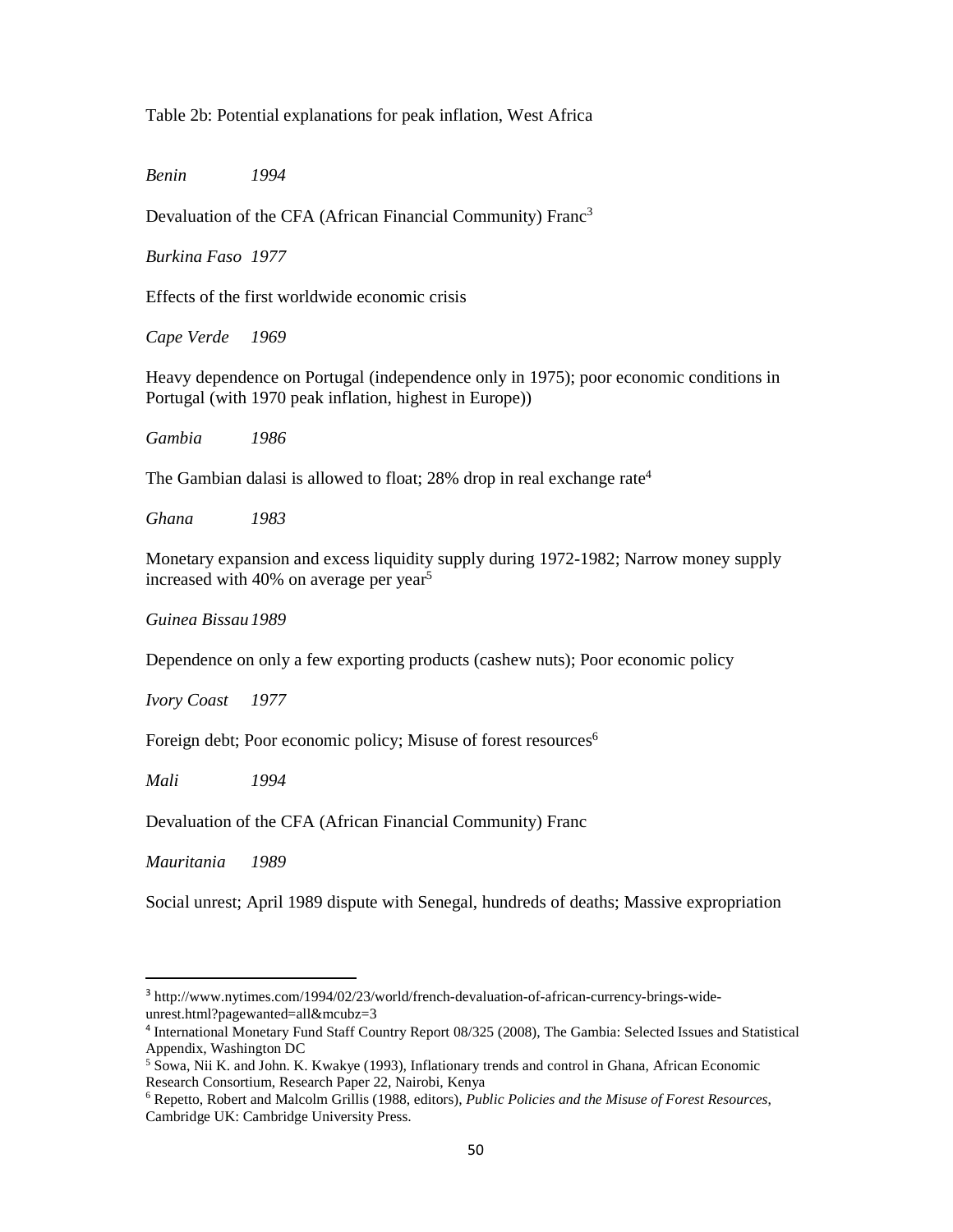*Niger 1994* 

Devaluation of the CFA (African Financial Community) Franc

*Nigeria 1995* 

Large fiscal deficits; Poor monetary policy; Lower oil export prices

*Senegal 1994* 

Devaluation of the CFA (African Financial Community) Franc

*Sierra Leone 1987* 

Devaluation of the leone in April 1987; Falling world commodity prices (diamonds); Money created to cover fiscal deficit<sup>7</sup> $8$ 

*Togo 1994* 

 $\overline{a}$ 

Devaluation of the CFA (African Financial Community) Franc

<sup>7</sup> Keen, David (2005), *Conflict & Collusion in Sierra Leone*, New York: Palgrave

<sup>8</sup> Kallon, Kelfala M. (1994), An econometric analysis of inflation in Sierra Leone, *Journal of African Economies*, 3, 199-230.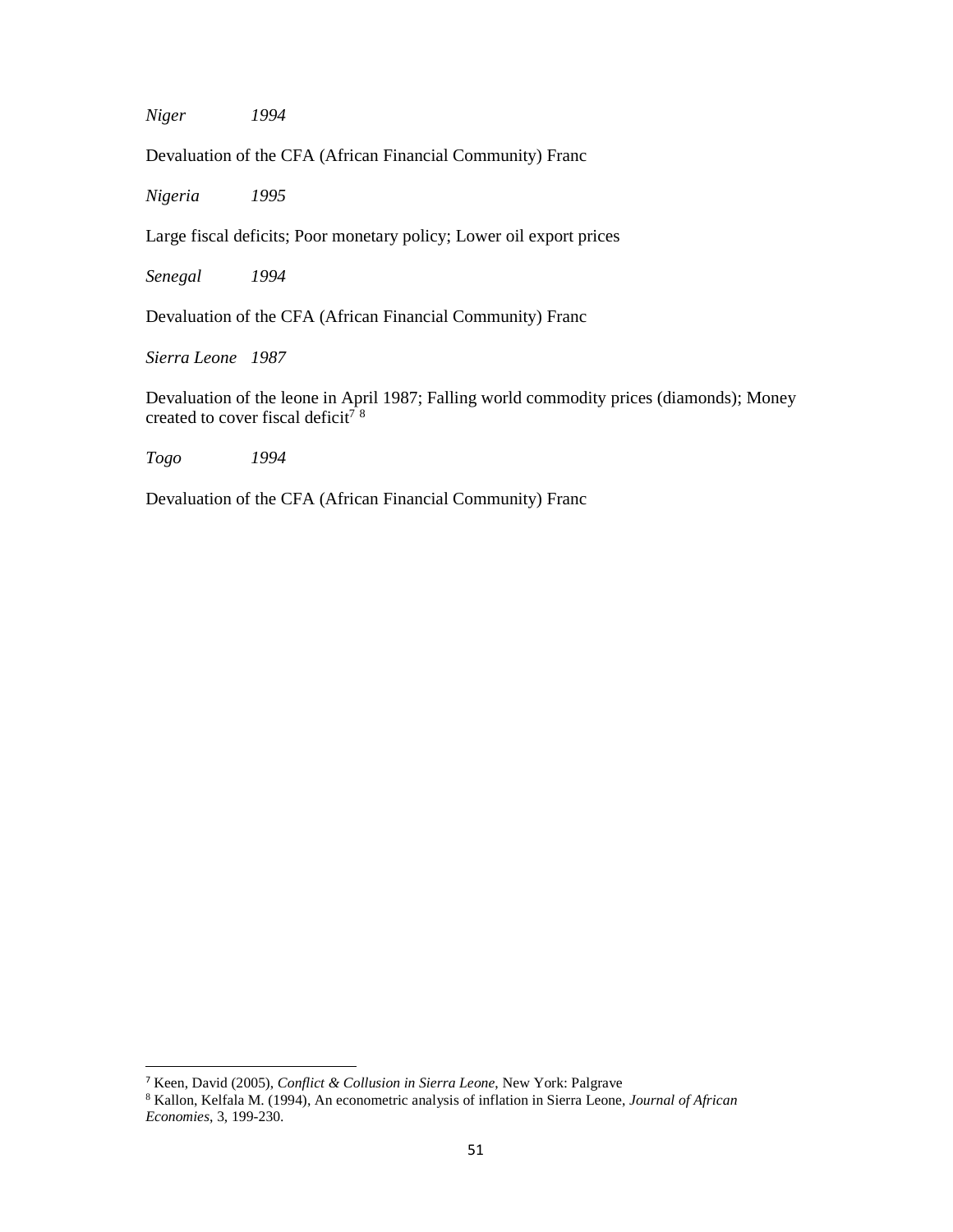Table 2c: Potential explanations for peak inflation, Central Africa

| Angola                                                                                                                           | 1996                                                                                       |  |  |  |  |
|----------------------------------------------------------------------------------------------------------------------------------|--------------------------------------------------------------------------------------------|--|--|--|--|
| foreign exchange rate <sup>9</sup>                                                                                               | Hyperinflation; Poor economic policy; 3 June 1996, dismissal of entire government; Poor    |  |  |  |  |
| Cameroon                                                                                                                         | 1994                                                                                       |  |  |  |  |
| Devaluation of the CFA (African Financial Community) Franc <sup>10</sup>                                                         |                                                                                            |  |  |  |  |
| Central African Republic                                                                                                         | 1962                                                                                       |  |  |  |  |
| political and economic instability                                                                                               | Independence in 1960; in 1962 all other political parties banned by President David Dacko; |  |  |  |  |
| Chad                                                                                                                             | 1960                                                                                       |  |  |  |  |
| Independence from France in 1960; Instability; Religious divide                                                                  |                                                                                            |  |  |  |  |
| Republic of Congo                                                                                                                | 1975                                                                                       |  |  |  |  |
| Oil price shocks; Fall in copper prices                                                                                          |                                                                                            |  |  |  |  |
| Democratic Republic of Congo                                                                                                     | 1994                                                                                       |  |  |  |  |
| Hyperinflation; Devaluation of the CFA (African Financial Community) France; Central<br>Bank failure <sup>11</sup> <sup>12</sup> |                                                                                            |  |  |  |  |
| <b>Equatorial Guinea</b>                                                                                                         | 1994                                                                                       |  |  |  |  |
| Devaluation of the CFA (African Financial Community) Franc                                                                       |                                                                                            |  |  |  |  |
| Gabon                                                                                                                            | 1994                                                                                       |  |  |  |  |

Devaluation of the CFA (African Financial Community) France; State of alert after strikes for higher wages

<u>.</u>

<sup>9</sup> Lundahl, Mats (2001, editor), *From Crisis to Growth in Africa*, London: Routledge, pages 32-39

<sup>&</sup>lt;sup>10</sup> Clement, Jean A.P. (1996), Aftermath of the CFA Franc Devaluation, International Monetary Fund, Report May 1996

<sup>&</sup>lt;sup>11</sup> Nachega, Jean-Claude (2005), Fiscal Dominance and Inflation in the Democratic Republic of the Congo, International Monetary Fund Working Paper WP/05/221

<sup>&</sup>lt;sup>12</sup> Beaugrand, Philippe (2003), Overshooting and Dollarization in the Democratic Republic of the Congo, International Monetary Fund Working Paper WP/03/105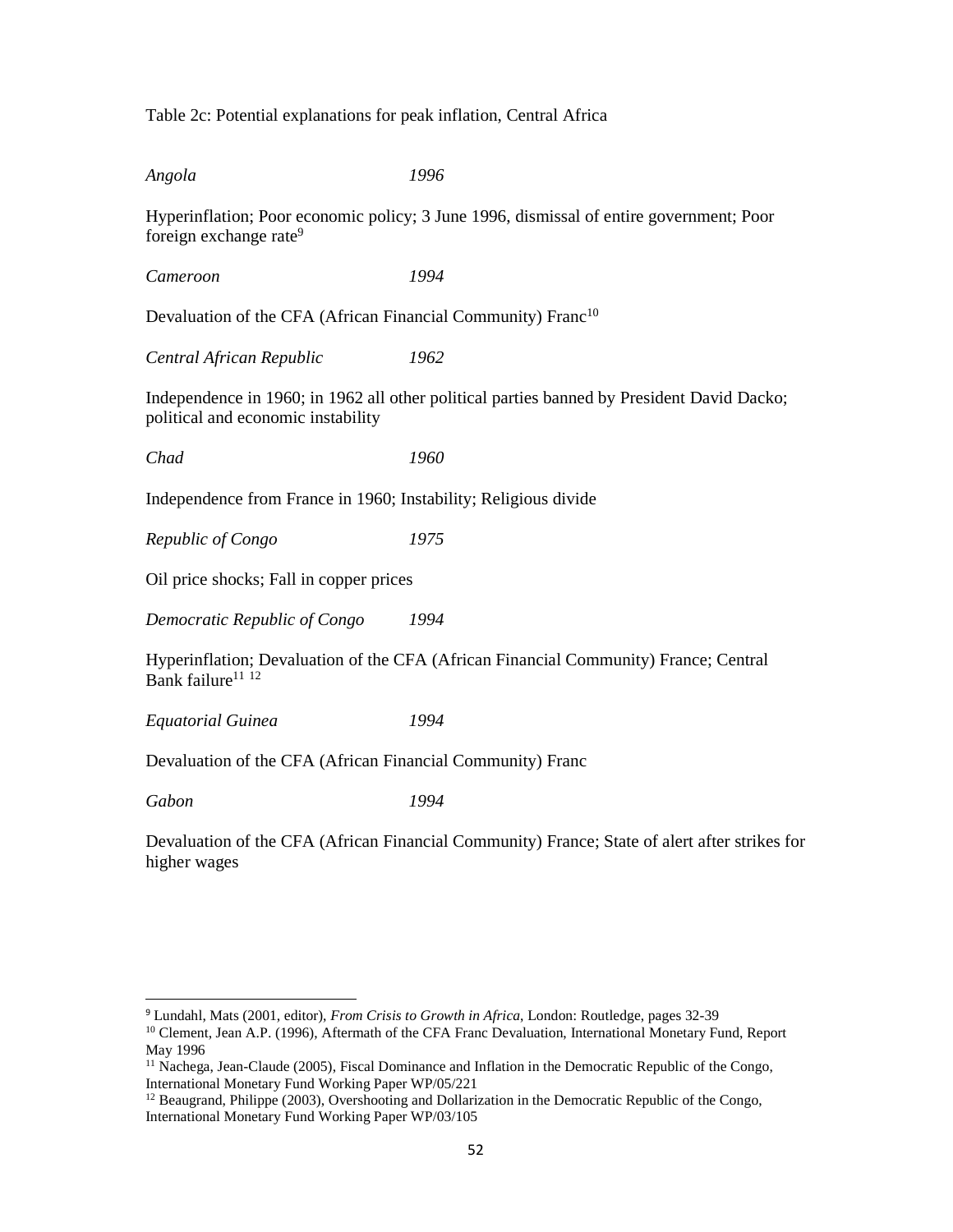Table 2d: Potential explanations for peak inflation, East Africa

*Burundi 1977* 

Landlocked country; Poor economic policies; Effects of worldwide crisis; Lack of Foreign Direct Investment

*Ethiopia 2008* 

Rapidly rising domestic food prices; Increase in the money supply; Low interest rates; Souring oil prices; Increase in money supply from abroad; War expenditures<sup>13</sup>

*Kenya 1993* 

Kenyan shilling starts to float in 1993; Coffee prices go up; Donors' foreign aid embargo in 1991/1992<sup>14</sup>

*Madagascar 1995* 

Rapid expansion of money supply 1993-1994; Cyclone in January 1994; Depreciation of currency<sup>15</sup>

*Mauritius 1980* 

Strong devaluation of the rupee

*Rwanda 1974* 

Worldwide economic crisis<sup>16</sup>

*Seychelles 2008* 

Depreciation of the rupee; Decline in Foreign Direct Investment due to worldwide economic crisis

*Somalia 1990* 

 $\overline{a}$ 

Outbreak of Civil War, 1988-1991; Political and economic chaos

<sup>13</sup> www.sudantribune.com/spip.php?article27050

<sup>14</sup> www.imf.org/external/pubs/ft/wp/1999/wp9997.pdf

<sup>&</sup>lt;sup>15</sup> Sacerdoti, Emilio and Yuan Xiao (2001), Inflation dynamics in Madagascar 1971-2000, International Monetary Fund Working Paper WP/01/168

<sup>16</sup> Ruzima, Martin and P. Veerachamy (2015), A study on determinants of inflation in Rwanda from 1970-2013, *International Journal of Management and Development Studies*, 4, 390-401.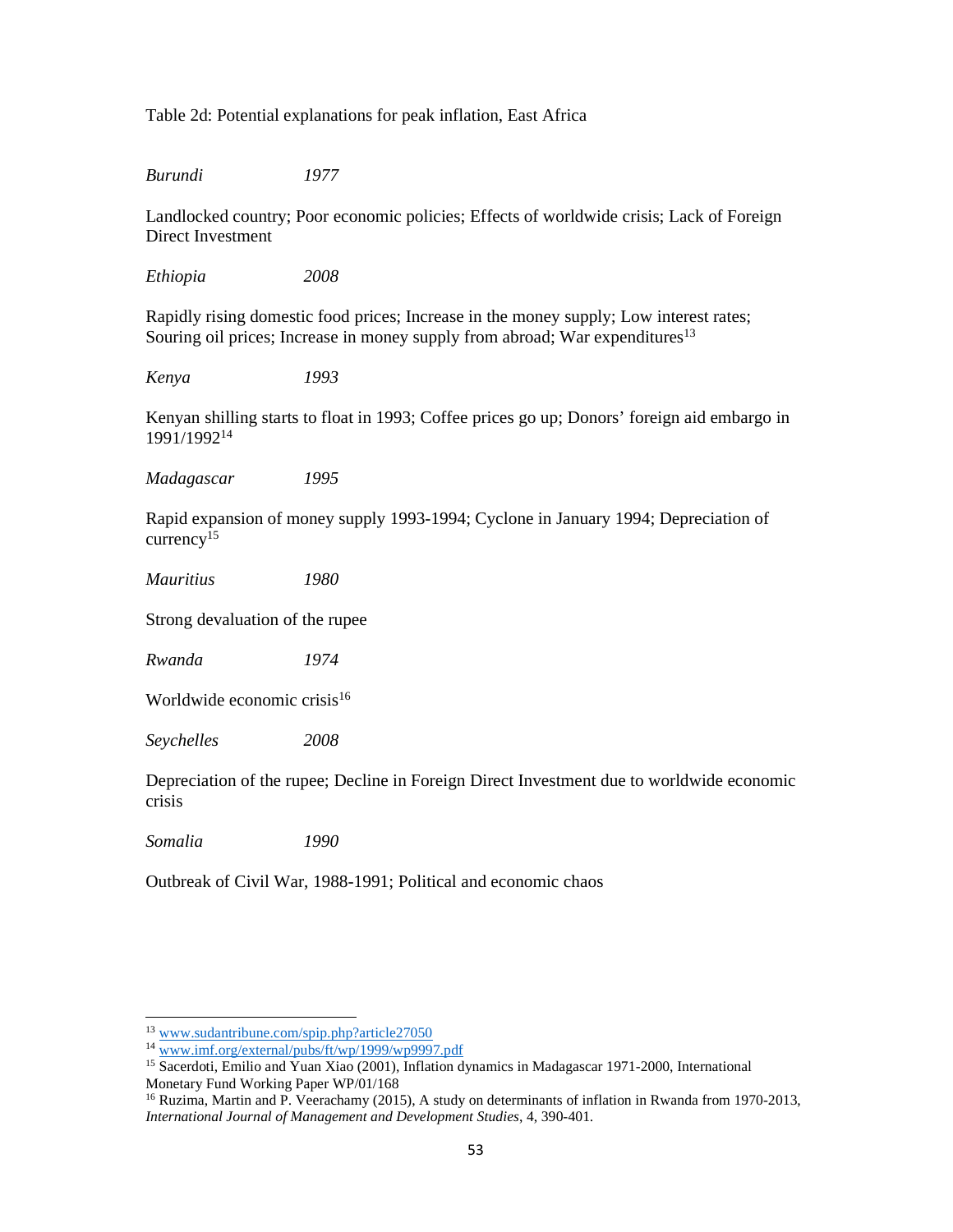*Sudan 1996* 

Rapid economic growth prior to 1996; Deterioration of exchange rate; Government borrowing from the Central Bank; Weakness in financial discipline<sup>17</sup>

*Tanzania 1984* 

Inaccurate political leadership; Deficits in government budget; Consequences of 1979-1981 world economic crisis; Reduction in the value of the shilling<sup>18</sup>

*Uganda 1987* 

<u>.</u>

Monetary policy to finance fiscal deficits

<sup>17</sup> Gwynvay Hopkins, Peter (2009, editor), *The Kenana Handbook of Sudan*, New York: Routledge

<sup>&</sup>lt;sup>18</sup> Boesen, Jannik, Kjell J. Havnevik, Juhani Koponen, and Rie Odgaard (1986), Tanzania, Crisis and Struggle for Revival, Scandinavian Institute of African Studies, Uppsala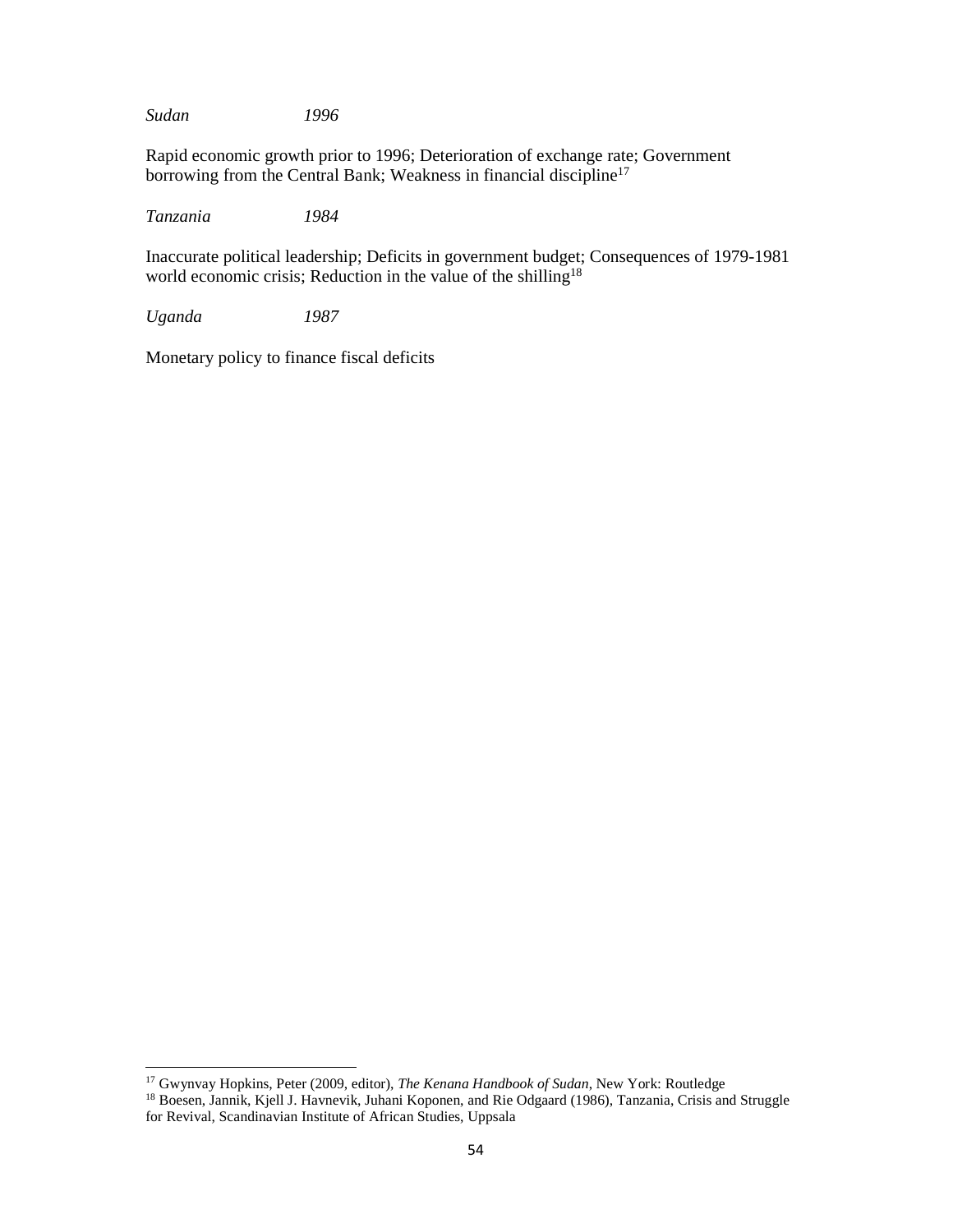### Table 2e: Potential explanations for peak inflation, South Africa

*Botswana 1981*  Recession in major industrial countries; Sharp decrease in demand for diamonds *Lesotho 2002*  Imports 80% of consumer goods from South Africa; Inflation in South Africa to 9.2%; Exports mainly to USA; uncertainty about duty-free access to USA *Malawi 1970*  High degree of financial repression; Insufficient working of banking systems *Mozambique 1994*  Lack of monetary control; Significant depreciation of currency; Expansionary fiscal policy *Namibia 2009*  Global financial crisis; Reduction in demand for main export product (diamonds) *South Africa 1986*  In 1985 major foreign debt crisis; Various banks withdrawing credit lines; Devaluation of the rand *Swaziland 1977*  Social unrest, strikes, riots *Zambia 1993*  Budget deficit financing; December 1992 large depreciation of the kwacha; Uncontrolled money supply

*Zimbabwe 2009* 

Economic sanctions; Mismanagement of country; Inappropriate land reforms; Money creation to sponsor wars; civic unrest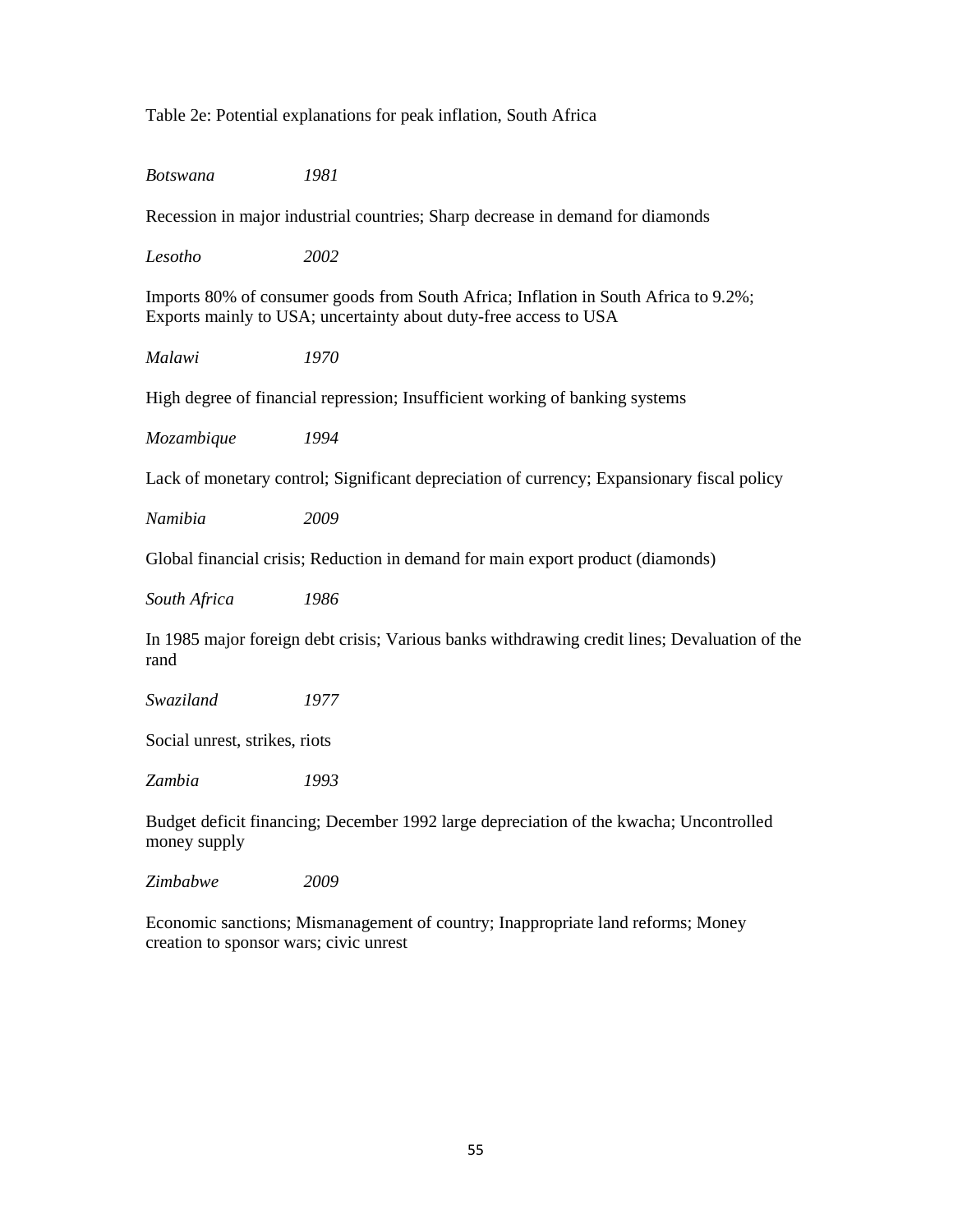## Table 3: More summary statistics

|                              | Standard deviation | <b>Skewness</b> | Kurtosis |
|------------------------------|--------------------|-----------------|----------|
| Algeria                      | 7.719              | 1.417           | 4.275    |
| Angola                       | 656.63             | 4.451           | 23.947   |
| Benin                        | 6.084              | 2.477           | 13.459   |
| <b>Botswana</b>              | 2.451              | 0.196           | 4.152    |
| Burkina Faso                 | 6.977              | 1.485           | 5.879    |
| Burundi                      | 7.783              | 1.394           | 4.957    |
| Cameroon                     | 6.464              | 1.458           | 7.431    |
| Cape Verde                   | 3.358              | 0.731           | 3.875    |
| Central African Republic     | 6.696              | 1.661           | 6.140    |
| Chad                         | 13.450             | 3.004           | 15.434   |
| Republic of Congo            | 16.191             | 3.157           | 14.743   |
| Democratic Republic of Congo | 3215.9             | 6.847           | 49.573   |
| Egypt                        | 6.397              | 0.243           | 2.324    |
| <b>Equatorial Guinea</b>     | 6.371              | 0.892           | 11.229   |
| Ethiopia                     | 10.231             | 1.181           | 5.345    |
| Gabon                        | 7.695              | 1.540           | 7.896    |
| Gambia                       | 8.933              | 3.166           | 16.988   |
| Ghana                        | 26.565             | 2.248           | 8.077    |
| Guinea Bissau                | 21.499             | $-0.296$        | 2.030    |
| <b>Ivory Coast</b>           | 6.247              | 1.619           | 5.814    |
| Kenya                        | 8.452              | 1.678           | 7.323    |
| Lesotho                      | 5.730              | 0.147           | 8.220    |
| Libya                        | 6.298              | 0.449           | 5.895    |
| Madagascar                   | 9.261              | 1.921           | 7.433    |
| Malawi                       | 20.025             | 2.621           | 11.526   |
| Mali                         | 3.935              | 2.377           | 14.228   |
| Mauritania                   | 2.096              | 0.415           | 4.428    |
| Mauritius                    | 6.771              | 3.008           | 14.804   |
| Morocco                      | 3.887              | 1.146           | 4.087    |
| Mozambique                   | 14.330             | 1.393           | 4.195    |
| Namibia                      | 0.971              | 1.513           | 11.836   |
| Niger                        | 7.930              | 1.683           | 6.730    |
| Nigeria                      | 15.932             | 1.885           | 6.091    |
| Rwanda                       | 6.510              | 1.556           | 6.475    |
| Senegal                      | 7.104              | 2.067           | 8.192    |
| Seychelles                   | 7.885              | 1.879           | 6.761    |
| Sierra Leone                 | 34.386             | 2.296           | 9.536    |
| Somalia                      | 32.988             | 4.140           | 22.630   |
| South Africa                 | 4.685              | 0.311           | 1.983    |
| Sudan                        | 33.451             | 1.780           | 5.414    |
| Swaziland                    | 5.034              | 0.616           | 2.820    |
| Tanzania                     | 9.897              | 0.561           | 1.971    |
| Togo                         | 7.180              | 2.344           | 10.513   |
| Tunisia                      | 4.212              | 5.645           | 38.760   |
| Uganda                       | 45.255             | 2.712           | 9.495    |
| Zambia                       | 36.207             | 2.468           | 9.146    |
| Zimbabwe                     | 189648.8           | 7.278           | 53.986   |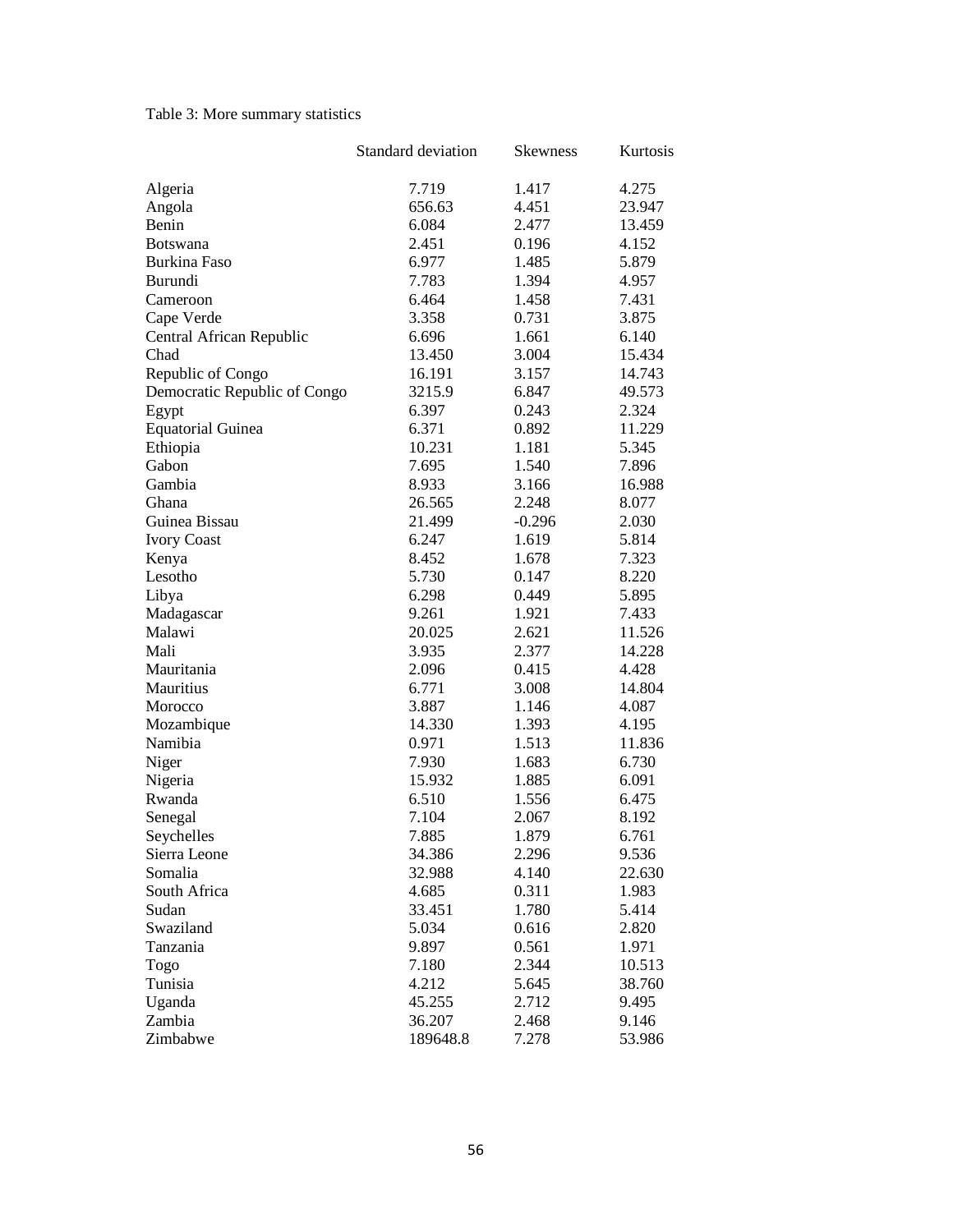## Table 4: Time series properties

|                              | First order autocorrelation | Fractional differencing (se) |
|------------------------------|-----------------------------|------------------------------|
| Algeria                      | 0.772                       | 0.852<br>(0.129)             |
| Angola                       | 0.519                       | 0.433<br>(0.122)             |
| Benin                        | 0.199                       | 0.207<br>(0.119)             |
| <b>Botswana</b>              | 0.560                       | 0.556<br>(0.129)             |
| <b>Burkina Faso</b>          | 0.019                       | 0.111<br>(0.115)             |
| Burundi                      | 0.285                       | 0.213<br>(0.119)             |
| Cameroon                     | 0.361                       | 0.279<br>(0.116)             |
| Cape Verde                   | 0.277                       | 0.246<br>(0.120)             |
| Central African Republic     | 0.266                       | 0.120<br>(0.115)             |
| Chad                         | $-0.128$                    | $-0.308$ $(0.099)$           |
| Republic of Congo            | 0.401                       | 0.315<br>(0.120)             |
| Democratic Republic of Congo | 0.096                       | 0.106<br>(0.117)             |
| Egypt                        | 0.704                       | 0.498<br>(0.109)             |
| <b>Equatorial Guinea</b>     | 0.458                       | 0.350<br>(0.127)             |
| Ethiopia                     | 0.260                       | 0.209<br>(0.116)             |
| Gabon                        | 0.433                       | 0.334<br>(0.120)             |
| Gambia                       | 0.553                       | 0.441<br>(0.116)             |
| Ghana                        | 0.440                       | 0.357<br>(0.112)             |
| Guinea Bissau                | 0.813                       | 0.651<br>(0.106)             |
| <b>Ivory Coast</b>           | 0.438                       | 0.405<br>(0.117)             |
| Kenya                        | 0.595                       | 0.450<br>(0.117)             |
| Lesotho                      | 0.011                       | 0.115<br>(0.124)             |
| Libya                        | 0.248                       | 0.227<br>(0.115)             |
| Madagascar                   | 0.538                       | 0.469<br>(0.125)             |
| Malawi                       | 0.417                       | 0.339<br>(0.116)             |
| Mali                         | 0.249                       | 0.009<br>(0.119)             |
| Mauritania                   | $-0.009$                    | $-0.008$<br>(0.116)          |
| Mauritius                    | 0.489                       | 0.393<br>(0.121)             |
| Morocco                      | 0.654                       | 0.512<br>(0.111)             |
| Mozambique                   | 0.774                       | 0.714<br>(0.120)             |
| Namibia                      | 0.371                       | 0.236<br>(0.134)             |
| Niger                        | 0.365                       | 0.285<br>(0.118)             |
| Nigeria                      | 0.636                       | 0.528<br>(0.121)             |
| Rwanda                       | 0.516                       | 0.446<br>(0.125)             |
| Senegal                      | 0.301                       | 0.253<br>(0.119)             |
| Seychelles                   | 0.587                       | 0.494<br>(0.122)             |
| Sierra Leone                 | 0.641                       | 0.479<br>(0.110)             |
| Somalia                      | 0.391                       | 0.304<br>(0.117)             |
| South Africa                 | 0.879                       | 0.784<br>(0.113)             |
| Sudan                        | 0.793                       | 0.636<br>(0.111)             |
| Swaziland                    | 0.471                       | 0.374<br>(0.113)             |
| Tanzania                     | 0.809                       | 0.700<br>(0.114)             |
| Togo                         | 0.318                       | 0.247<br>(0.120)             |
| Tunisia                      | 0.096                       | 0.083<br>(0.118)             |
| Uganda                       | 0.781                       | 0.791<br>(0.125)             |
| Zambia                       | 0.735                       | 0.645<br>(0.120)             |
| Zimbabwe                     | $-0.019$                    | $-0.027$<br>(0.118)          |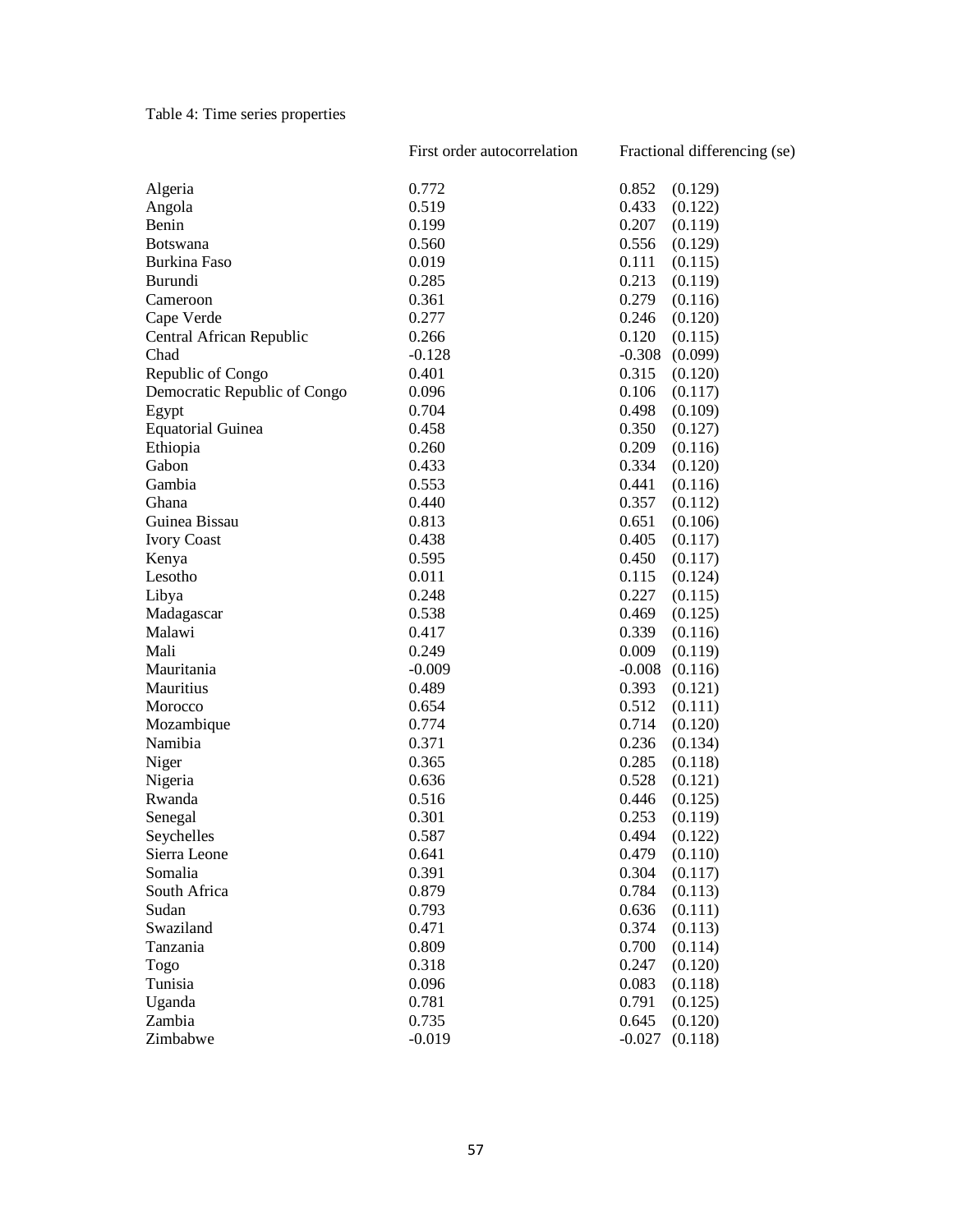Table 5: Time series properties, correlations

|                              |              | Correlation with |          |            |
|------------------------------|--------------|------------------|----------|------------|
|                              | South Africa | France           | Japan    | <b>USA</b> |
|                              |              |                  |          |            |
|                              |              |                  |          |            |
| Algeria                      | 0.360        | 0.055            | $-0.031$ | 0.167      |
| Angola                       | 0.079        | $-0.042$         | $-0.127$ | $-0.030$   |
| Benin                        | 0.320        | 0.241            | 0.193    | 0.241      |
| <b>Botswana</b>              | 0.446        | 0.516            | 0.314    | 0.531      |
| <b>Burkina Faso</b>          | 0.150        | 0.416            | 0.254    | 0.385      |
| Burundi                      | 0.109        | 0.083            | $-0.053$ | 0.206      |
| Cameroon                     | 0.096        | 0.444            | 0.417    | 0.227      |
| Cape Verde                   | 0.382        | 0.239            | 0.075    | 0.214      |
| Central African Republic     | $-0.118$     | 0.142            | 0.003    | $-0.058$   |
| Chad                         | $-0.113$     | 0.026            | $-0.041$ | $-0.094$   |
| Republic of Congo            | $-0.017$     | 0.418            | 0.527    | 0.314      |
| Democratic Republic of Congo | 0.071        | $-0.125$         | $-0.104$ | $-0.070$   |
| Egypt                        | 0.765        | 0.170            | $-0.106$ | 0.273      |
| <b>Equatorial Guinea</b>     | $-0.243$     | $-0.124$         | $-0.162$ | $-0.091$   |
| Ethiopia                     | 0.087        | 0.039            | 0.031    | 0.079      |
| Gabon                        | 0.215        | 0.518            | 0.379    | 0.400      |
| Gambia                       | 0.587        | 0.196            | 0.014    | 0.116      |
| Ghana                        | 0.435        | 0.527            | 0.100    | 0.414      |
| Guinea Bissau                | 0.416        | 0.462            | 0.438    | 0.372      |
| <b>Ivory Coast</b>           | 0.373        | 0.501            | 0.390    | 0.558      |
| Kenya                        | 0.492        | 0.149            | 0.003    | 0.268      |
| Lesotho                      | 0.410        | 0.319            | 0.252    | 0.246      |
| Libya                        | 0.274        | 0.300            | 0.196    | 0.217      |
| Madagascar                   | 0.334        | 0.169            | $-0.102$ | 0.180      |
| Malawi                       | $-0.119$     | 0.139            | 0.288    | 0.170      |
| Mali                         |              |                  |          |            |
|                              | 0.002        | 0.041            | 0.007    | 0.013      |
| Mauritania                   | 0.059        | 0.158            | 0.151    | 0.167      |
| Mauritius                    | 0.431        | 0.654            | 0.506    | 0.795      |
| Morocco                      | 0.627        | 0.788            | 0.552    | 0.660      |
| Mozambique                   | 0.460        | 0.073            | $-0.089$ | 0.205      |
| Namibia                      | 0.137        | $-0.054$         | $-0.069$ | $-0.080$   |
| Niger                        | 0.072        | 0.421            | 0.262    | 0.363      |
| Nigeria                      | 0.333        | $-0.026$         | $-0.146$ | 0.095      |
| Rwanda                       | 0.211        | 0.407            | 0.487    | 0.418      |
| Senegal                      | 0.220        | 0.507            | 0.416    | 0.376      |
| Seychelles                   | 0.084        | 0.387            | 0.475    | 0.349      |
| Sierra Leone                 | 0.633        | 0.017            | $-0.166$ | 0.052      |
| Somalia                      | 0.462        | 0.101            | $-0.070$ | 0.248      |
| South Africa                 |              | 0.437            | 0.069    | 0.505      |
| Sudan                        | 0.460        | $-0.123$         | $-0.189$ | 0.033      |
| Swaziland                    | 0.643        | 0.468            | 0.225    | 0.461      |
| Tanzania                     | 0.679        | 0.287            | 0.040    | 0.265      |
| Togo                         | 0.154        | 0.403            | 0.309    | 0.344      |
| Tunisia                      | 0.188        | 0.207            | 0.064    | 0.159      |
| Uganda                       | 0.595        | 0.165            | $-0.034$ | 0.147      |
| Zambia                       | 0.446        | $-0.012$         | $-0.035$ | 0.110      |
| Zimbabwe                     | $-0.032$     | $-0.157$         | $-0.151$ | $-0.206$   |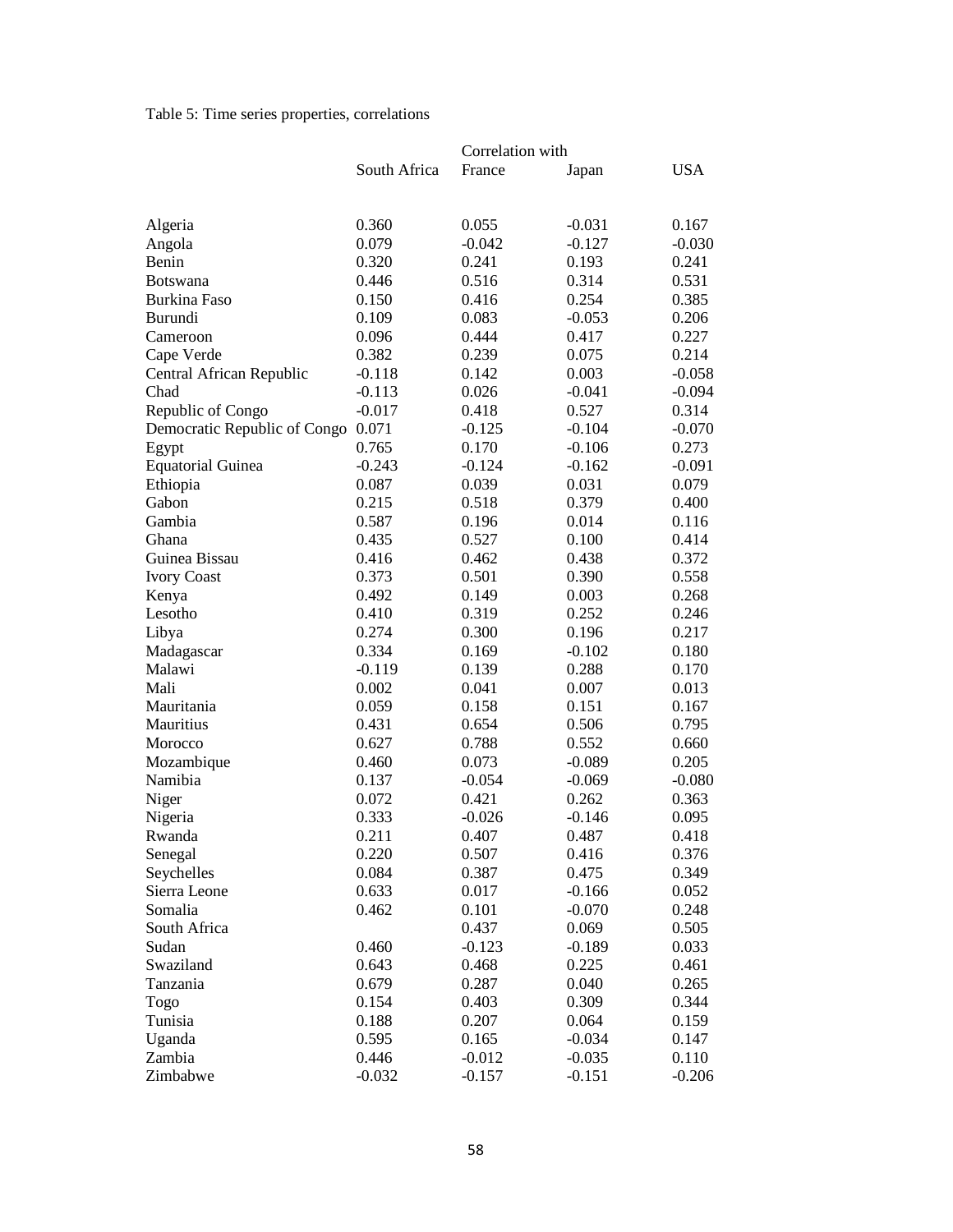## Table 6: Granger causality with USA, based on VAR(1)

## USA

| Algeria                      | 0.435 | 0.688 |
|------------------------------|-------|-------|
| Angola                       | 0.966 | 0.659 |
| Benin                        | 0.057 | 0.444 |
| <b>Botswana</b>              | 0.005 | 0.255 |
| Burkina Faso                 | 0.009 | 0.448 |
| Burundi                      | 0.920 | 0.918 |
| Cameroon                     | 0.206 | 0.671 |
| Cape Verde                   | 0.075 | 0.334 |
| Central African Republic     | 0.957 | 0.809 |
| Chad                         | 0.530 | 0.342 |
| Republic of Congo            | 0.146 | 0.606 |
| Democratic Republic of Congo | 0.798 | 0.905 |
| Egypt                        | 0.377 | 0.463 |
| <b>Equatorial Guinea</b>     | 0.658 | 0.269 |
| Ethiopia                     | 0.790 | 0.146 |
| Gabon                        | 0.007 | 0.667 |
| Gambia                       | 0.201 | 0.579 |
| Ghana                        | 0.003 | 0.467 |
| Guinea Bissau                | 0.337 | 0.352 |
| <b>Ivory Coast</b>           | 0.087 | 0.105 |
| Kenya                        | 0.209 | 0.076 |
| Lesotho                      | 0.034 | 0.318 |
| Libya                        | 0.214 | 0.958 |
| Madagascar                   | 0.158 | 0.145 |
| Malawi                       | 0.708 | 0.358 |
| Mali                         | 0.840 | 0.614 |
| Mauritania                   | 0.670 | 0.517 |
| Mauritius                    | 0.001 | 0.241 |
| Morocco                      | 0.003 | 0.647 |
| Mozambique                   | 0.836 | 0.803 |
| Namibia                      | 0.537 | 0.366 |
| Niger                        | 0.016 | 0.922 |
| Nigeria                      | 0.430 | 0.734 |
| Rwanda                       | 0.217 | 0.313 |
| Senegal                      | 0.021 | 0.465 |
| Seychelles                   | 0.234 | 0.659 |
| Sierra Leone                 | 0.675 | 0.928 |
| Somalia                      | 0.425 | 0.439 |
| South Africa                 | 0.009 | 0.620 |
| Sudan                        | 0.636 | 0.325 |
| Swaziland                    | 0.105 | 0.334 |
| Tanzania                     | 0.120 | 0.098 |
| Togo                         | 0.007 | 0.258 |
| Tunisia                      | 0.447 | 0.016 |
| Uganda                       | 0.376 | 0.885 |
| Zambia                       | 0.680 | 0.959 |
| Zimbabwe                     | 0.939 | 0.433 |
|                              |       |       |

USA does not Granger cause Country Country does not Granger cause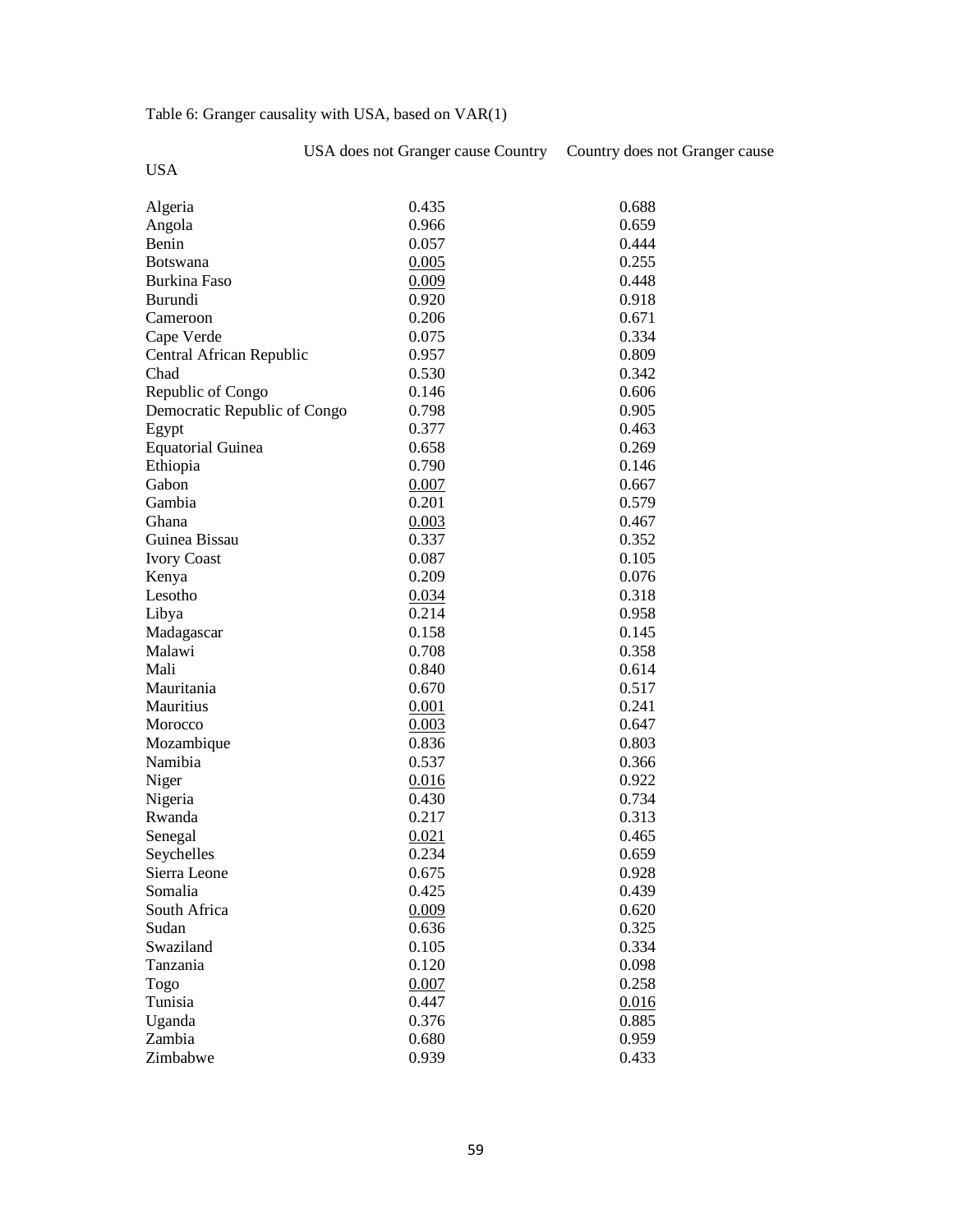| Table 7: Fraction of 5% significant off-diagonal elements in VAR(1) model for each of the |  |  |
|-------------------------------------------------------------------------------------------|--|--|
| five regions                                                                              |  |  |

|                | Number of countries | <b>Number</b> | Fraction |
|----------------|---------------------|---------------|----------|
| North Africa   | 5                   |               | 20.00%   |
| West Africa    | 14                  | 19            | 10.44%   |
| Central Africa |                     |               | 8.93%    |
| East Africa    | 11                  | 19            | 17.23%   |
| South Africa   |                     |               | 9.72%    |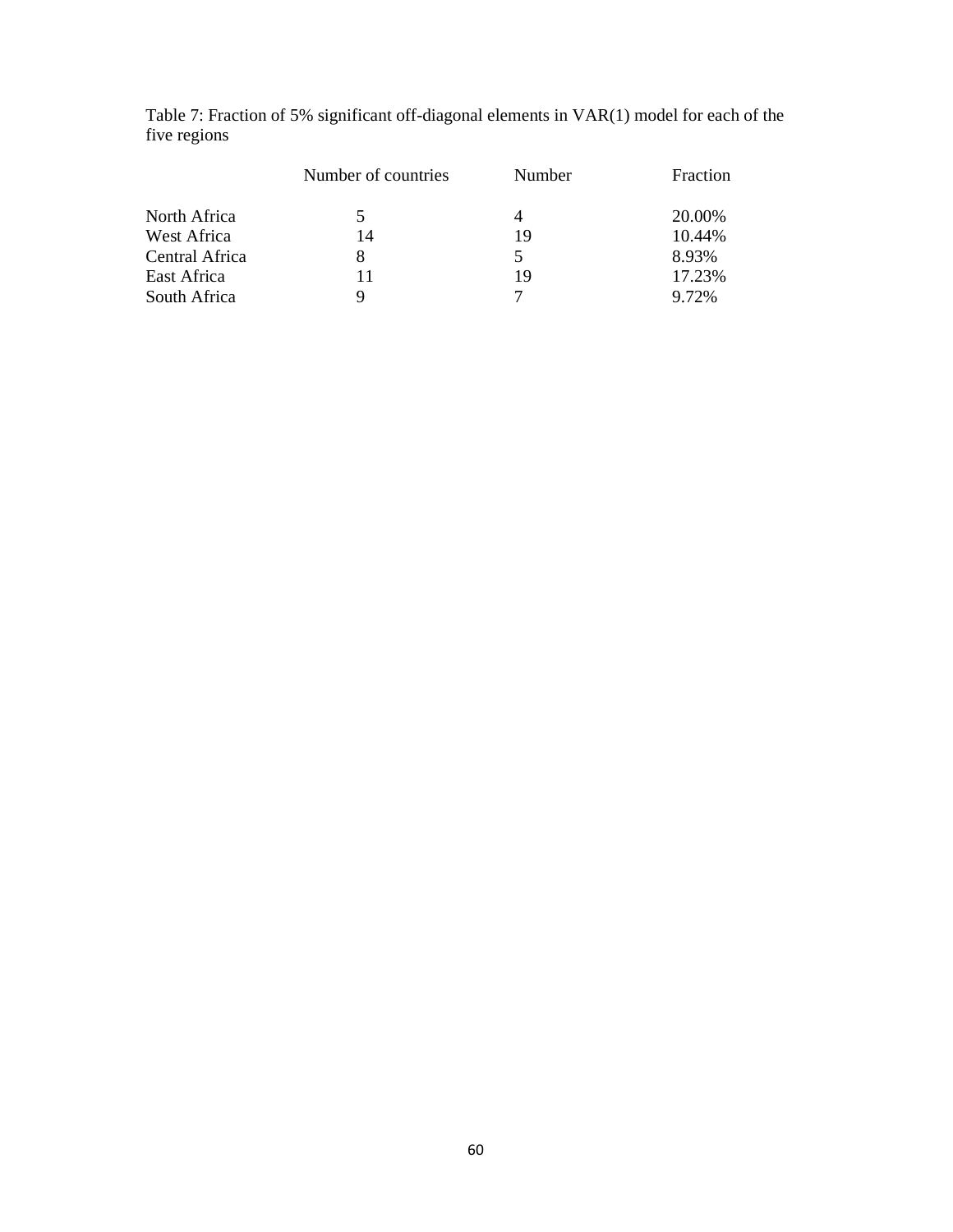Table 8: Principal components analysis (eigenvalues EV and percentage variance explained % VE) (Without Angola, Democratic Republic of Congo and Zimbabwe)

Original Data

|             |                                                             |                     |         |                                                 |                 |               | North Africa West Africa Central Africa East Africa South Africa |       |
|-------------|-------------------------------------------------------------|---------------------|---------|-------------------------------------------------|-----------------|---------------|------------------------------------------------------------------|-------|
| EV          | % VE EV                                                     |                     | % VE EV | % VE EV                                         |                 | % VE EV       |                                                                  | % VE  |
|             |                                                             |                     |         |                                                 |                 |               |                                                                  |       |
|             | 2.348 0.470 5.116 0.365 2.968 0.495 3.167 0.288 3.058 0.382 |                     |         |                                                 |                 |               |                                                                  |       |
| 0.931       |                                                             |                     |         | 0.186 2.360 0.168 1.136 0.428 2.372 0.216 1.316 |                 |               |                                                                  | 0.165 |
| 0.779       | 0.156                                                       |                     |         | 1.148 0.082 0.707 0.118 1.284 0.117             |                 |               | 0.976                                                            | 0.122 |
| 0.586 0.117 |                                                             | 1.013 0.072         |         | 0.588 0.098 0.968 0.088                         |                 |               | 0.853                                                            | 0.107 |
|             | $0.356$ $0.071$                                             |                     |         | 0.906 0.065 0.393 0.066 0.857 0.078             |                 |               | 0.759                                                            | 0.095 |
|             |                                                             |                     |         | 0.901 0.064 0.208 0.035 0.688 0.063             |                 |               | 0.457                                                            | 0.057 |
|             |                                                             | 0.601               | 0.043   |                                                 | 0.609           | $0.055$ 0.342 |                                                                  | 0.043 |
|             |                                                             | 0.510 0.037         |         |                                                 | 0.374           | 0.034 0.239   |                                                                  | 0.030 |
|             |                                                             | $0.410 \quad 0.029$ |         |                                                 | 0.294           | 0.027         |                                                                  |       |
|             |                                                             | 0.335 0.024         |         |                                                 | $0.251$ $0.023$ |               |                                                                  |       |
|             |                                                             | 0.270 0.019         |         |                                                 | 0.135 0.012     |               |                                                                  |       |
|             |                                                             | 0.197               | 0.014   |                                                 |                 |               |                                                                  |       |
|             |                                                             | 0.129               | 0.009   |                                                 |                 |               |                                                                  |       |
|             |                                                             | 0.105 0.008         |         |                                                 |                 |               |                                                                  |       |

Residuals from AR(1) regression

|                 |                                                             |             |         |                                     |             |               | North Africa West Africa Central Africa East Africa South Africa |       |
|-----------------|-------------------------------------------------------------|-------------|---------|-------------------------------------|-------------|---------------|------------------------------------------------------------------|-------|
| EV              | % VE EV                                                     |             | % VE EV | % VE EV                             |             | % VE EV       |                                                                  | % VE  |
|                 |                                                             |             |         |                                     |             |               |                                                                  |       |
|                 | 1.870 0.374 4.747 0.339 3.042 0.507 2.535 0.231 2.127 0.266 |             |         |                                     |             |               |                                                                  |       |
|                 | 1.276 0.255 1.599 0.114 1.086 0.181 1.919 0.175 1.274       |             |         |                                     |             |               |                                                                  | 0.159 |
| 0.867 0.173     |                                                             |             |         | 1.489 0.106 0.663 0.111 1.386 0.126 |             |               | 1.147                                                            | 0.143 |
| $0.612$ $0.122$ |                                                             | 1.171 0.084 |         | 0.558 0.093 1.098                   |             | 0.100         | 0.966                                                            | 0.121 |
|                 | 0.376 0.075 1.060 0.076 0.381 0.064 1.028 0.094             |             |         |                                     |             |               | 0.843                                                            | 0.105 |
|                 |                                                             |             |         | $0.925$ 0.066 0.271 0.045           | 0.754 0.069 |               | 0.641                                                            | 0.080 |
|                 |                                                             | 0.677       | 0.048   |                                     | 0.658       | 0.060         | 0.533                                                            | 0.067 |
|                 |                                                             | 0.624       | 0.045   |                                     | 0.590       | $0.054$ 0.469 |                                                                  | 0.059 |
|                 |                                                             | 0.501 0.036 |         |                                     | 0.428 0.039 |               |                                                                  |       |
|                 |                                                             | 0.375 0.027 |         |                                     | 0.411 0.037 |               |                                                                  |       |
|                 |                                                             | 0.330 0.024 |         |                                     | 0.193 0.018 |               |                                                                  |       |
|                 |                                                             | 0.238       | 0.017   |                                     |             |               |                                                                  |       |
|                 |                                                             | 0.155 0.011 |         |                                     |             |               |                                                                  |       |
|                 |                                                             | 0.110 0.008 |         |                                     |             |               |                                                                  |       |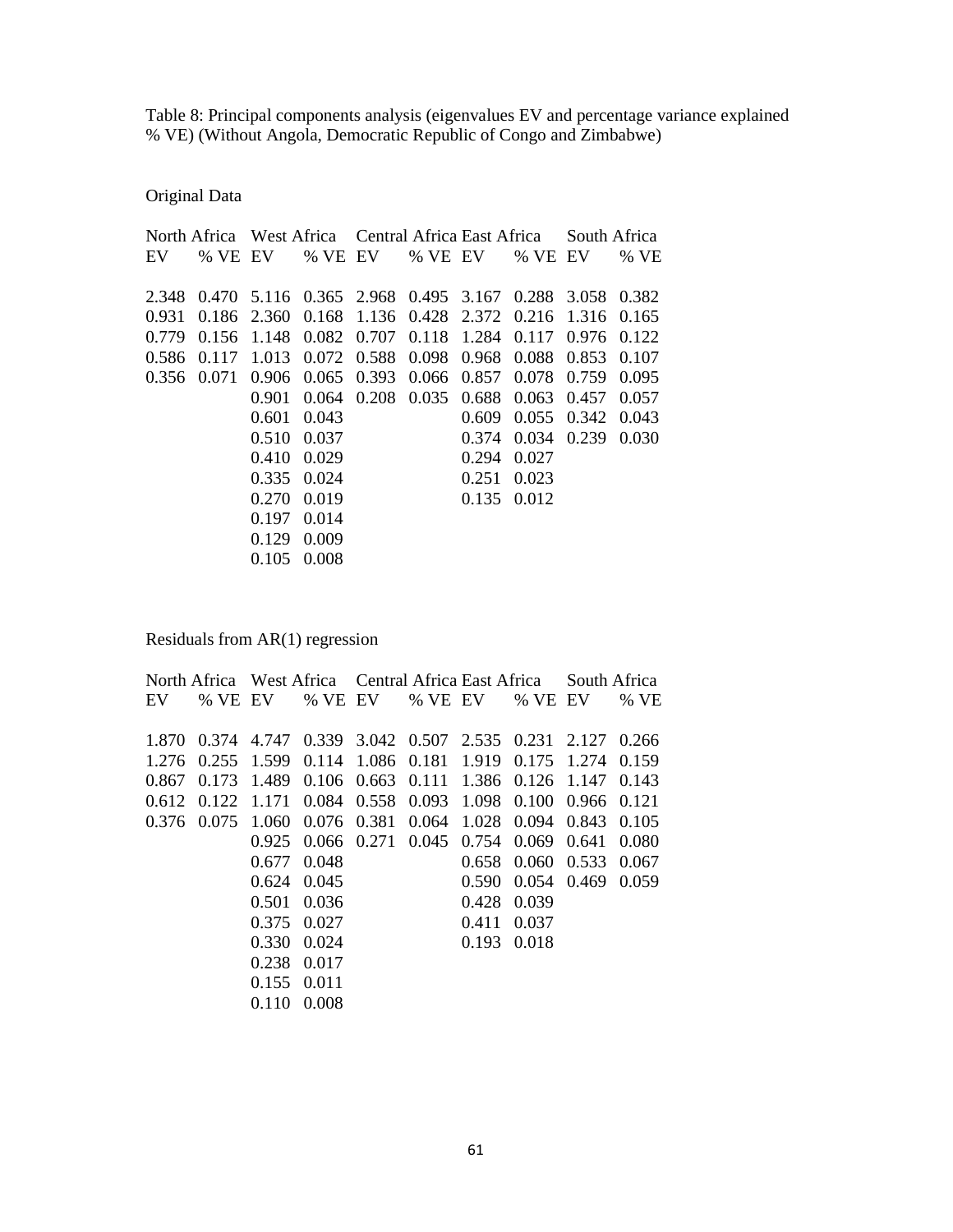## Table 9: Properties across 47 countries

| Variable                      | Mean   | Median | Maximum | Minimun Standard deviation |        |
|-------------------------------|--------|--------|---------|----------------------------|--------|
| Mean inflation                | 581.6  | 8.614  | 26844   | 3.180                      | 3766.5 |
| Log of mean inflation         | 2.548  | 2.153  | 10.160  | 1.159                      | 1.533  |
| Median inflation              | 13.802 | 7.200  | 201.3   | 2.100                      | 29.091 |
| Log of median inflation 2.073 |        | 1.974  | 5.305   | 0.742                      | 1.133  |
| Standard deviation            | 4129.1 | 7.716  | 189684  | 0.971                      | 27658  |
| Log of standard dev.          | 2.569  | 2.043  | 12.153  | $-0.029$                   | 3.226  |
| $AR(1)$ parameter             | 0.433  | 0.438  | 0.879   | $-0.128$                   | 0.252  |
| Fractional differencing 0.359 |        | 0.350  | 0.852   | $-0.308$                   | 0.238  |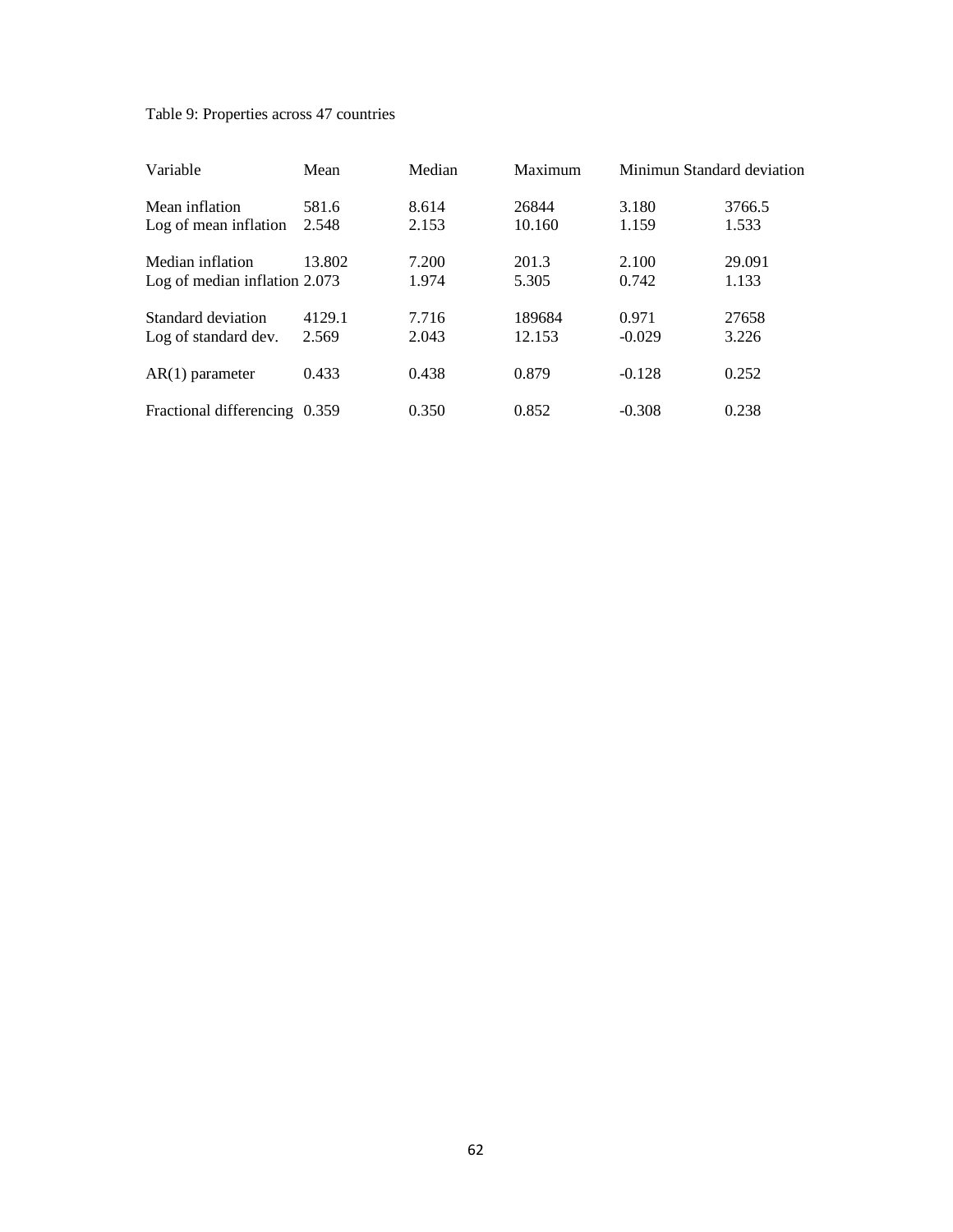|                            |            |           |       | Fractionalization |                          |      |
|----------------------------|------------|-----------|-------|-------------------|--------------------------|------|
|                            | Corruption | Democracy |       |                   | Ethnic Language Religion |      |
| Urbanization               |            |           |       |                   |                          |      |
| Algeria                    | 34         | 3.56      | 0.339 | 0.443             | 0.009                    | 70.7 |
| Angola                     | 18         | 3.40      | 0.787 | 0.787             | 0.628                    | 44.1 |
| Benin                      | 36         | 5.67      | 0.787 | 0.791             | 0.554                    | 44.0 |
| <b>Botswana</b>            | 60         | 7.87      | 0.410 | 0.411             | 0.599                    | 57.4 |
| <b>Burkina Faso</b>        | 42         | 4.70      | 0.738 | 0.723             | 0.580                    | 29.9 |
| Burundi                    | 20         | 2.40      | 0.295 | 0.298             | 0.516                    | 12.1 |
| Cameroon                   | 26         | 3.46      | 0.864 | 0.890             | 0.734                    | 54.4 |
| Cape Verde                 | 59         | 7.94      | 0.417 | 0.000             | 0.077                    | 65.5 |
| Central African Republic20 |            | 1.61      | 0.830 | 0.833             | 0.792                    | 40.0 |
| Chad                       | 20         | 1.50      | 0.862 | 0.864             | 0.641                    | 22.5 |
| Republic of Congo          | 20         | 2.91      | 0.875 | 0.687             | 0.664                    | 65.4 |
| DR of Congo                | 21         | 1.93      | 0.875 | 0.871             | 0.702                    | 42.5 |
| Egypt                      | 34         | 3.31      | 0.184 | 0.024             | 0.198                    | 43.1 |
| <b>Equatorial Guinea</b>   |            | 1.70      | 0.347 | 0.322             | 0.120                    | 39.9 |
| Ethiopia                   | 34         | 3.60      | 0.724 | 0.807             | 0.625                    | 19.5 |
| Gabon                      | 35         | 3.74      | 0.769 | 0.782             | 0.667                    | 87.2 |
| Gambia                     | 26         | 2.91      | 0.786 | 0.808             | 0.097                    | 59.6 |
| Ghana                      | 43         | 6.75      | 0.673 | 0.673             | 0.799                    | 54.0 |
| Guinea Bissau              | 16         | 1.98      | 0.808 | 0.814             | 0.613                    | 49.3 |
| <b>Ivory Coast</b>         | 34         | 3.81      | 0.820 | 0.784             | 0.755                    | 54.2 |
| Kenya                      | 26         | 5.33      | 0.859 | 0.886             | 0.777                    | 25.6 |
| Lesotho                    | 38         | 6.59      | 0.255 | 0.254             | 0.721                    | 27.3 |
| Libya                      | 14         | 2.25      | 0.792 | 0.076             | 0.057                    | 78.6 |
| Madagascar                 | 26         | 5.07      | 0.879 | 0.020             | 0.519                    | 35.1 |
| Malawi                     | 31         | 5.55      | 0.674 | 0.602             | 0.819                    | 16.3 |
| Mali                       | 32         | 5.70      | 0.691 | 0.839             | 0.185                    | 39.9 |
| Mauritania                 | 27         | 3.96      | 0.615 | 0.326             | 0.015                    | 59.9 |
| Mauritius                  | 54         | 8.28      | 0.463 | 0.455             | 0.639                    | 39.7 |
| Morocco                    | 37         | 4.77      | 0.484 | 0.468             | 0.004                    | 60.2 |
| Mozambique                 | 27         | 4.02      | 0.693 | 0.813             | 0.676                    | 32.2 |
| Namibia                    | 51         | 6.31      | 0.633 | 0.701             | 0.663                    | 46.7 |
| Niger                      | 35         | 3.96      | 0.652 | 0.652             | 0.201                    | 18.7 |
| Nigeria                    | 28         | 4.50      | 0.851 | 0.832             | 0.742                    | 47.8 |
| Rwanda                     | 53         | 3.07      | 0.324 | 0.000             | 0.507                    | 28.8 |
| Senegal                    | 45         | 6.21      | 0.694 | 0.708             | 0.150                    | 43.7 |
| Seychelles                 |            |           | 0.203 | 0.161             | 0.232                    | 53.9 |
| Sierra Leone               | 30         | 4.55      | 0.819 | 0.763             | 0.540                    | 39.9 |
| Somalia                    | 10         |           | 0.812 | 0.033             | 0.003                    | 39.6 |
| South Africa               | 45         | 7.41      | 0.752 | 0.865             | 0.860                    | 64.8 |
| Sudan                      | 14         | 2.37      | 0.715 | 0.719             | 0.431                    | 33.8 |
| Swaziland                  |            | 3.03      | 0.058 | 0.172             | 0.444                    | 21.3 |
| Tanzania                   | 32         | 5.76      | 0.735 | 0.898             | 0.633                    | 31.6 |
| Togo                       | 32         | 3.32      | 0.710 | 0.898             | 0.660                    | 40.0 |
| Tunisia                    | 41         | 6.40      | 0.039 | 0.012             | 0.010                    | 66.8 |
| Uganda                     | 25         | 5.26      | 0.930 | 0.923             | 0.633                    | 16.1 |
| Zambia                     | 37         | 5.99      | 0.781 | 0.873             | 0.736                    | 40.9 |
| Zimbabwe                   | 22         | 3.05      | 0.387 | 0.447             | 0.736                    | 32.4 |
|                            |            |           |       |                   |                          |      |

Table 10: Characteristics of the countries (potentially related to inflation)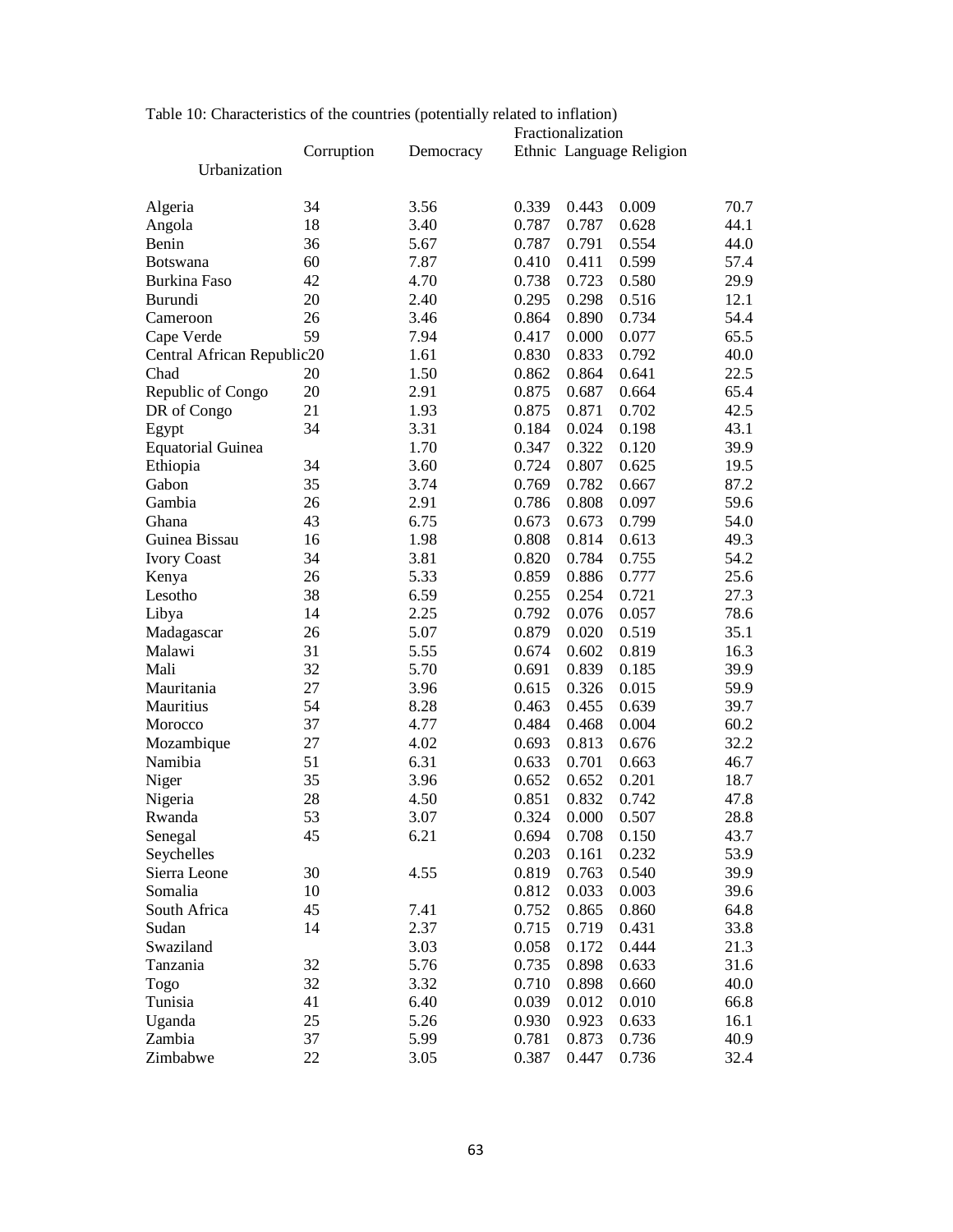Table 11a: Regression results. The models exclude the data from Angola, Democratic Republic of Congo and Zimbabwe. The numbers in parentheses are White-corrected standard errors. \*\* is significant at 5%, \* is significant at 10%

### Dependent variable (in logs)

| Variable                                                             | Mean inflation                                                                | Median inflation                                                              | Standard deviation                                                                 |
|----------------------------------------------------------------------|-------------------------------------------------------------------------------|-------------------------------------------------------------------------------|------------------------------------------------------------------------------------|
| Intercept                                                            | $2.767 (0.510)$ **                                                            | $2.707$ $(0.547)$ <sup>**</sup>                                               | $2.809$ $(0.629)$ **                                                               |
| Corruption<br>Democracy                                              | $-0.042(0.014)$ **<br>$0.195$ $(0.094)$ **                                    | $-0.048$ $(0.017)$ **<br>$0.245$ $(0.108)$ **                                 | $-0.036$ $(0.017)$ **<br>$0.076$ $(0.090)$                                         |
| Fractionalization<br>Ethnic<br>Languages<br>Religion<br>Urbanization | $-0.501(0.520)$<br>$-0.108(0.361)$<br>$0.980$ $(0.428)$ **<br>$-0.004(0.005)$ | $-0.804(0.578)$<br>$-0.324(0.356)$<br>$1.094$ $(0.427)$ **<br>$-0.002(0.005)$ | $0.303$ $(0.545)$<br>$0.149$ $(0.368)$<br>$0.528$ $(0.460)$<br>$-0.009$ $(0.005)*$ |
| Sample size                                                          | 40                                                                            | 40                                                                            | 40                                                                                 |
| $R^2$                                                                | 0.355                                                                         | 0.341                                                                         | 0.391                                                                              |
| Joint F test, p value                                                | 0.018                                                                         | 0.024                                                                         | 0.008                                                                              |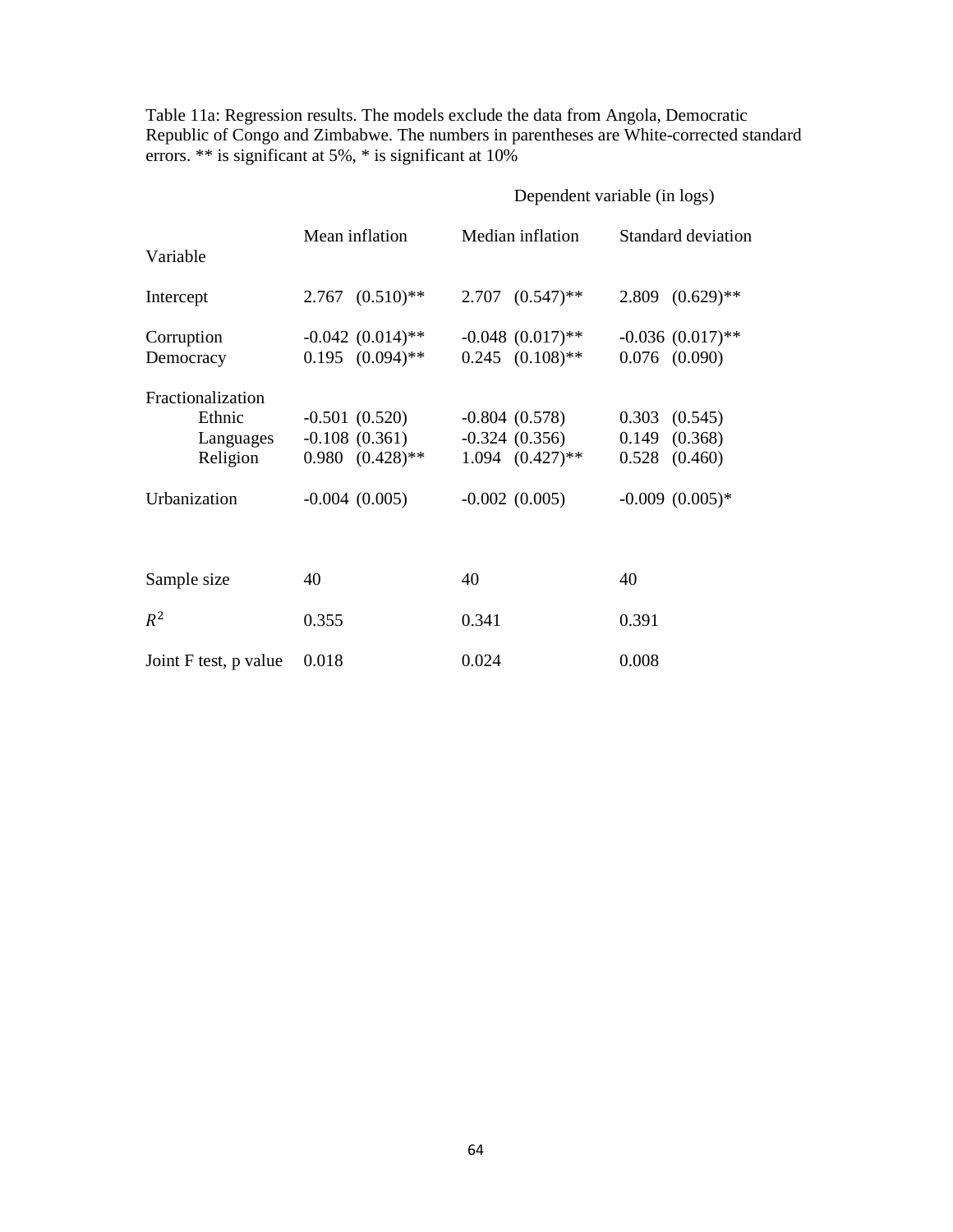Table 11b: Regression results. The numbers in parentheses are White-corrected standard errors. \*\* is significant at 5%, \* is significant at 10%

|                                                                      |                                                                                  | Dependent variable                                                             |
|----------------------------------------------------------------------|----------------------------------------------------------------------------------|--------------------------------------------------------------------------------|
| Variable                                                             | First order AR parameter                                                         | Fractional differencing                                                        |
| Intercept                                                            | $0.167$ $(0.278)$                                                                | $0.095$ $(0.240)$                                                              |
| Corruption<br>Democracy                                              | $-0.003(0.007)$<br>$0.039$ $(0.045)$                                             | $-0.003(0.007)$<br>$0.043$ $(0.043)$                                           |
| Fractionalization<br>Ethnic<br>Languages<br>Religion<br>Urbanization | $0.003$ $(0.344)$<br>$0.183$ $(0.194)$<br>$0.009$ $(0.185)$<br>$0.002$ $(0.002)$ | $-0.024(0.321)$<br>$0.127$ $(0.198)$<br>$0.043$ $(0.188)$<br>$0.002$ $(0.002)$ |
| Sample size                                                          | 43                                                                               | 43                                                                             |
| $R^2$                                                                | 0.085                                                                            | 0.086                                                                          |
| Joint F test, p value                                                | 0.761                                                                            | 0.753                                                                          |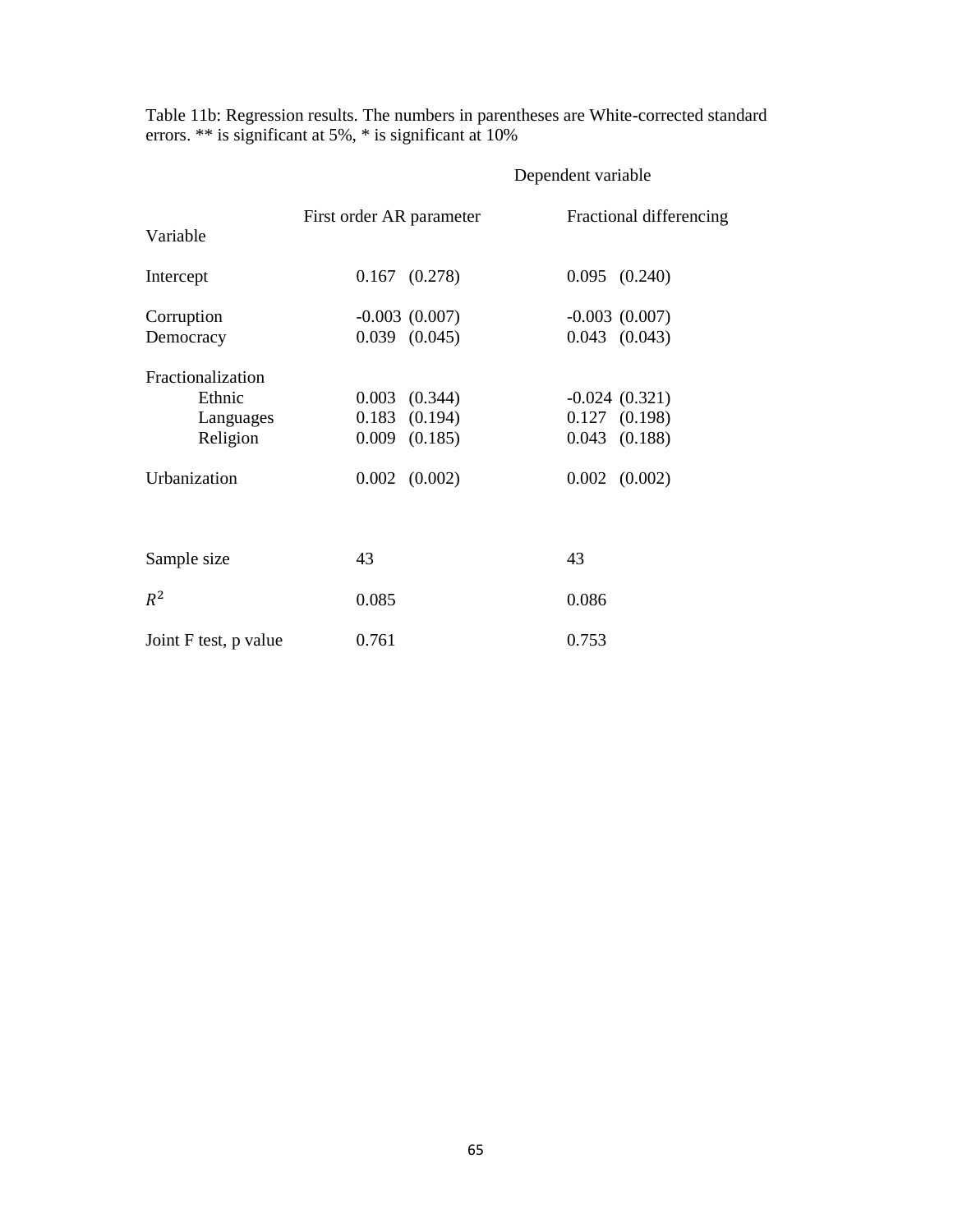### **References**

Aisen, A. and F.J Veiga (2006), Does political instability lead to higher inflation? A panel data analysis, *Journal of Money, Credit and Banking*, 38, 1379-1389.

Alesina, A. A. Devlkeschawuer, W. Easterly, S. Kurlat, and R. Wacziarg (2003), Fractionalization, *Journal of Economic Growth*, 8, 155-194.

Alesina, A. and E. La Ferrara (2005), Ethnic diversity and economic performance, *Journal of Economic Literature*, 43, 762-800.

Alper, C.E., N. Hobdari, and A. Uppal (2016), Food inflation in Sub-Saharan Africa: Causes and Policy Implications, International Monetary Fund Working Paper WP/16/247.

Barugahara, F. (2015), The impact of political instability on inflation volatility in Africa, South African Journal of Economics, 83, 56-73.

Bleaney, M. and M. Francisco (2016), Inflation and fiscal deficits in Sub-Saharan Africa, *Journal of African Economies*, 25, 529-547.

Bolt, J. and J. L. van Zanden (2014), The Maddison Project: collaborative research on historical national accounts, *Economic History Review*, 67 (2014), 627-651.

Bos, C., P.H. Franses and M. Ooms (1999), Long memory and level shifts: re-analysing inflation rates, *Empirical Economics*, 24, 427-450.

Caceres, C., M. Poplawski-Ribeiro, and D. Tartari (2012), Inflation dynamics in the CEMAC region, *Journal of African Economies*, 22, 239-275.

Durevall, D., J.L. Loening, and Y.A. Birru (2013), Inflation dynamics and food prices in Ethiopia, *Journal of Development Economics*, 104, 89-106.